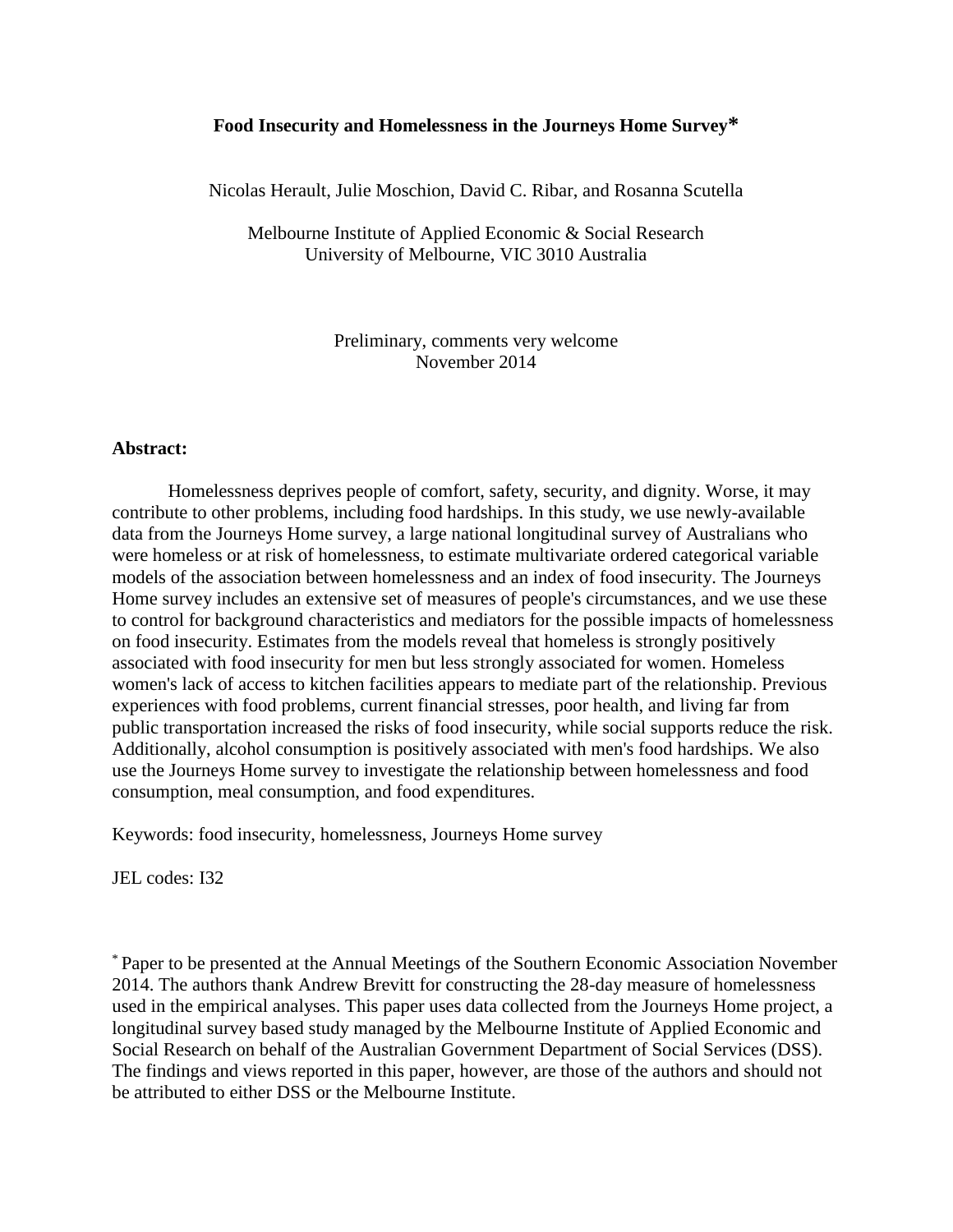## **Introduction**

Without a doubt, homelessness is a hardship. People who lack accommodations altogether (the primary homeless) brave the physical discomforts and risks of sleeping rough. They along with those who double up with friends or relatives and those who shelter in emergency or culturally inadequate arrangements (the secondary and tertiary homeless) also often lack access to the full facilities of a home, confront uncertainty and volatility regarding their housing situation, and suffer losses of privacy and dignity. As uncomfortable, stressful, and demeaning as these circumstances may be, homelessness may also beget other deprivations, including food hardships that extend to food insecurity and hunger.

We can easily conceive of how homelessness might contribute to food problems. Among other things, homelessness may preclude access to kitchen and food storage facilities and interfere with other market and nonmarket activities that are essential to the acquisition of food and the preparation of meals. Moreover, the attention and concern that the homeless give to their housing problems may detract from the attention that is needed to achieve food security. A substantial body of descriptive research not only documents very high levels of food hardships and nutritional deficits for the homeless but also points to serious possible consequences of food insecurity for this group, including increased rates of being overweight or obese (Richards and Smith 2010; Smith and Richards 2008; Tsai and Rosenheck 2013), suffering from poor health or chronic conditions (Hamelin and Hamel 2009), and undergoing hospitalization or emergency room treatment (Baggett et al. 2011).

These logical and descriptive linkages notwithstanding, the empirical basis for an impact of homelessness on food hardships is surprisingly tenuous. Few of the descriptive studies directly compare outcomes for homeless and housed people, with most relying on implicit comparisons.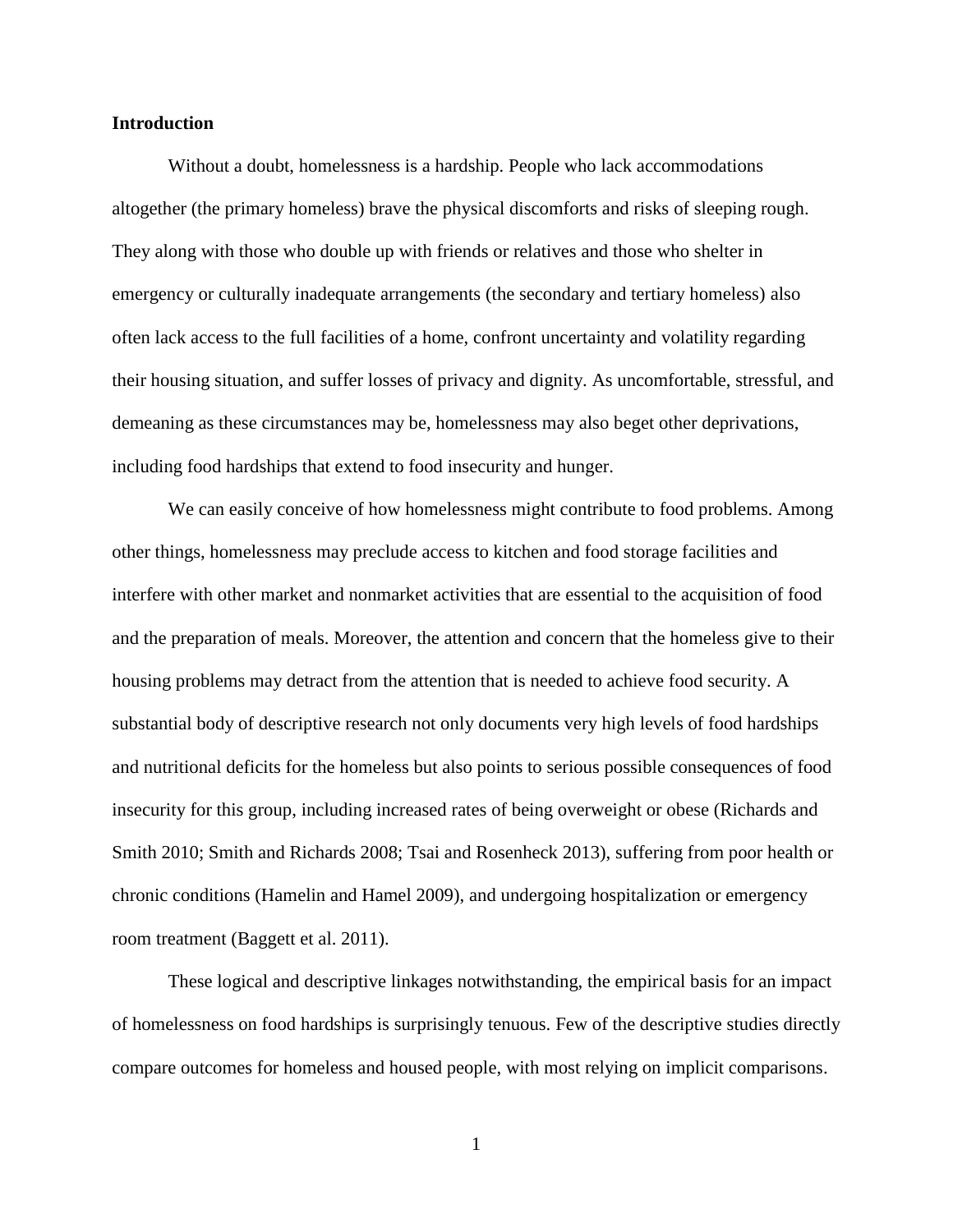Only a handful of multivariate studies have been conducted (Furness et al. 2004; Gundersen et al. 2003; Lee and Greif 2008; Wehler et al. 2003), and each of these has been hampered by limitations on their samples (e.g., samples of single cities or just of homeless populations) and measures. The multivariate studies have also relied exclusively on self-reports of food hardships, despite evidence that people (Gundersen and Ribar 2011) and even the homeless (Drake 1992 and Luder et al. 1990) may not report these problems the same way that they report food consumption or expenditures. In addition, multivariate studies have investigated only a few of the potential conceptual explanations regarding why homelessness may lead to food problems.

We address these limitations in this study, using newly-available data from the Journeys Home (JH) survey, a large, national survey, which has longitudinally followed Australians who were either homeless or at high risk of homelessness or housing insecurity since late 2011. Unlike the data used in previous multivariate analyses, the JH survey spans many geographic contexts and includes a heterogeneous at-risk population. JH was designed to examine the circumstances and consequences of homelessness, and its interviews have asked numerous questions about people's economic, demographic, health, and well-being outcomes in addition to gathering detailed information about their housing situations. Among the well-being measures was a battery of questions in the fifth wave of the survey regarding food hardships, food and meal consumption, and food expenditures. We use these data to estimate multivariate models of how homelessness and other observable characteristics are associated with food outcomes.

Besides examining a more general sample of the disadvantaged population at risk of homelessness, a wider set of control measures, and a broader set of food outcomes than other multivariate studies, our investigation extends our understanding of homelessness and food insecurity in several other important directions. First, we frame our analysis in the context of a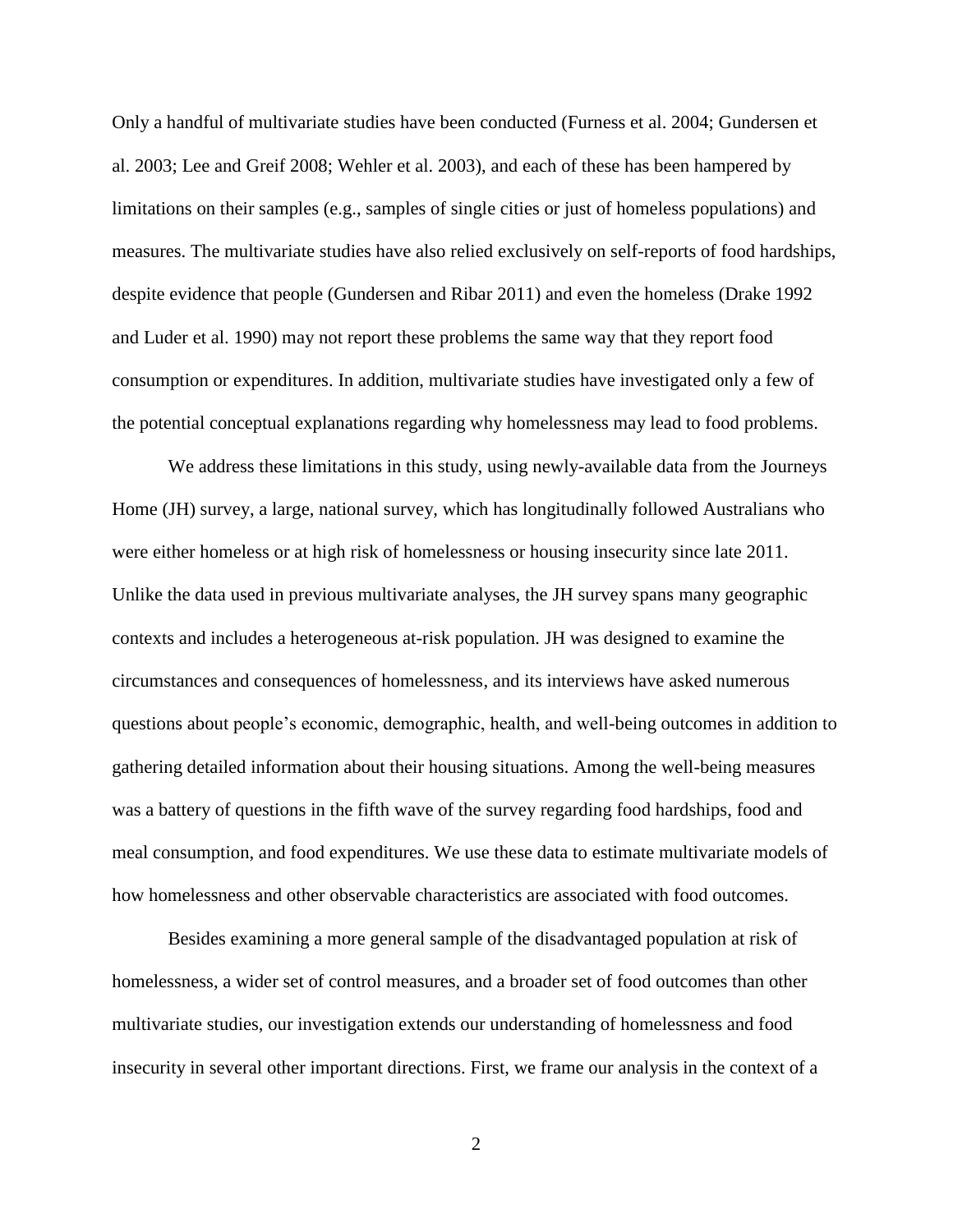general conceptual model of food insecurity (Barrett 2002) and use that model to propose and examine several specific mechanisms through which homelessness might affect food hardships. The analysis of mechanisms strengthens and reinforces our basic knowledge regarding food outcomes. We are also able to investigate several mechanisms that previous descriptive studies have identified as being especially relevant to the homeless population, including the lack of kitchen and food storage facilities, the use of alcohol that might interfere with or substitute for other food intakes, and the reliance on community food services as a coping mechanism.

Second, we have sufficient data from the JH survey to support the estimation of separate models for men and women. Previous multivariate studies either estimated outcomes for a single gender (Gundersen et al. 2003; Wehler et al. 2003) or included simple controls for gender (Furness et al. 2004; Lee and Greif 2008). Estimates from our models reveal that there are substantial differences between men and women. Most importantly, we find that homelessness is much more strongly associated with food hardships for men than for women. In addition, alcohol plays a bigger role in men's food hardships and the availability of kitchen facilities plays a bigger role in women's.

Third, we investigate these relationships with data from Australia, a developed, highincome country with extensive social supports that also has modestly high levels of homelessness and food hardships. The Australian Bureau of Statistics (ABS) estimated that just over 100,000 Australians, or about 0.5 percent of the population, were homeless on the night of the nation's census in 2011 (ABS 2012), and Foley et al. (2010) estimated that seven percent of South Australians experienced food hardships. An interesting aspect of the Australian policy context is the availability of cash transfer payments and various service supports for homeless people. This contrasts sharply with the U.S. where homeless people not only face social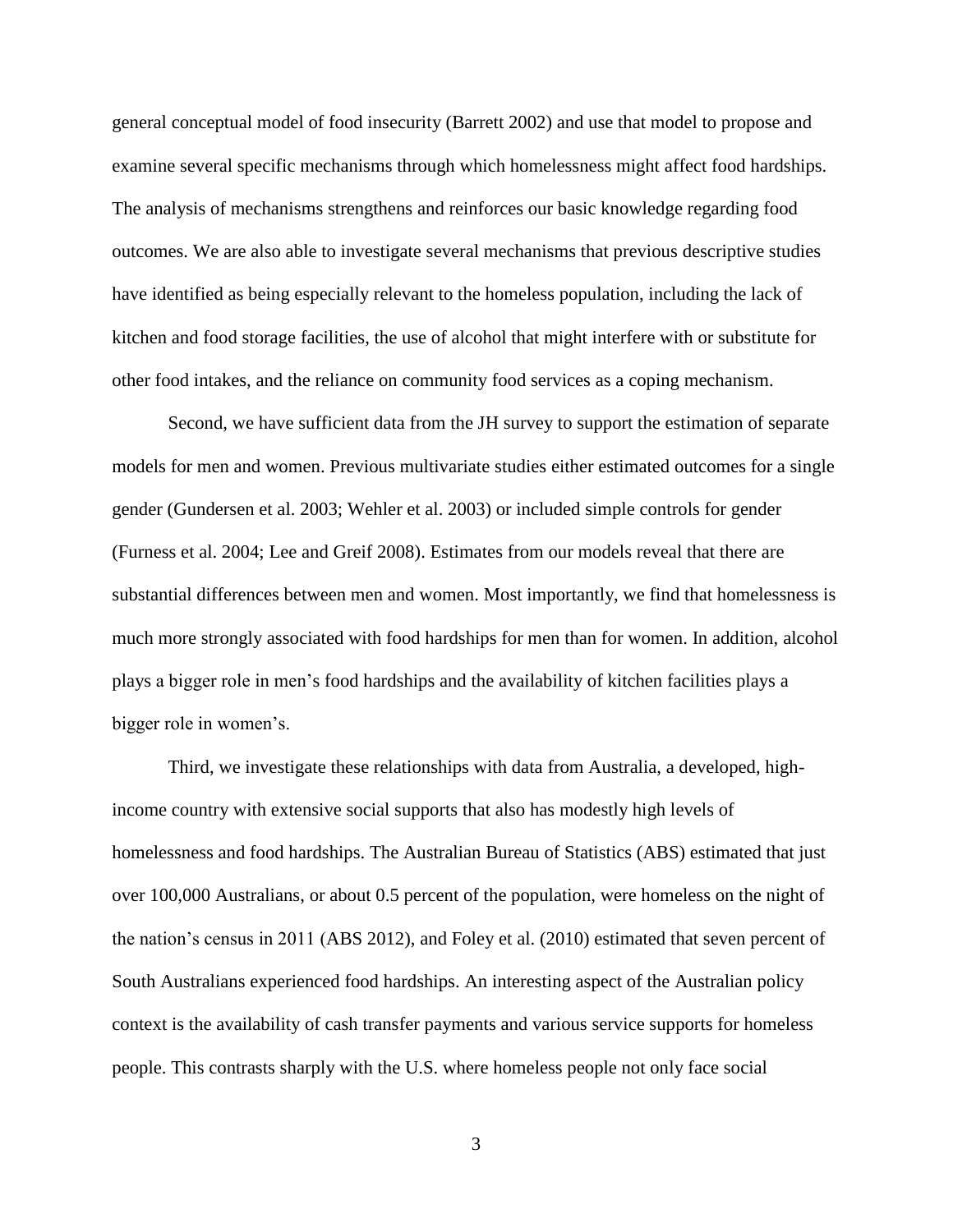exclusion and deprivation but also often fall outside the cash social safety net.

The remainder of this paper is organized as follows. The next section describes Barrett's (2002) theoretical rational-choice model of food insecurity and uses that model to develop causal and non-causal explanations for the empirical relationship between homelessness and food insecurity. The following section reviews the empirical research literature on these relationships. In the next section, we describe the JH survey, the construction of our empirical measures, and the selection of our analysis sample. We next report results from our multivariate empirical models. The final section of the paper offers conclusions.

## **Conceptual framework**

To analyse how homelessness might contribute to food hardships, we consider Barrett's (2002) rational-choice model of food insecurity. Following that model, we consider a person who has life-cycle preferences regarding her physical well-being and her own consumption of other goods in the present and future periods. The model further assumes that the level of physical well-being in each period depends on the level of well-being from the previous period; is augmented through inputs of nutrition, the person's time, and purchasable goods and services; and is subject to potential shocks. Nutrition, in turn, depends on purchases of food and inputs of time. The person's total available time is constrained, with the time that she can devote to investing in her nutrition and physical well-being being reduced by time that she spends in the labour market. The person also faces a life-cycle budget constraint in which expenditures on goods and services in a given period are constrained by her per-period earnings, the returns on her net savings (or interest payments on her debt), other unearned income, and borrowing or savings. In each period, the person chooses allocations of time and expenditures on goods and services to maximize her life-time utility subject to the production, time, and budget constraints.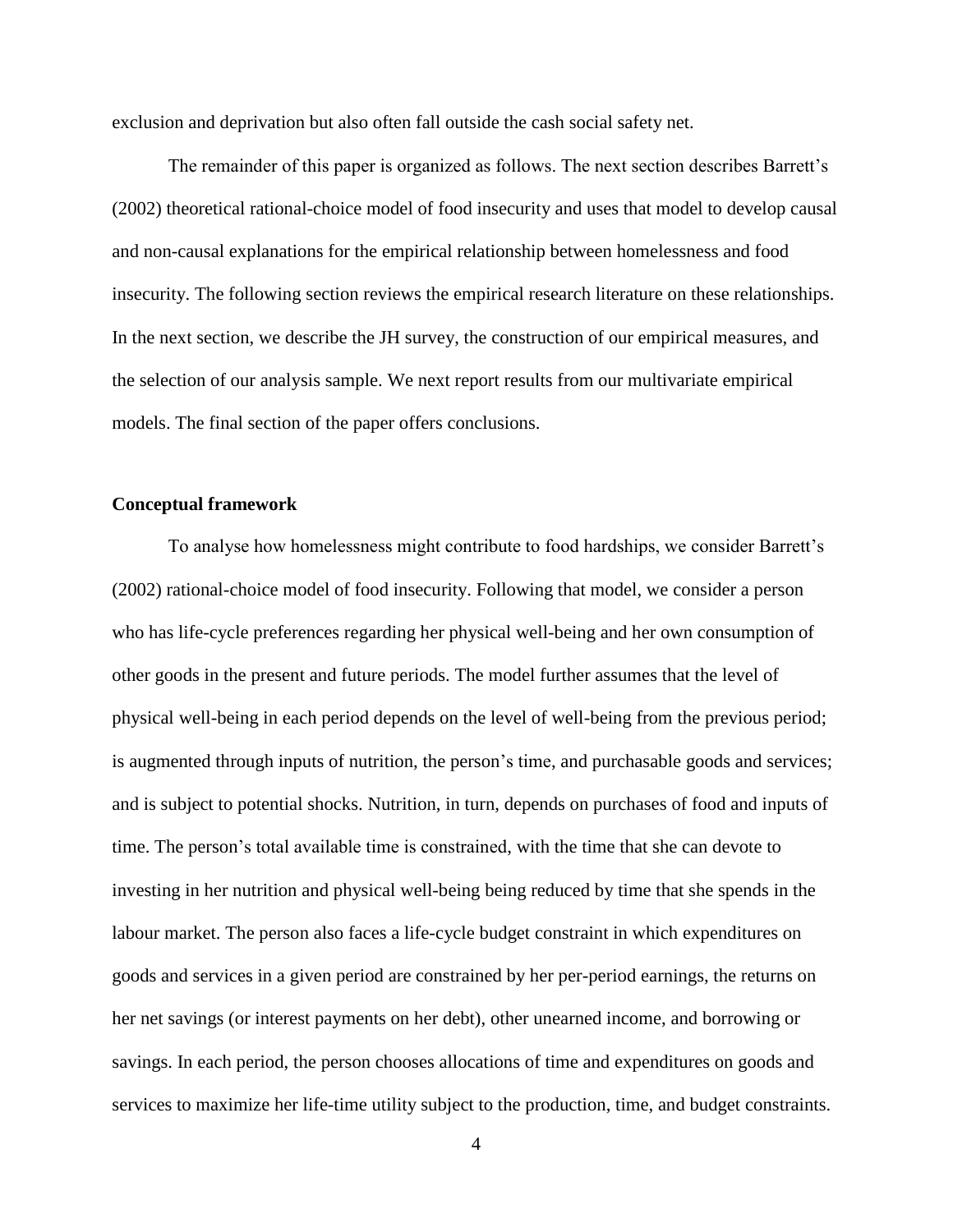Based on these choices, the person is able to attain given levels of nutrition and physical well-being. If the nutritional inputs are above a particular threshold, the person will be food secure, meaning that she has access to sufficient food to meet her physical well-being needs. If the nutritional inputs are below this, she will be food insecure, and if the inputs are very low, she will experience hunger. The consequences of food insecurity and hunger are severe enough that people will engage in a number of coping strategies to avoid these conditions, especially when their resources are low. These coping strategies take the form of less and less socially desirable ways of obtaining food or the resources for food that may include seeking emergency services, borrowing, begging, foraging, and stealing.

The model is most helpful in identifying general characteristics of people that increase their risks of food insecurity. First, food insecurity is more likely if people's market and nonmarket productivities are low and they have trouble either obtaining the economic resources to buy food or converting food into nutritious meals. Second, the risks of food insecurity rise when wages fall or prices increase, as both of these conditions reduce what people can purchase. Third, food insecurity is more likely if people lack access to labour markets where they can "sell" their effort or product markets where they can buy goods. Fourth, food risks increase when people lack wealth and assets that they can potentially spend down to obtain food. Fifth, food risks also increase when people have limited ability to borrow or to shift financial resources from one period to another. Sixth, food insecurity is more likely in the absence of reliable social, private, or public insurance arrangements and safety nets. Seventh, food risks increase when people's circumstances put them close to nutritional margins; in these circumstances, any negative shocks are more likely to move people below those margins. Eighth, risks also increase when people's occupations, health, or living conditions make them more susceptible to shocks and volatility.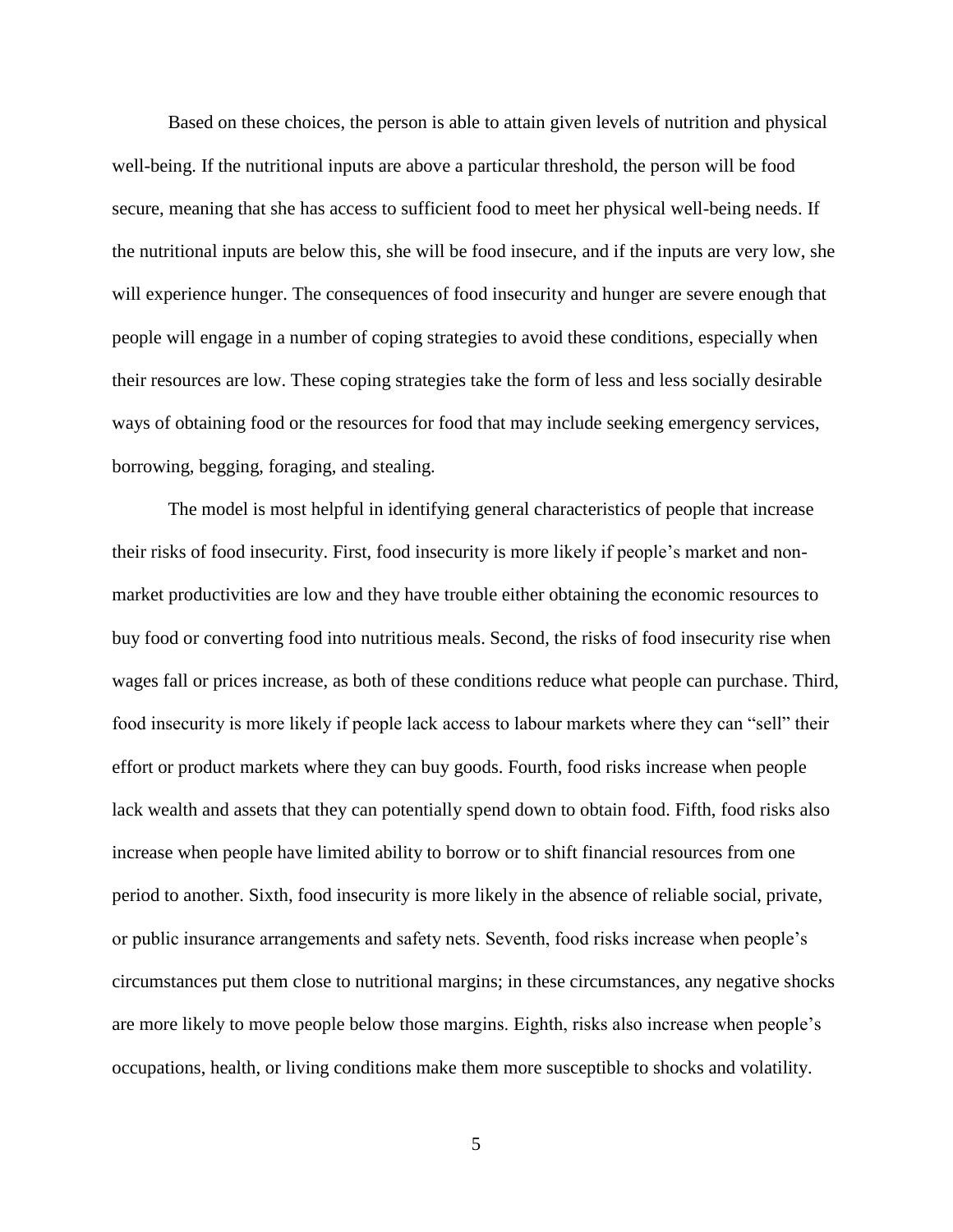Ninth, food risks are higher when people's available coping strategies are limited.

If we apply this framework, we can see many ways that homelessness might cause food insecurity and food hardships. For example, homelessness might reduce people's physical (Dennis et al. 1991) and mental health (Hodgson et al. 2013), which might, in turn, reduce their market and non-market productivity. Homeless people may suffer from low wages and a lack of work opportunities (Shier et al. 2012) and have limited access to some types of food markets (Crawford et al. 2014), public assistance (Koegel et al. 1990), and social supports (Meadows-Oliver 2005). In general, homelessness will increase the chances of food insecurity if it contributes to any of the risk factors from Barrett's model. Thus, the risk factors represent potential mechanisms for the transmission of homelessness to food insecurity.

There are also some unique circumstances of homelessness that might lead to food insecurity. For one thing, primary homelessness (e.g., sleeping rough) not only implies the loss of an accommodation but all the things associated with that accommodation, including kitchen and food storage facilities. Lack of access to these facilities could contribute to food insecurity (Crawford et al. 2014; Dachner and Tarasuk 2002; Miewald and Ostry 2014; Wicks et al. 2006). Poor dentition is a risk factor that constitutes a special productivity loss that may interfere with eating and hence the conversion of food inputs into nutrition (Wicks et al. 2006). Homeless people may also face negative, rather than positive, effects of social networks if their networks include other homeless members who put reciprocal obligations on them (Dachner and Tarasuk 2002; Koegel et al. 1990; Tsai and Rosenheck 2013). Homeless people are also vulnerable to victimization which would be injurious, reduce available resources, and contribute to psychological stress (Milburn and D'Ercole 1991).

Aspects of homeless people's coping behaviours may also affect food security. Some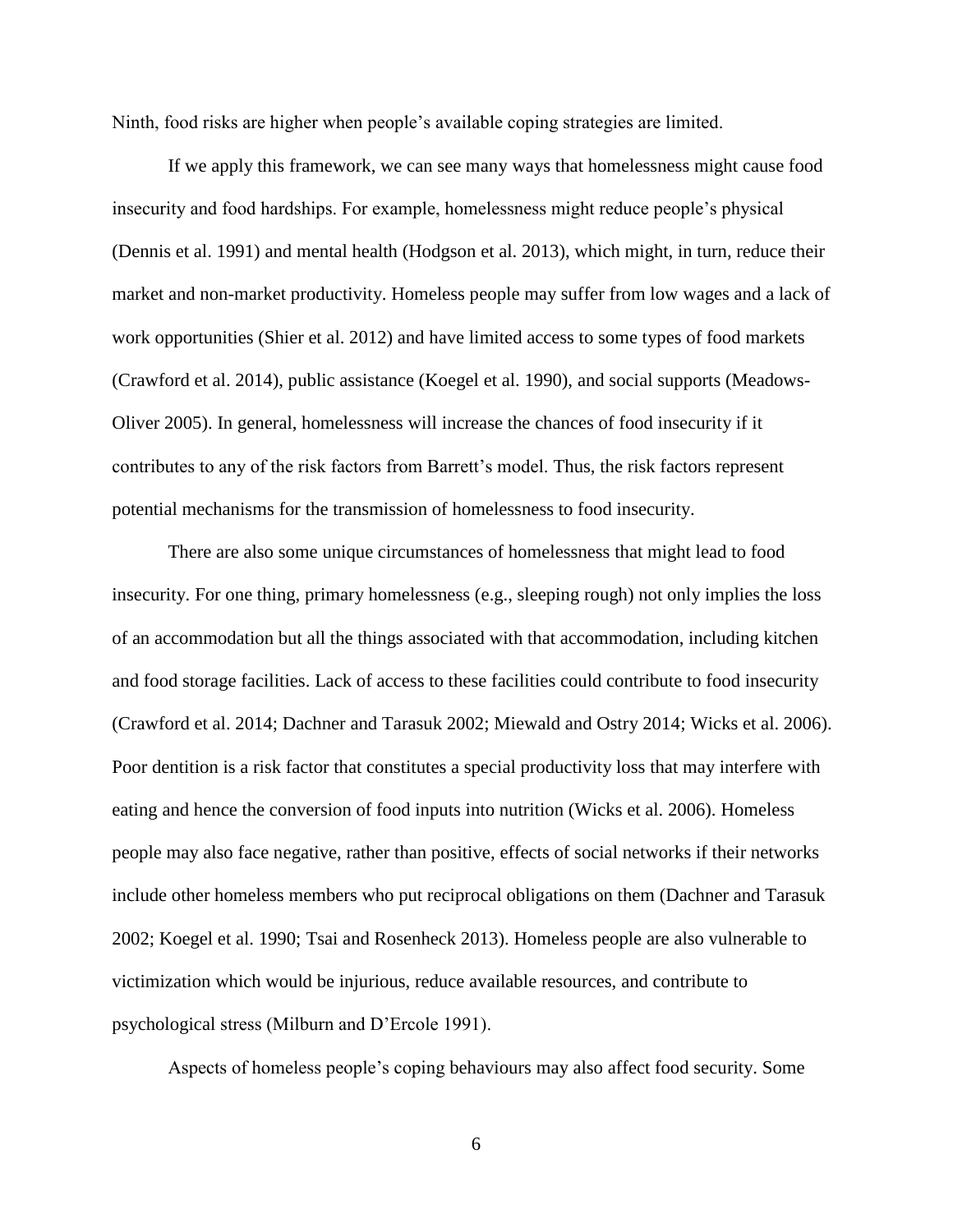behaviours may lead to worse outcomes. For example, alcohol consumption tends to be high among homeless, and drinking is a source of calories which might substitute for the intake of other nutrients and for regular eating (Darmon et al. 2001; Darnton-Hill and Ash 1988; Malmauret et al. 2002). However, other coping behaviours may be more beneficial to food security and consumption. Homeless people may develop fewer inhibitions about utilizing soup kitchens, begging, foraging, and theft (Booth 2006; Hamelin and Hamel 2009; Koegel et al. 1990; Lee and Greif 2008; Quine et al. 2004; Tarasuk et al. 2009; Tsai and Rosenheck 2013; Wicks et al.  $2006$ .<sup>1</sup> Part of this response may be an adaptation by homeless people to their circumstances (Koegel et al. 1990; Lee and Greif 2008), perhaps through increased identification with homelessness (Snow and Anderson 1987).

Although there are many reasons why homelessness might itself reduce food security, the observed relationship may reflect other things and not be causal. Homelessness, like food security, is an endogenous (behavioural) outcome. The empirical association between these outcomes might stem from other characteristics that mutually cause each of them. Lee et al. (2010) have reviewed the empirical literature on the causes of homelessness; many of the characteristics they identified, such as reduced economic resources, high costs, poor health, inadequate social buffers (Moulton 2013), and vulnerability to negative shocks (Curtis et al. 2013), overlap with the risk factors from Barrett's model. Similarly, Joyce et al. (2012) have documented that food insecurity, rather than occurring in isolation, is frequently accompanied by economic, health, and energy insecurity in addition to housing insecurity. Dachner and Tarasuk (2002) similarly reported multiple forms of insecurity specifically among homeless youth. Although empirical studies, including ours, can control for many of these characteristics, they

 $\overline{a}$ 

<sup>&</sup>lt;sup>1</sup> Quine et al. (2004) reported an especially unique coping strategy of older homeless men in Sydney using a local health clinic to get vitamin injections that would facilitate their drinking.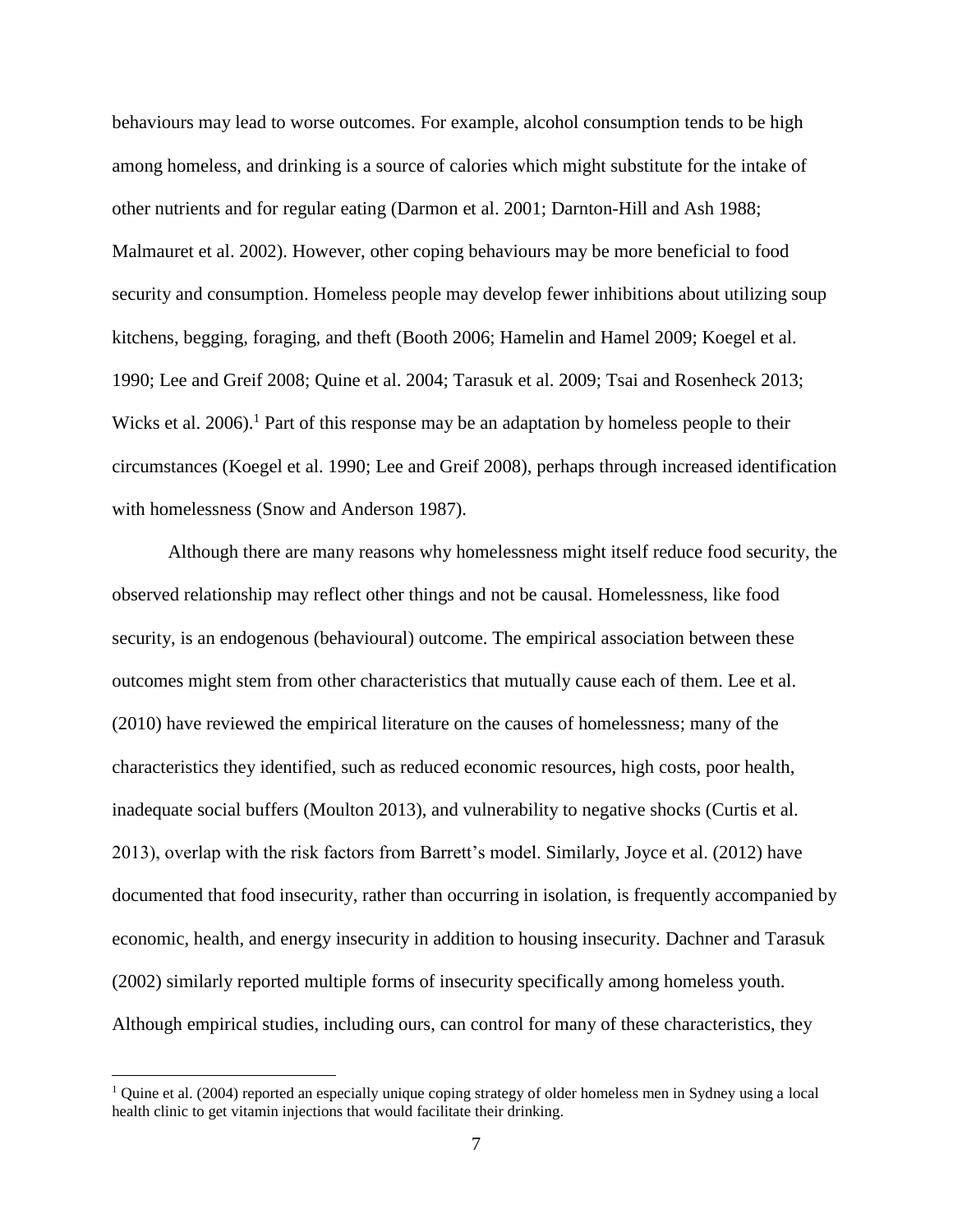cannot account for all of them, leaving the possibility of omitted variables bias.

Another methodological concern is that food hardships, if they are prolonged and severe enough, could contribute to homelessness and hence to the potential for reverse causation. The most likely mechanism for reverse causation would be through impacts of food insecurity on health (see, e.g., Cook et al. 2013 and the references therein) which would reduce the person's productivity or otherwise affect homelessness (Curtis et al. 2013). However, food insecurity could also motivate people to obtain social or public assistance that could alleviate other resource strains and reduce homelessness.

As this discussion indicates, theory provides ample explanations for why homelessness might affect food security. Many of these explanations center on possible indirect effects of homelessness through general risk factors that contribute to food hardships. The conceptual analysis also points to non-causal explanations for the observed relationships, which need to be kept in mind as we interpret results. In the next section we consider previous empirical research regarding the effects of homelessness, and in the empirical section, we develop new evidence, using the rich data from the Journeys Home survey.

# **Previous studies**

The vast majority of empirical studies that have investigated homelessness and food hardships have been descriptive and have focused on characterizing the outcomes and circumstances of homeless people. Quantative studies by Booth (2006), Koegel et al. (1990), Ora et al. (2008), and Tarasuk et al. (2009) and qualitative studies by Crawford et al. (2014), Dachner and Tarasuk (2002), Miewald and Ostry (2014), Quine et al. (2004) and Wicks et al. (2006) have generally documented high levels of hunger, food insecurity, and other food hardships among the homeless as a whole and among subpopulations, such as homeless youths and older homeless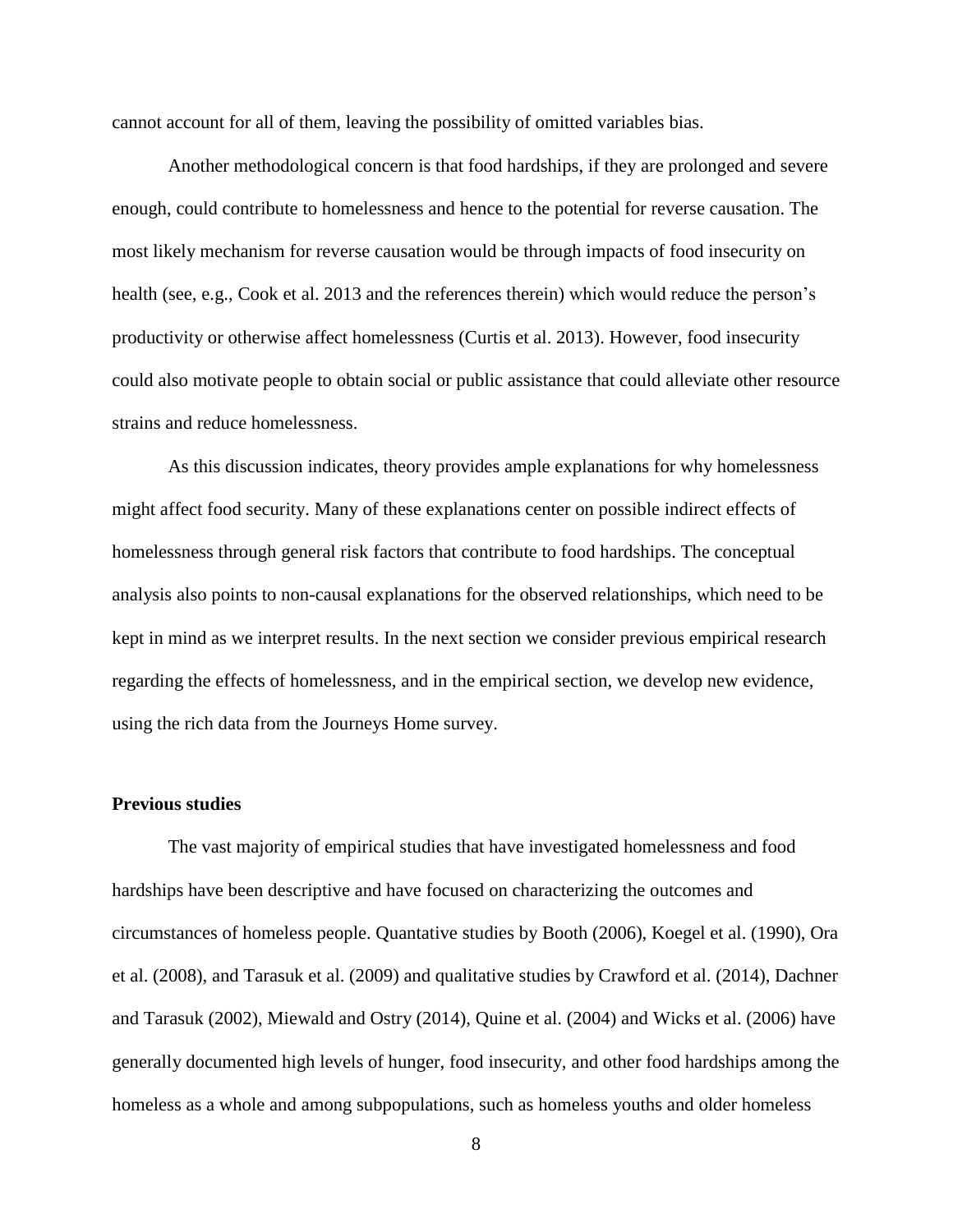adults, across many different country and geographic contexts. Evidence from this descriptive research is consistent with the conceptual analysis from the previous section. For example, nearly all of the studies have reported on the lack of economic resources and on the importance of coping strategies, often in the form of getting meals from soup kitchens and other community organizations but also in more extreme forms. Studies have also reported problems with access to food markets and fresh foods (Crawford et al. 2014), lack of cooking facilities (Dachner and Tarasuk 2002; Miewald and Ostry 2014; Wicks et al. 2006), and reciprocal obligations (Dachner and Tarasuk 2002).

A large related descriptive literature has examined food intakes and documented numerous nutritional deficits among the homeless (Darmon et al. 2001; Darnton-Hill and Ash 1988; Drake 1992; Gelberg et al. 1995; Langnäse and Müller 2001; Luder et al. 1990; Malmauret et al. 2002; Quine et al. 2004; Richards and Smith 210; Smith and Richards 2008; Sprake et al. 2014; and Wolgemuth et al. 1992). Many of these studies have further reported high levels of alcohol consumption and substantial calorie intakes from drinking. The studies by Drake (1992) and Luder et al. (1990) additionally report a disconnect between homeless people's perceptions of food sufficiency, which many see as adequate, and their actual nutritional intakes, which are often unhealthy. This raises the possibility that food access hardships—the outcomes that we consider in this study—may be reported differently by homeless people from other food wellbeing measures and motivates us to also consider measures of food and meal consumption.

The descriptive studies have yielded strong evidence that homeless people face high risks of food hardships and nutritional problems; however, most fail to indicate the strength of the relationship because they lack comparisons between homeless and housed people, and they also fail to provide causal results because they lack multivariate controls. Only a few studies have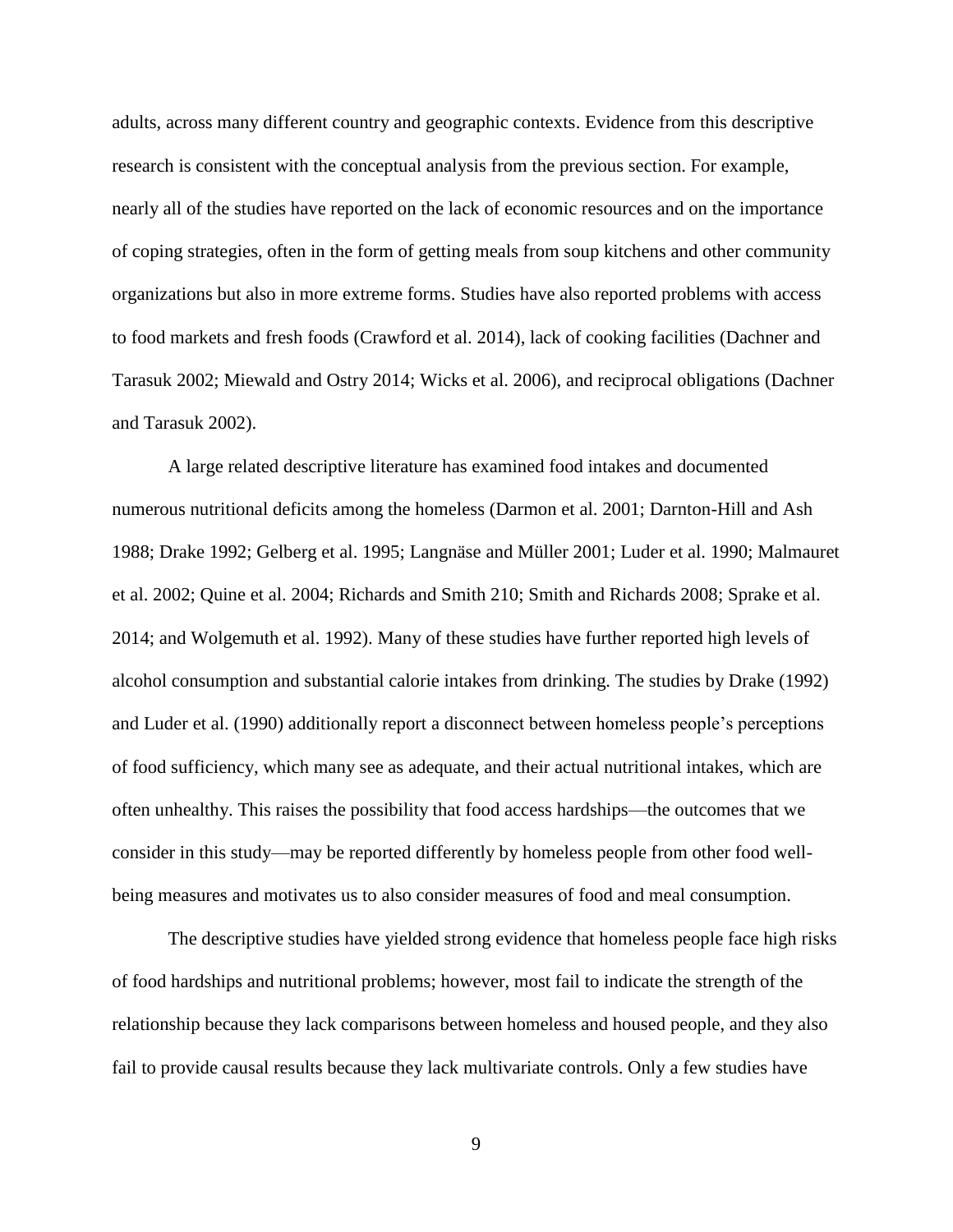conducted multivariate analyses.

 Gundersen et al. (2003) and Wehler et al. (2003) estimated models of food hardships, using a modest-sized convenience sample of homeless and housed low-income, single-parent families in Worcester, Massachusetts. Wehler et al. found that counts of recent housing problems, receipt of housing subsidies (among the housed), and a short tenure in the area predicted child food hardships but not adult hardships. They also found results that were consistent with hunger and food insecurity being managed processes. The companion study by Gundersen et al. estimated instrumental-variable models of food hardships in an attempt to obtain causal effects of homelessness; the models indicated that homelessness increased food hardships, but the estimates were imprecise and most could not be distinguished from zero.

Two other studies found stronger associations between aspects of homelessness and food problems. Furness et al. (2004) analysed data from a large telephone survey of low-income households in Los Angeles that included a question about homelessness within the past five years. Although only about seven percent of the sample had experienced past homelessness, it was a strong and significant predictor of current food insecurity. Two weaknesses with this study were its reliance on past homelessness as an explanatory measure and its very limited set of other control variables. Lee and Greif (2008) examined a large national survey of people who were utilizing homelessness services and who lacked permanent or suitable accommodates. Although their study was limited to people who were homeless, they were able to distinguish between different types of homelessness and different housing problems. They found that being on the street (sleeping rough) and the number of homeless spells within the past month were each associated with increased food hardships. They also found that a need to obtain money through subsistence activities, such as begging or illegal activities, was also positively related to food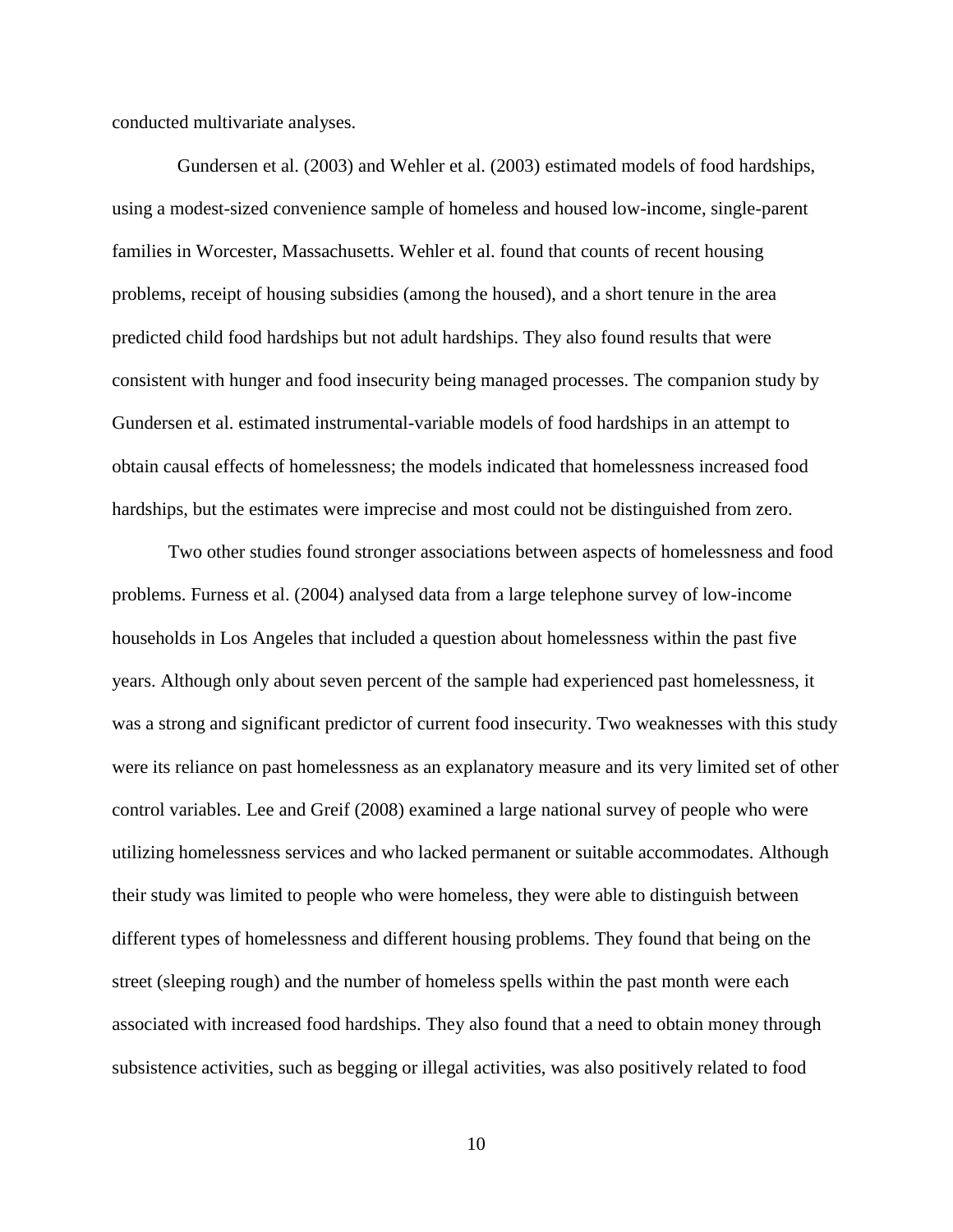problems but only among those who were transitorily, rather than chronically, homeless.

As these descriptions indicate, each of the existing multivariate studies suffers from limitations with their samples. Three of the studies covered individual U.S. cities that might not be representative of homelessness experiences elsewhere; the other study was restricted to people who were homeless. One of the studies (Furness et al. 2004) could only consider past homelessness, and all of the studies had relatively modest sets of control variables. The Journeys Home survey, which we describe in the next section, overcomes these limitations.

### **Analysis data from the Journeys Home Survey**

Our empirical analyses use data from the fifth and earlier waves of the Journeys Home survey. JH is a large, national, interviewer-administered survey that has followed a sample of Australian social security customers who were at risk of homelessness and housing insecurity over time. Importantly for the purposes of investigating effects of homelessness, the JH sample was drawn from a broad, albeit disadvantaged, at-risk population that included homeless and housed people, and was not restricted to people who were homeless or utilizing shelter or drop-in facilities. Interviews began in 2011 and continued in six-month intervals with each wave asking people about their housing, economic, health, demographic, and other circumstances.<sup>2</sup>

In the initial round of interviews, 1,682 people participated, which represented a response rate of 62 percent of the in-scope sample. This response rate not only compares favourably with other studies that sample from seriously disadvantaged populations (O'Callaghan 1996; Randall and Brown 1996; Weitzman et al. 1990), but it is also in line with panel surveys of the general population, including the Household Income and Labour Dynamics in Australia survey, the

 $\overline{a}$ 

 $2$  See Wooden et al. (2012) for a more complete description of the JH survey.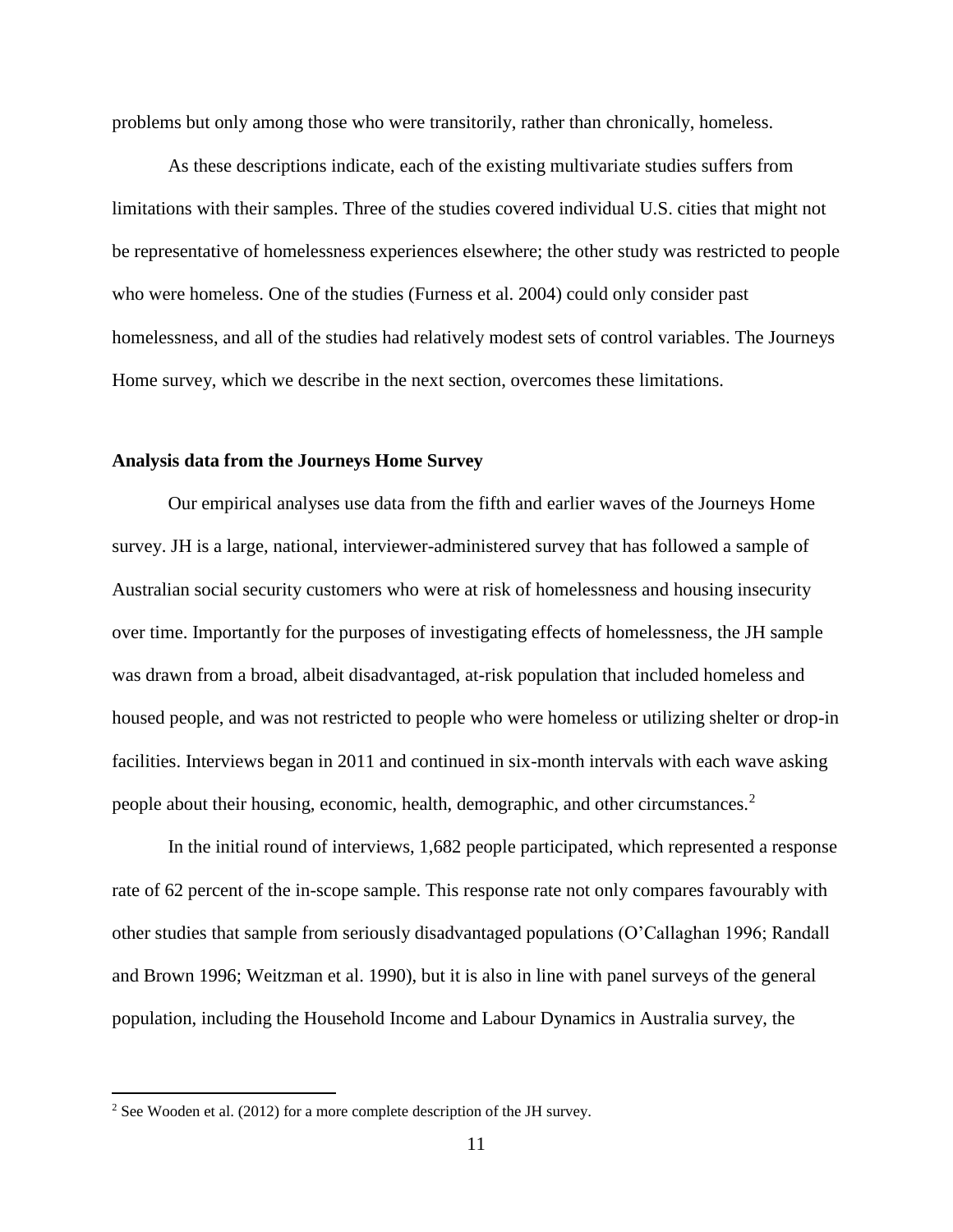German Socio-Economic Panel study, and the British Understanding Society Survey. Retention in subsequent waves of JH has also been high, with 91, 88, 86 and 84 percent of the initial respondents successfully re-interviewed in waves two through five, respectively.

Food outcomes. Our principal outcome measure is an ordered-categorical index of food insecurity that comes from questions that were asked in the fifth wave of JH and that were adapted from the Household Food Insecurity Access Scale (HFIAS). The HFIAS was developed to measure hardships in food access across different cultural contexts (Coates et al. 2007) and has previously been used to assess food insecurity among homeless adults (Holland et al. 2011). Wave five of JH asked six of the nine HFIAS questions, inquiring whether and how often during the "past four weeks" the person had to:

- 1. "worry that you would not have enough food,"
- 2. "eat a limited variety of foods because of a lack of money,"
- 3. "eat some foods that you really did not want to eat because of a lack of money,"
- 4. "eat a smaller meal than you felt you needed because there was not enough food,"
- 5. "skip a meal because of a lack of money," and

6. "go a whole day and night without eating anything because there was not enough food." The possible responses to each item were "never," "rarely (once or twice in the past four weeks)," "sometimes (three to ten times in the past four weeks)," and "often (more than ten times in the past four weeks)." We formed an index by first assigning values of zero to the "never" responses, one to the "rarely" and "sometimes" responses, and two to the "often" responses and then summing these values for the questions regarding worrying, eating a limited variety of foods, eating unwanted foods, and going a day and night without food. The resulting index takes on values between zero and eight, with higher values indicating greater food insecurity. Formal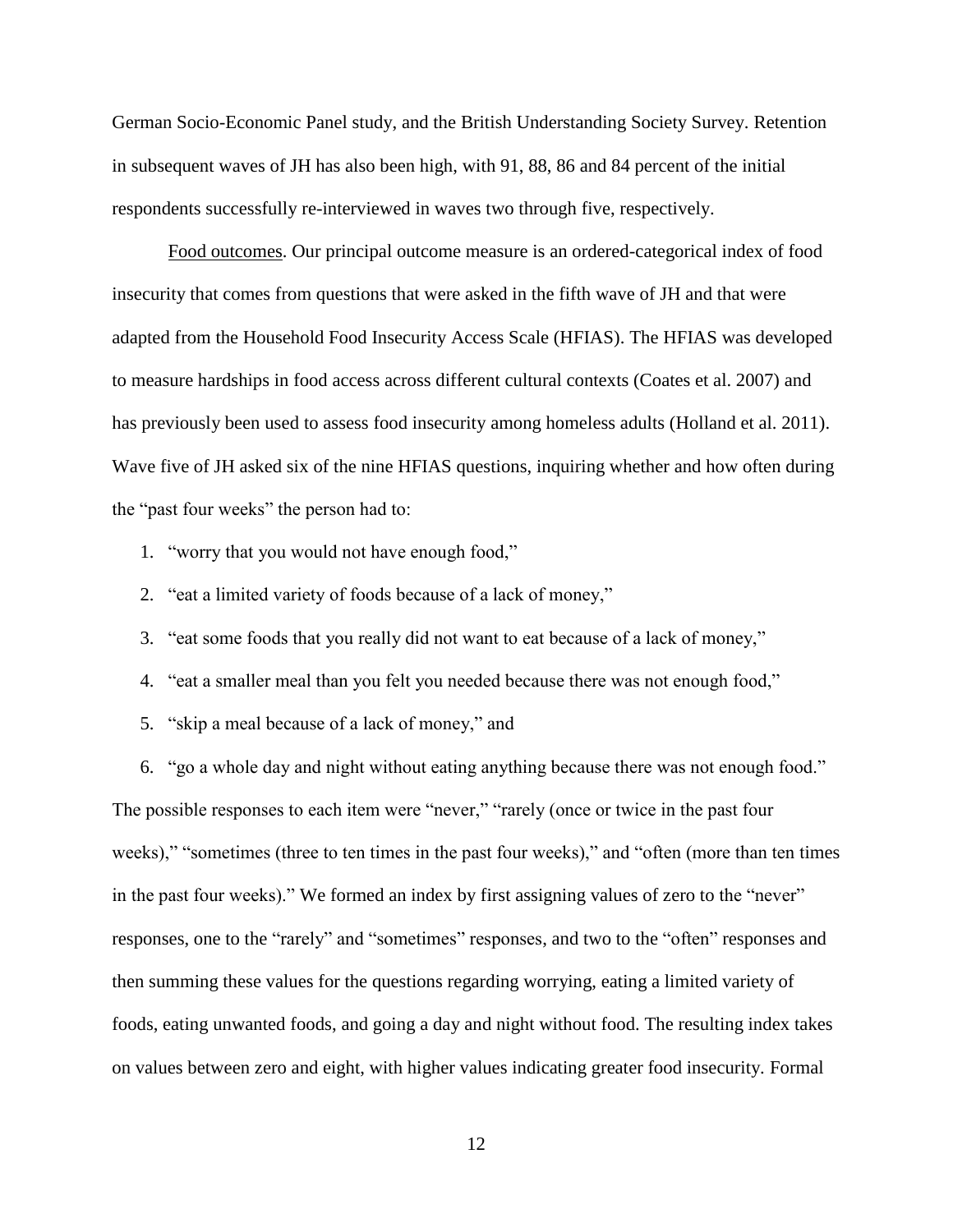analyses supported the construction of our four-item, three-response-category index. Appendix A details these analyses and describes how we developed and validated the index. In sensitivity analyses, we examined alternative indices that incorporated all of the available items and response categories; the use of less parsimonious indices did not substantively alter our findings.<sup>3</sup>

The fifth wave of the JH survey also asked about usual weekly meals, food expenditures, and food consumption. An advantage of these measures is that they provide direct, objective indications of food behaviours, but a disadvantage is that they may provide less information about people's well-being. Descriptive evidence from studies of nutritional intakes (Drake 1992; Luder et al. 1990) and expenditures (Gundersen and Ribar 2011) suggests that objective measures should be considered alongside of self-reported hardships. From JH questions on the usual numbers of weekly breakfasts, lunches, and dinners consumed, we summed the responses to form a count (0-21) of weekly meals. JH also asked about the usual weekly expenditures that the respondent and people living with him or her made on food and drink, including meals eaten away from home. We constructed an equivalised measure by dividing the total reported expenditures by the ABS needs adjustment for the people covered by the expenditures. $4$  Finally, for food consumption, we formed a factor score from responses to questions about the usual weekly servings of fruits and vegetables and the usual days on which the person ate seafood, meat, and legumes. External validation analyses reported in Appendix A confirmed that these measures were negatively but imperfectly correlated with self-reported food hardships.

Homelessness. Our primary explanatory variable is a binary indicator for whether the respondent was homeless at any point during the month preceding the fifth wave interview.

 $\overline{a}$ 

<sup>&</sup>lt;sup>3</sup> We omit the detailed results for purposes of brevity; however, they are available upon request.

<sup>&</sup>lt;sup>4</sup> The ABS has modified the OECD equivalence scale to apply weights of 1.0 for the first covered adult, 0.5 for each additional adult, and 0.3 for each child under the age of 15.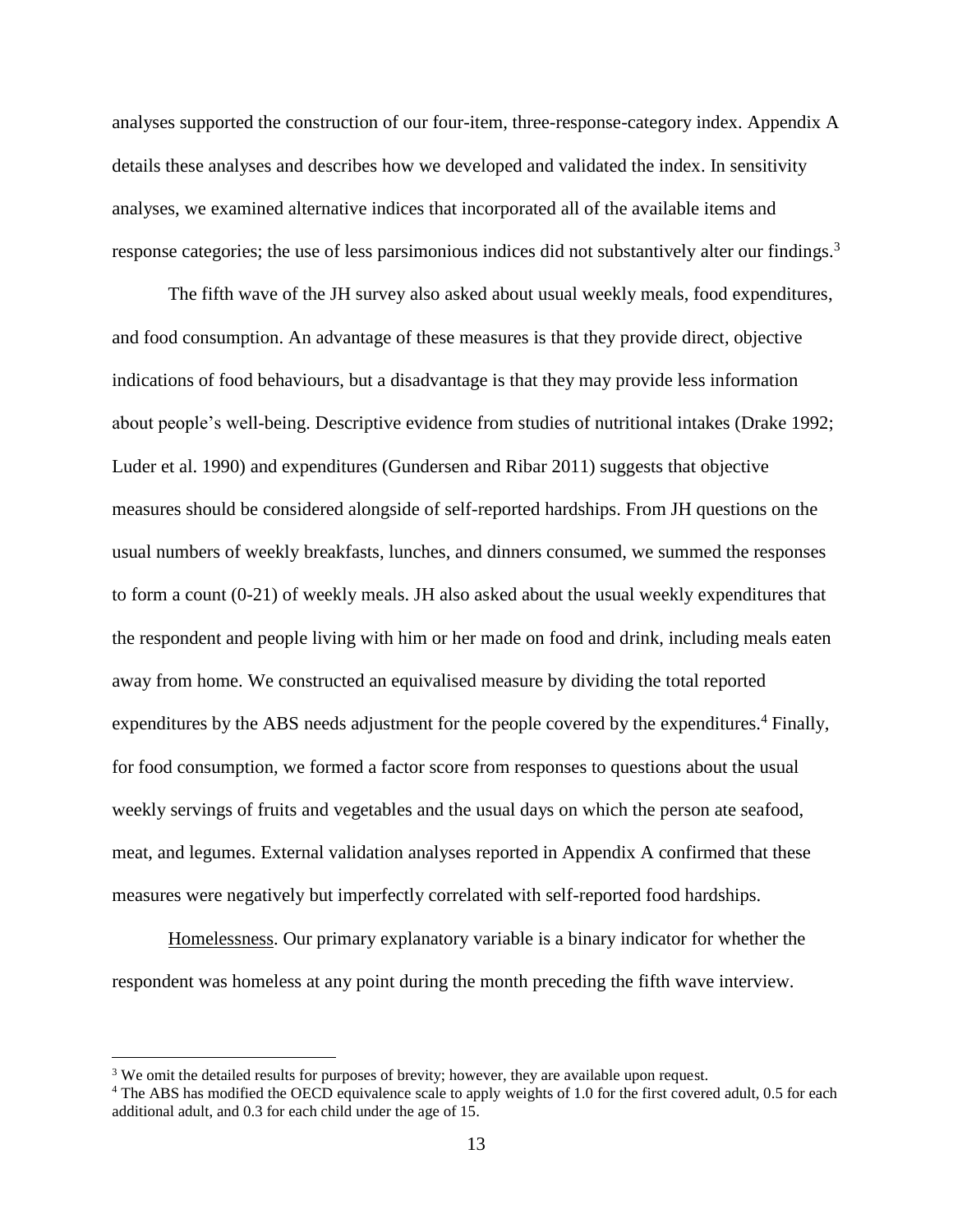Definitions of homelessness are highly contested with considerable debate regarding who should be considered homeless (see Argeriou et al. 1995; Chamberlain and MacKenzie 1992; Culhane and Hornburg 1997; Jacobs et al. 1999; Lee et al. 2010; Toro 2007). In this analysis we follow Chamberlain and MacKenzie (2008) and adopt a "cultural" definition of homelessness, which refers to living in situations that fall below community standards. This includes people who are primary homeless (those without accommodation), secondary homeless (those in short-term, rent-free arrangements with friends or family), and tertiary homeless (those in long-term arrangements but below community standards, such as living in boarding houses or caravan parks). In preliminary analyses we examined separate categorizations into primary, secondary, and tertiary homelessness but found that these did not have distinguishably different associations with food insecurity.

Mediating variables. We test for a number of risk factors representing potential mechanisms for the transmission of homelessness to food insecurity. First, we include in our empirical framework characteristics that affect market and non-market productivities. Specifically, we constructed variables for weekly gross household earnings and weekly gross household non-labour income (i.e. received from Centrelink, rent assistance, Family Tax Benefits and other sources). As with food expenditure, we use an equivalised measure by dividing the relevant income amount by the modified OECD equivalence scale. We then control for a number of health characteristics which may restrict the respondent's non-market productivity: a dummy variable for whether the respondent was diagnosed with Bipolar Affective Disorder, Schizophrenia, depression, anxiety or Post Traumatic Stress Disorder since she was last interviewed; a dummy variable for whether the respondent had any physical health problem since she was last interviewed (among sight/hearing problems, migraines, stomach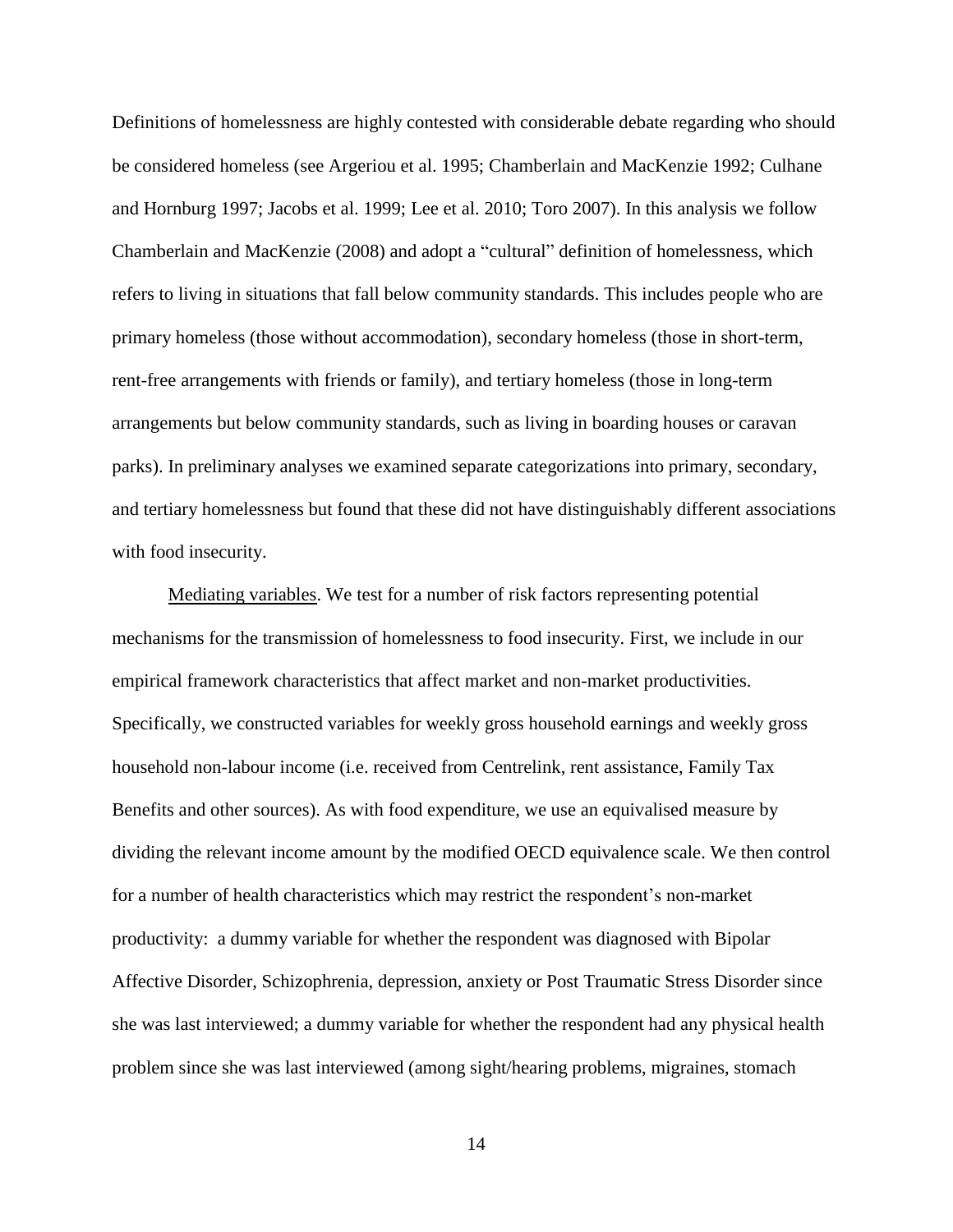ulcer, eye/ear/skin infection, pneumonia or gastro problems); a dummy variable for whether the respondent has any long term health/disability condition causing restrictions); a self-assessed general health status variable (5 values 1-5 from excellent to poor). Second, we characterize the lack of access to labour markets through a dummy for whether the respondent lives more than 500m from public transport. Third, we control for wealth and assets through the amount of total outstanding debt (top coded at 50,000). Fourth, we include in our model a dummy for whether the respondent holds a credit card to characterize borrowing capacities. Fifth, we construct variables to capture the use of social support and safety nets: a dummy variable for having access to social support (i.e. the respondent does not often feels lonely and they can get help from others, can lean on people, have people to cheer them up, and feel better talking to people they know); and a dummy variable for having received welfare services in the last 6 months (i.e. housing, tenancy, emergency relief, legal aid, financial support, gambling support, family violence services). Sixth, we proxy the respondent's vulnerability to shocks via a variable for the count of types of non-food financial hardships the respondent experienced in the last 6 months because of a shortage of money (pawned or sold something; asked a welfare agency for food, clothes, accommodation or money; asked for financial help from friends or family; could not afford to go out with friends; could not pay electricity, gas or telephone bills on time). Seventh, a dummy variable for whether the respondent used emergency meal services in the last 6 months characterizes the coping strategy she may have put in place to adapt to homelessness. In terms of circumstances which may be unique to homelessness, we include controls for having access to a kitchen; having a resourceful social network (i.e. having friends, none of which are homeless and most of which have a full-time job); having a resourceless social network (i.e. either no friends or friends but most of which are homeless or none of which have a full-time job; having suffered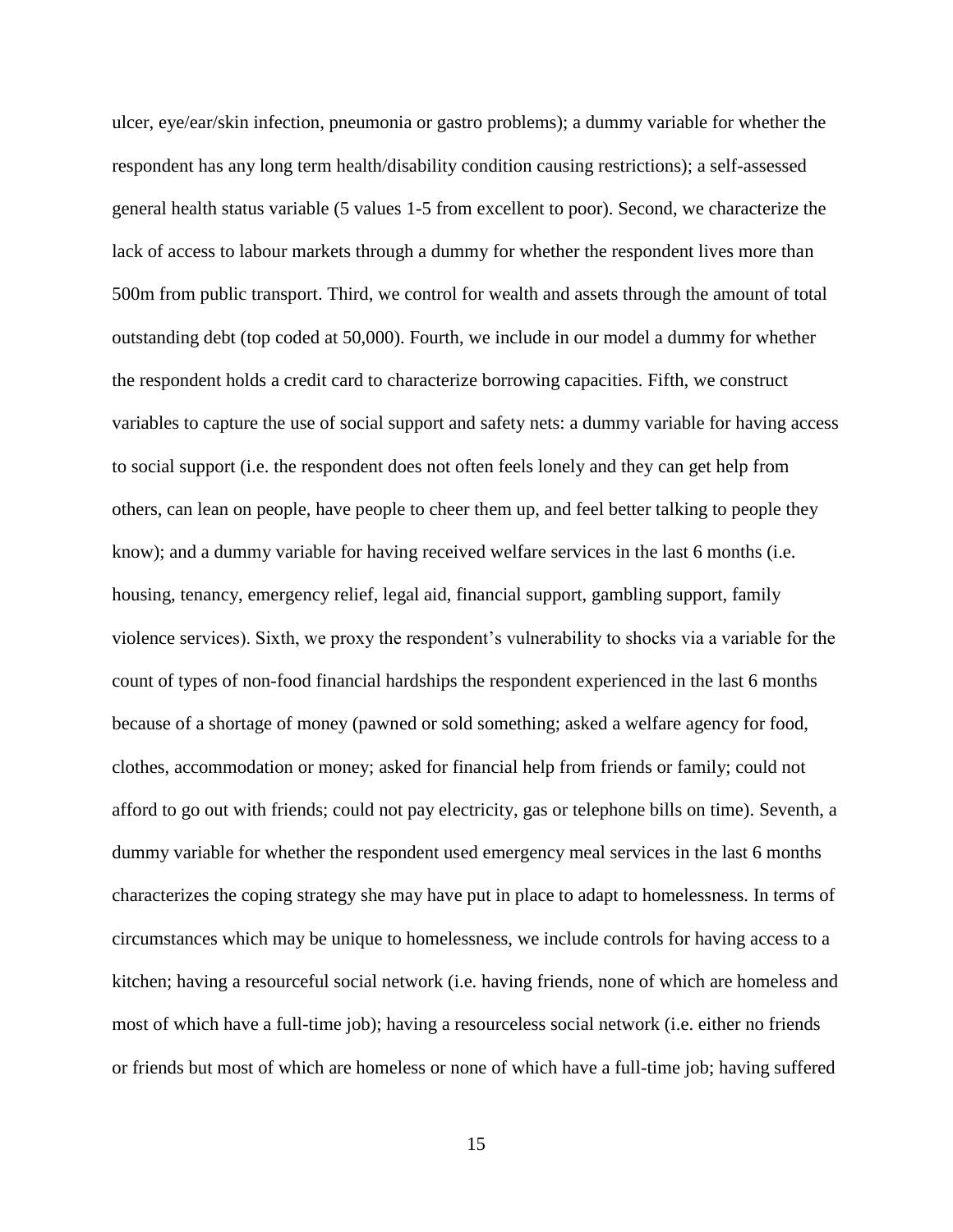from physical or sexual violence in the last 6 months; and the average number of alcoholic drinks per day (top coded at 20).

Background controls. The econometric framework also controls for standard background characteristics: age; age squared; a dummy for identifying as Aboriginal or a Torres Strait Islander; a dummy for being born in a non-English-speaking country; a dummy for being married (or being in a de facto marriage); the number of children; a dummy for completing a tertiary education; a dummy for having completed high school (but not completing a tertiary degree). We also control for variables characterizing the respondents' childhood: a dummy for having ever been placed into foster, residential or kin care; a dummy for having been exposed to emotional abuse, physical violence, or sexual abuse as a child; three specific dummies for not being with both parents at age 14 either because they were divorced/separated or dead or because of conflict. Finally, we control for past adult characteristics (i.e. measured prior to homelessness and food insecurity) which could partly drive the association between homelessness and food insecurity but are unlikely to be mediators: a dummy for having a chronic health condition (i.e. having ever had/been diagnosed with stroke; any other heart or circulatory condition; diabetes; asthma; chronic bronchitis or emphysema; problems with your liver; arthritis, gout or rheumatism; epilepsy; kidney disease; hepatitis C; chronic neck or back problems; intellectual disability or acquired brain injury); the proportion of time the respondent spent in paid work since finishing her education; dummies for the type of area the respondent lives in a rural area or in an urban area outside of a major city (the omitted category is residence in major city); and a dummy for whether the respondent ever had to go without food in the two years preceding wave 4.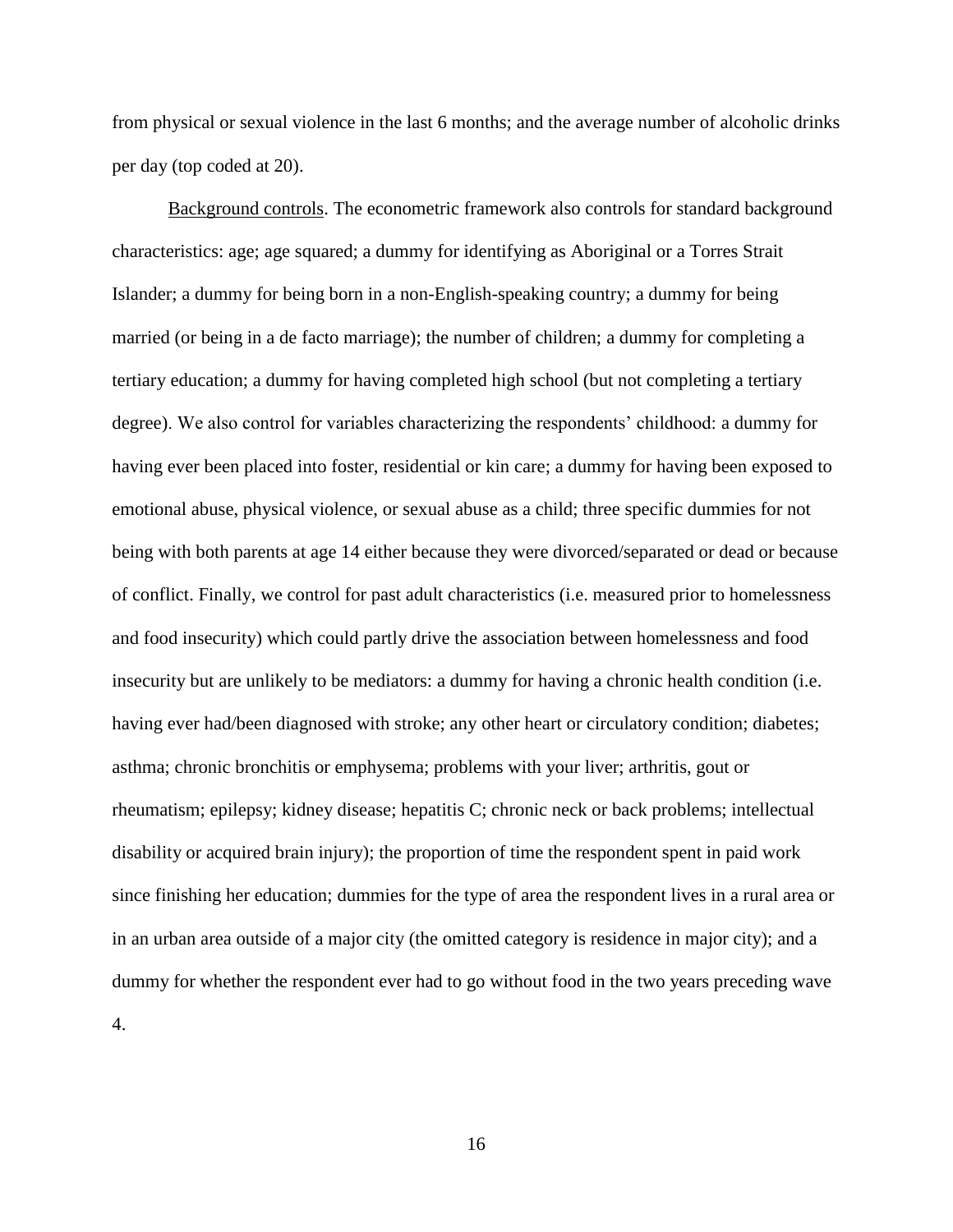Sample selection. Our sample includes wave 5 respondents who answered the six food security questions ( $N = 1,406$ ). To maximize the sample size, we set values of variables with missing values to zero and include dummy controls for missing responses when the number of missing responses exceeds 40: measures of being abused as a child, work experience, distance to public transportation, history of food hardships, earnings, unearned income, outstanding debt, financial stress, and recent exposure to violence. For measures with smaller levels of item nonresponse, we drop observations with missing values. We are left with 1,273 observations: 681 men and 592 women.

Descriptive analysis. Table 1 reports means of the food outcome, background, and mediating variables separately for the homeless and housed men and women in our analysis sample. As the numbers of observations in each column indicate, the rate of homelessness was nearly twice as high among the men in our sample (24 percent) than among the women (13 percent).

#### [Table 1 about here]

Means for the food insecurity index, which are listed in the first row of the table, reveal that at-risk men and women reported similar average levels of food insecurity and that homeless people reported worse food security than housed people. These differences notwithstanding, the incidence of food hardships was modest. Figure 1 displays the proportions of men and women reporting each food insecurity response. Approximately five out of nine people in our sample reported never experiencing any food hardships during the preceding month. About half of homeless women reported never experiencing a hardship, and 40 percent of homeless men reported never experiencing a hardship. Homeless women were less likely than housed women to report scores of three or less and more likely to report scores of four or higher. Homeless men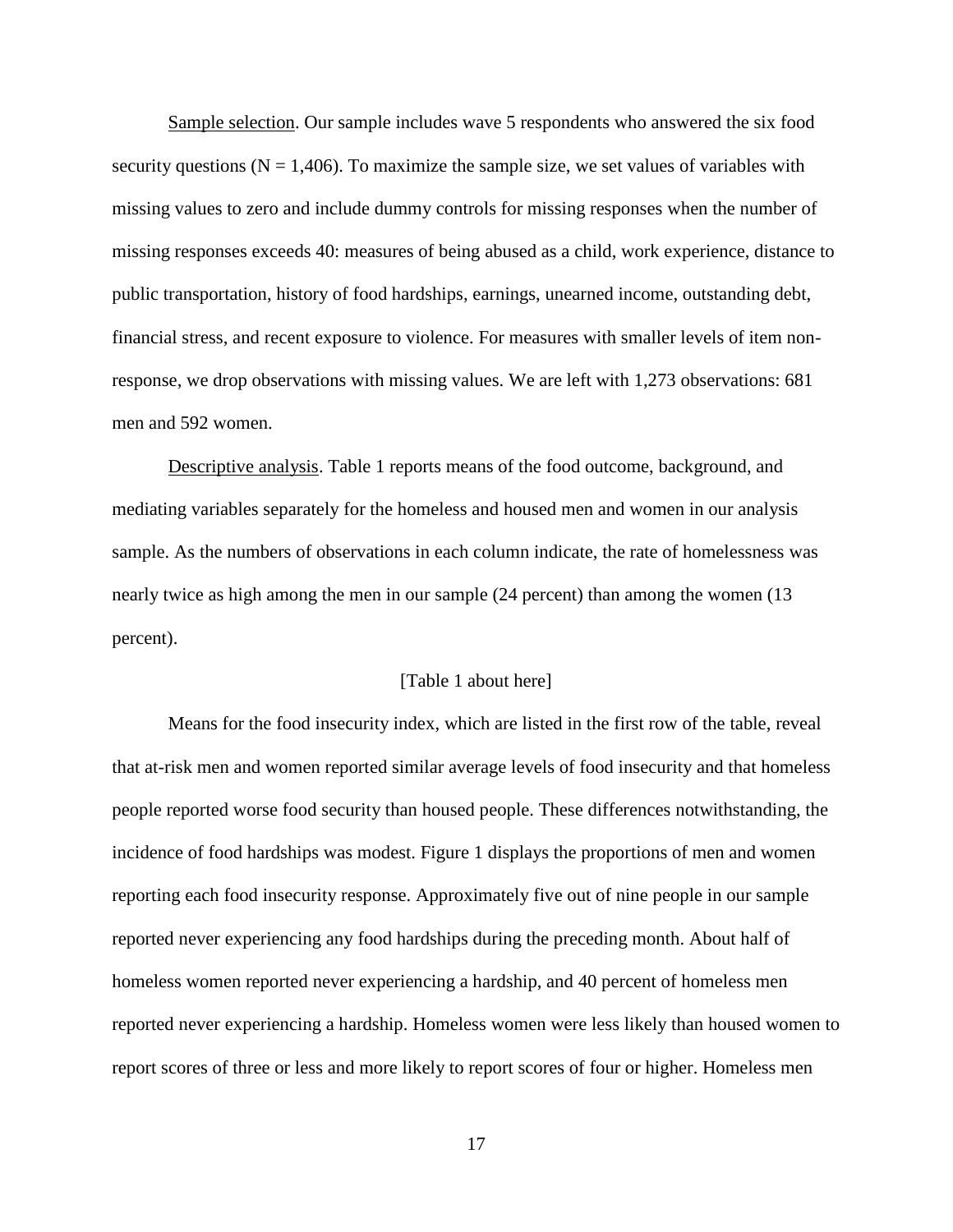were less likely to report scores of zero but more likely to report nearly all the higher scores.

# [Figure 1 about here]

Consistent with their reports of higher food insecurity, estimates from Table 1 indicate that homeless people reported eating about one fewer meal per week than housed people and spending \$15-\$17 less per week on food on an equivalised basis. However, only the expenditure differences can be statistically distinguished from zero. There were no discernible differences between homeless and housed people's food consumption factor score measures.

Comparisons of the means of the background variables indicate that homeless people in the JH survey were older than housed people and more likely to have reported going without food in a previous wave because of a lack of money. Homeless women were more likely to identify as Aboriginal or Torres Strait Islanders, were less likely to have migrated to Australia from a non-English-speaking country or to have divorced parents, and had fewer children than housed women. Homeless men were half as likely to be married as housed men.

Among the potential mediating variables, homeless people reported substantially lower equivalised earnings than housed people but somewhat higher equivalised non-labour incomes (mostly from public assistance). On balance, the homeless people in the JH reported having lower total equivalised incomes (the sum of their earned and unearned incomes) than their housed counterparts. Also, reflecting the general disadvantage in the JH sample, both the homeless and housed respondents reported deriving less of their income from earnings than from unearned sources. When we consider other resources, homeless people were less likely to have kitchen facilities, hold credit cards, or enjoy social supports than housed people. However, homeless people were more likely to use emergency food services and other social services, reported more non-food financial hardships, had more homeless and unemployed friends, and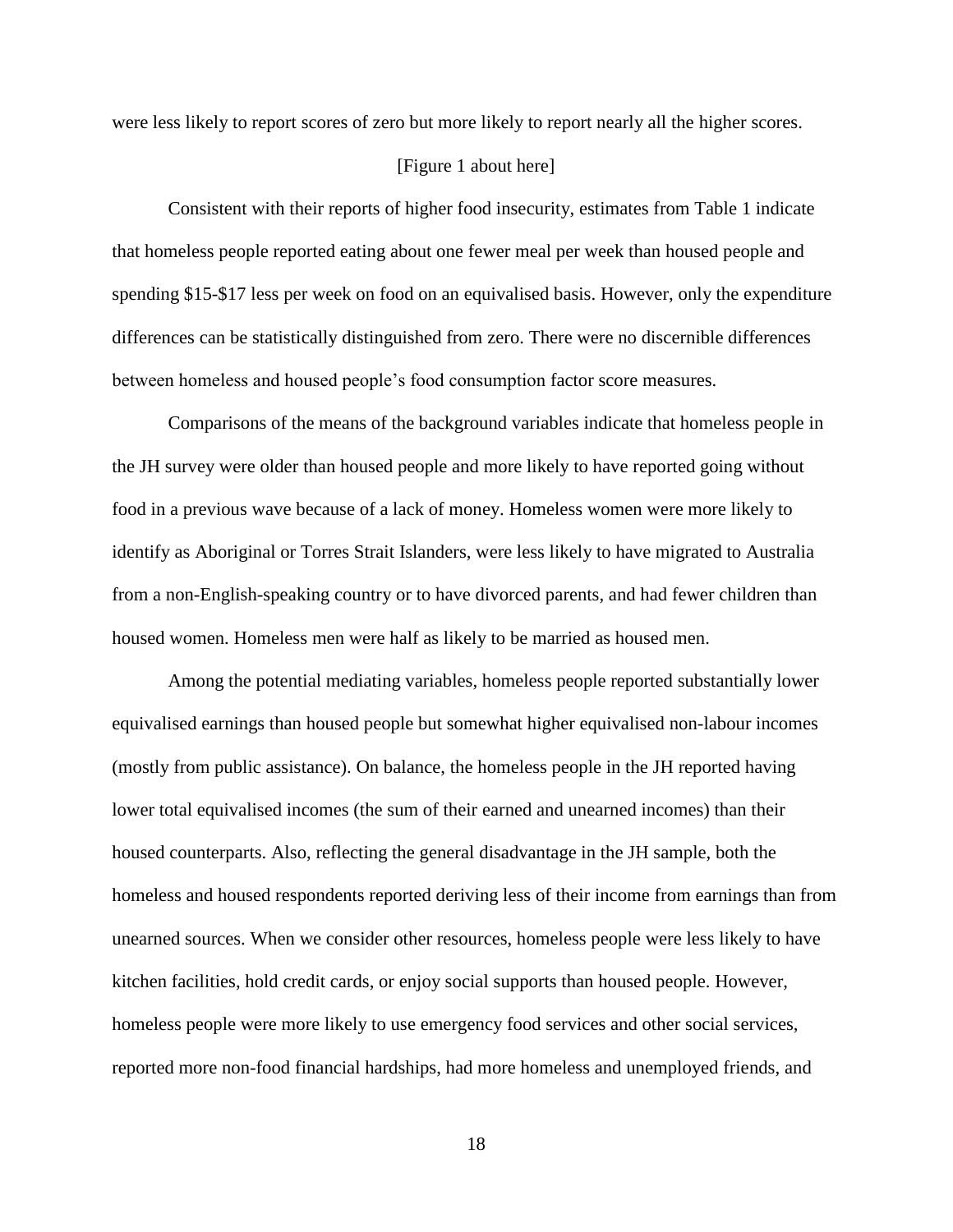suffered from more violence than housed people. Thus, although homeless people reported worse food security outcomes than their housed counterparts, they also differed in many other observed characteristics, which motivates us to conduct multivariate analyses.

#### **Multivariate empirical analyses**

 $\overline{a}$ 

Food insecurity. The main outcome measure for our multivariate empirical analyses is an ordered, categorical  $(0-8)$  variable of food insecurity. Let  $f_i^*$  be a continuous, latent index of person *i*'s food insecurity, and let *f<sup>i</sup>* be the actual categorical report of food insecurity. In addition, let  $h_i$  be a binary indicator of whether the person was homeless,  $X_i$  be a vector of the person's other observed characteristics, and ε*<sup>i</sup>* be a normally distributed random variable with mean zero and variance one that represents the person's unobserved characteristics. We estimate ordered probit models of the form

$$
f_i^* = \alpha h_i + \beta X_i + \varepsilon_i
$$

$$
f_i = \begin{cases} 0 & \text{if } f_i^* < 0 \\ 1 & \text{if } 0 \le f_i^* < \delta_1 \\ \vdots & \vdots \\ 8 & \text{if } \delta_7 \le f_i^* \end{cases}
$$

where  $\alpha$  is a scalar coefficient,  $\beta$  is a vector of coefficients, and  $\delta_1 - \delta_7$  are threshold parameters to be estimated. The ordered probit specification accounts for *f<sup>i</sup>* being an ordered but noncardinal measure of food insecurity.<sup>5</sup> The model is also more efficient than an ordinary least squares (OLS) model.

Table 2 lists estimated coefficients and standard errors from ordered probit models that were run separately for men and women in the JH sample. The first columns for each gender group lists estimates from specifications that include homelessness as the only explanatory

<sup>&</sup>lt;sup>5</sup> We also estimated OLS models that treat  $f_i$  as a cardinal measure; these did not substantively change our findings.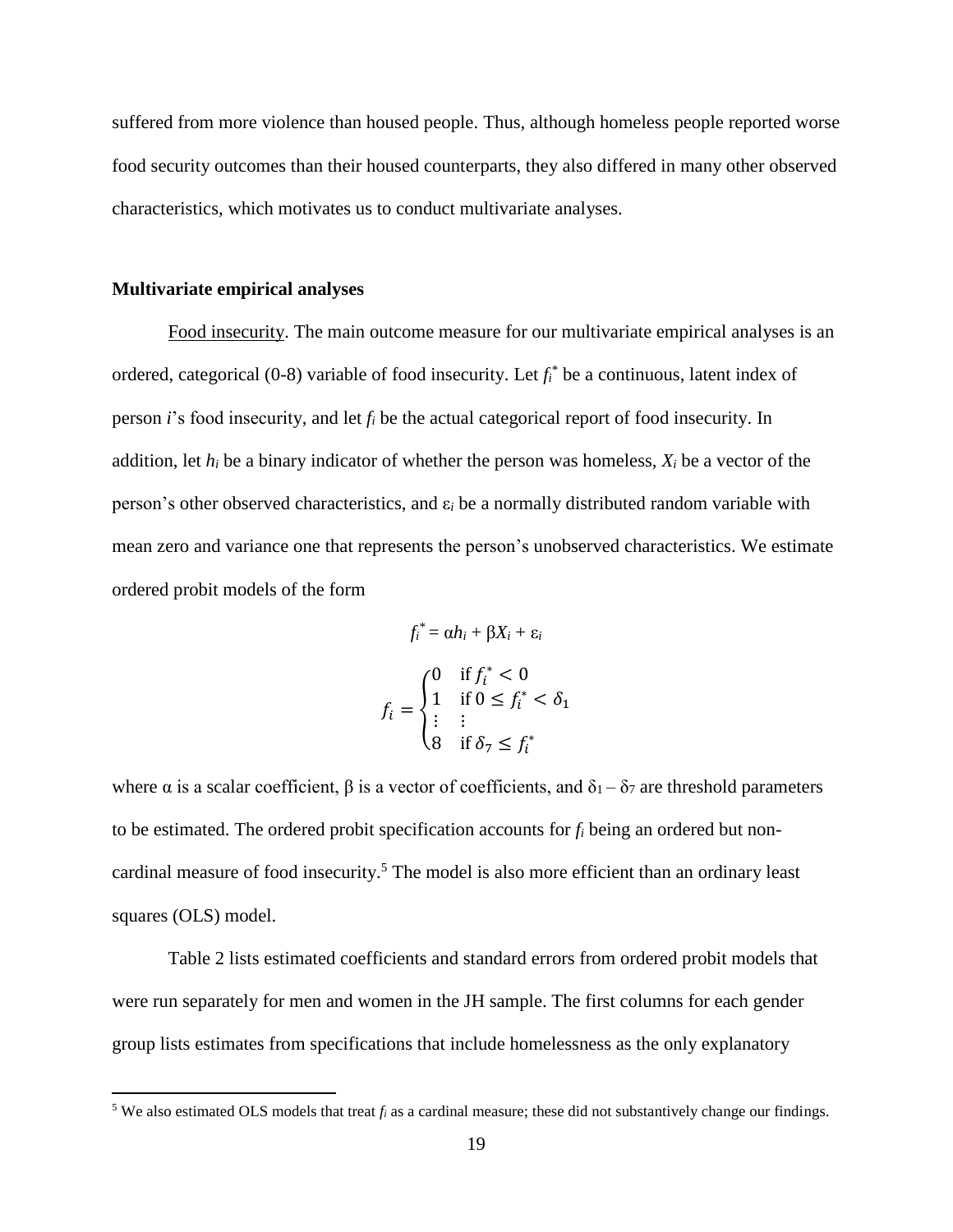variable. The next columns add controls for the background variables, and the final columns add controls for the potential mediating variables. For all of the specifications, we report robust standard errors that were calculated using the Huber-White method.

# [Table 2 about here]

As with the simple differences in the means from Table 1, the unconditional associations between homelessness and the latent food insecurity indices in the ordered probit models are significantly positive for men and women in the first columns of Table 2. Thus, the use of nonlinear ordered probit specifications does not fundamentally alter the patterns of association in the data.

When we add controls for background variables, the estimated associations between homelessness and food insecurity remain positive but diminish in magnitude with the association for men remaining significantly positive and the association for women falling just short of statistical significance (*p*-value 0.125). Among the background variables, the binary control for previous food hardships and the quadratic controls for age are statistically significant for both genders; the controls for health problems and the death of a parent are significant for men; and the control for living in a rural area is significant for women. The results indicate that a portion of the empirical association between homelessness and food insecurity comes from background characteristics—especially previous food problems—that are mutually related to these two outcomes. However, the specifications also tell us that a substantial association remains for men and that a possible association remains for women.

In the third set of specifications that add potential mediators, several of the included variables appear to be important. Having better social supports is estimated to reduce food insecurity while living farther from public transportation and experiencing more non-food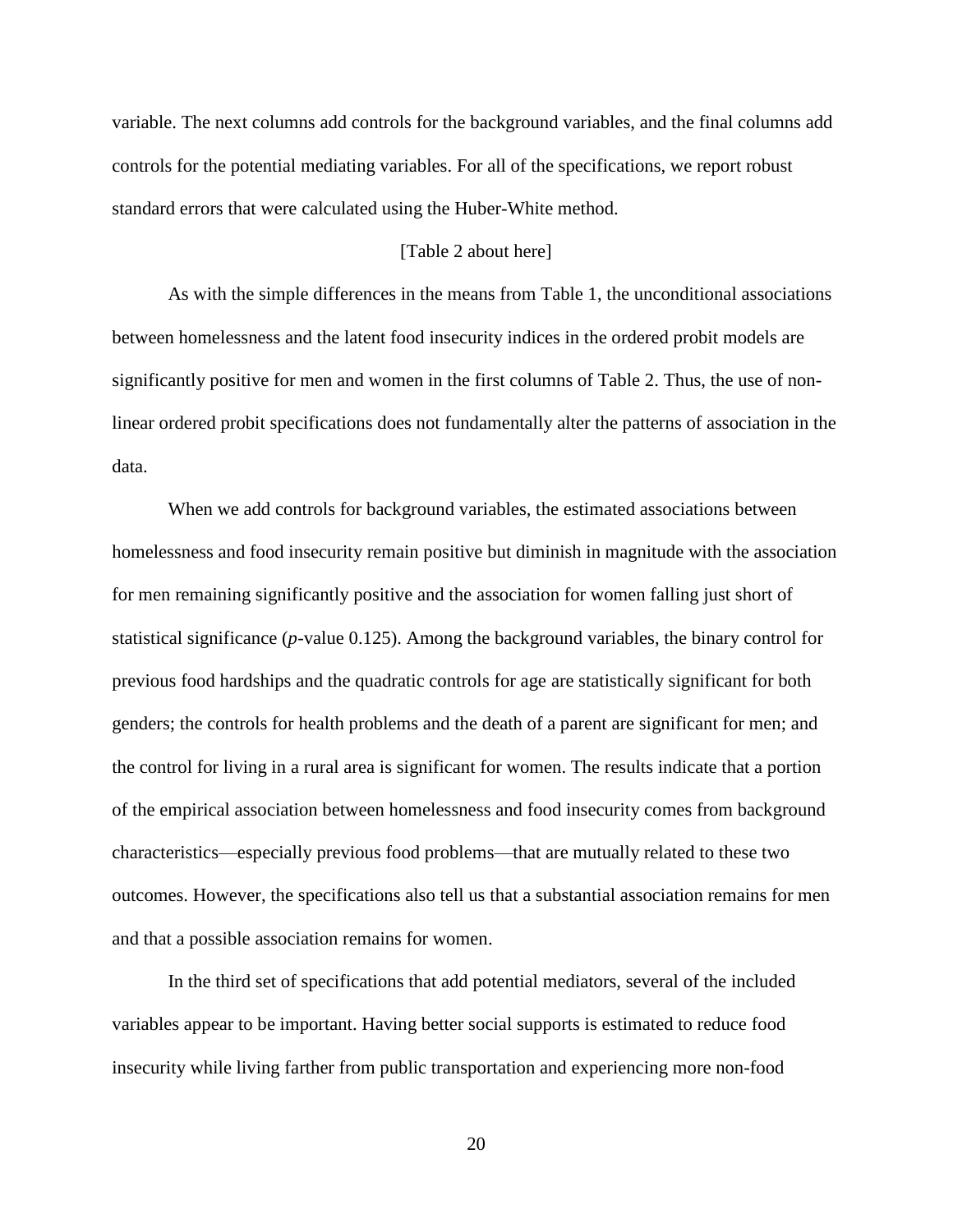financial hardships are estimated to increase food insecurity for men and women. For men, reporting worse self-assessed health and greater alcohol consumption are associated with more food hardships. For women, those with physical health conditions have more food hardships, and those with access to kitchen facilities and a network of employed friends fewer hardships. Each of the statistically significant associations is consistent with predictions from Barrett's (2002) model.

Nevertheless, estimates from these specifications provide mixed initial evidence regarding mediation. For men, the residual association between homelessness and food insecurity is essentially unchanged after the candidate mediating variables are added. This occurs despite several of the variables being significant. For women, the evidence regarding mediation is stronger with the residual association for homelessness being reduced substantially.

Analysis of mediating relationships. To establish whether the associations between homelessness and food insecurity are mediated, we not only need to consider how the inclusion of the candidate mediating variables alters the empirical associations (direct relationships) between homelessness and food insecurity but also need to consider how homelessness might be associated with the variables themselves (components of the indirect relationships). Table 3 reports coefficient estimates and standard errors from gender-specific OLS regressions of each of the potential mediating variables on our homelessness measure and on the other background characteristics. For brevity, the table only lists the coefficients and standard errors for the homelessness measure (complete results are available upon request).

#### [Table 3 about here]

The estimates from Table 3 indicate that for men, homelessness is significantly associated with lower earnings, lacking a credit card, greater use of social services and meal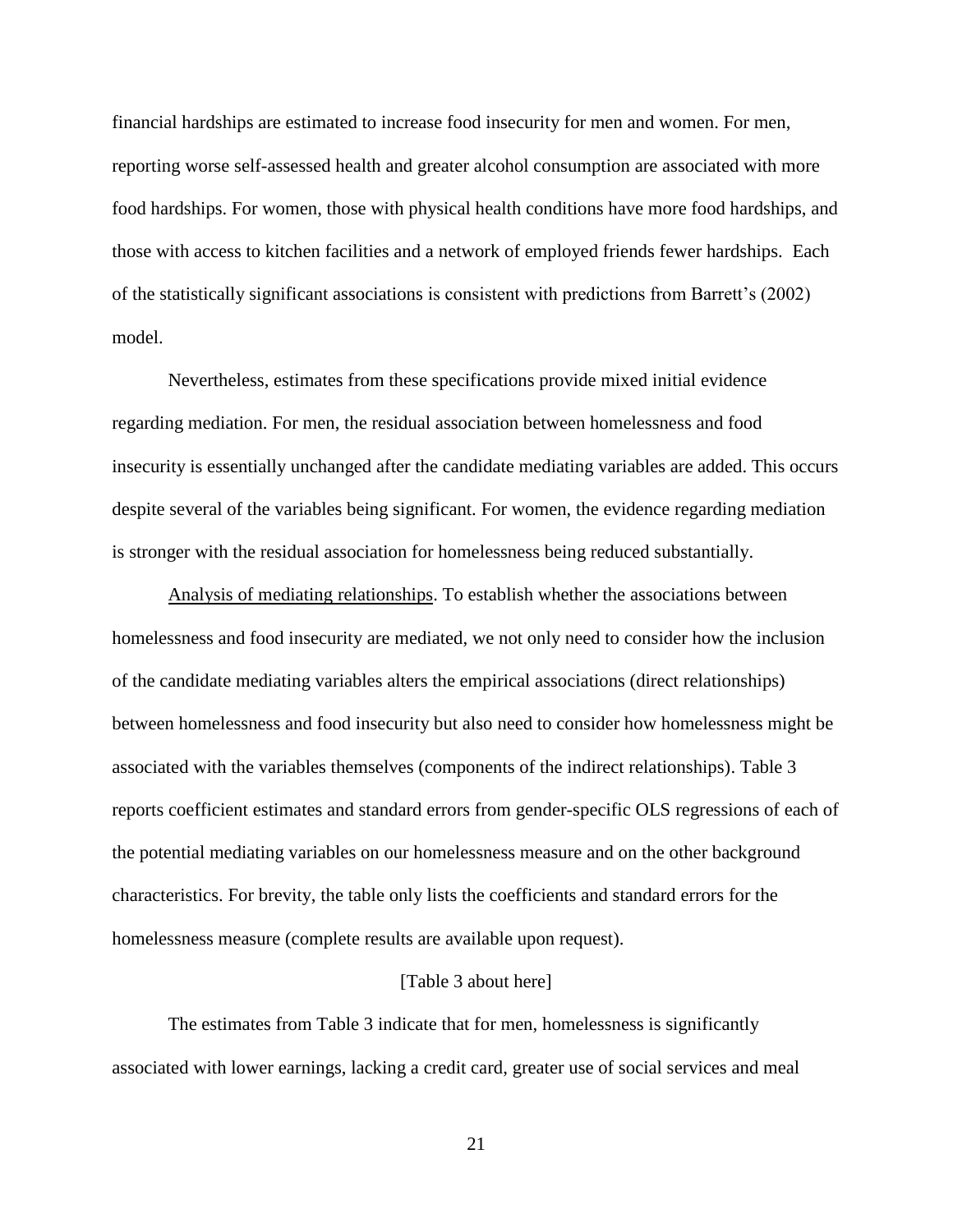services, fewer friends who are employed and more friends who are unemployed or homeless, and higher rates of violence. All of these associations are consistent with expectations; however they do not contribute to mediating relationships because none of the characteristics was directly associated to food insecurity in Table 2. One further result—a significant positive association between non-food financial hardships, which were themselves significantly positively associated with food insecurity—is consistent with mediation in the anticipated direction and acts to reduce the residual relationship between homelessness and food insecurity. However, another two results—significant negative associations with reporting poor self-assessed health and living far from public transportation, which were also positively related to food insecurity—lead to stronger rather than weaker residual relationships between homelessness and food problems. Men's homelessness is not estimated to be strongly associated with the other measures that have significant relationships in Table 2—namely, social supports and alcohol consumption. Thus, although homeless men have weak social supports and high levels of alcohol consumption, the disadvantaged at-risk population of housed men has similar characteristics.

Estimates from Table 3 indicate that women's homelessness is associated with lower earnings, less debt, increased use of social and meal services, more friends who are homeless or unemployed, and increased violence. However, from Table 2, none of these characteristics is strongly associated with food insecurity. Women's homelessness is also negatively related to access to kitchen facilities and positively related to non-food financial hardships (this latter result is imprecisely estimated but the same magnitude as the relationship for men). These results are consistent with mediating relationships for these characteristics. Women's homelessness is not strongly associated with access to public transportation, social supports, the onset of physical health conditions, or the number of employed friends. On balance, the estimated relationships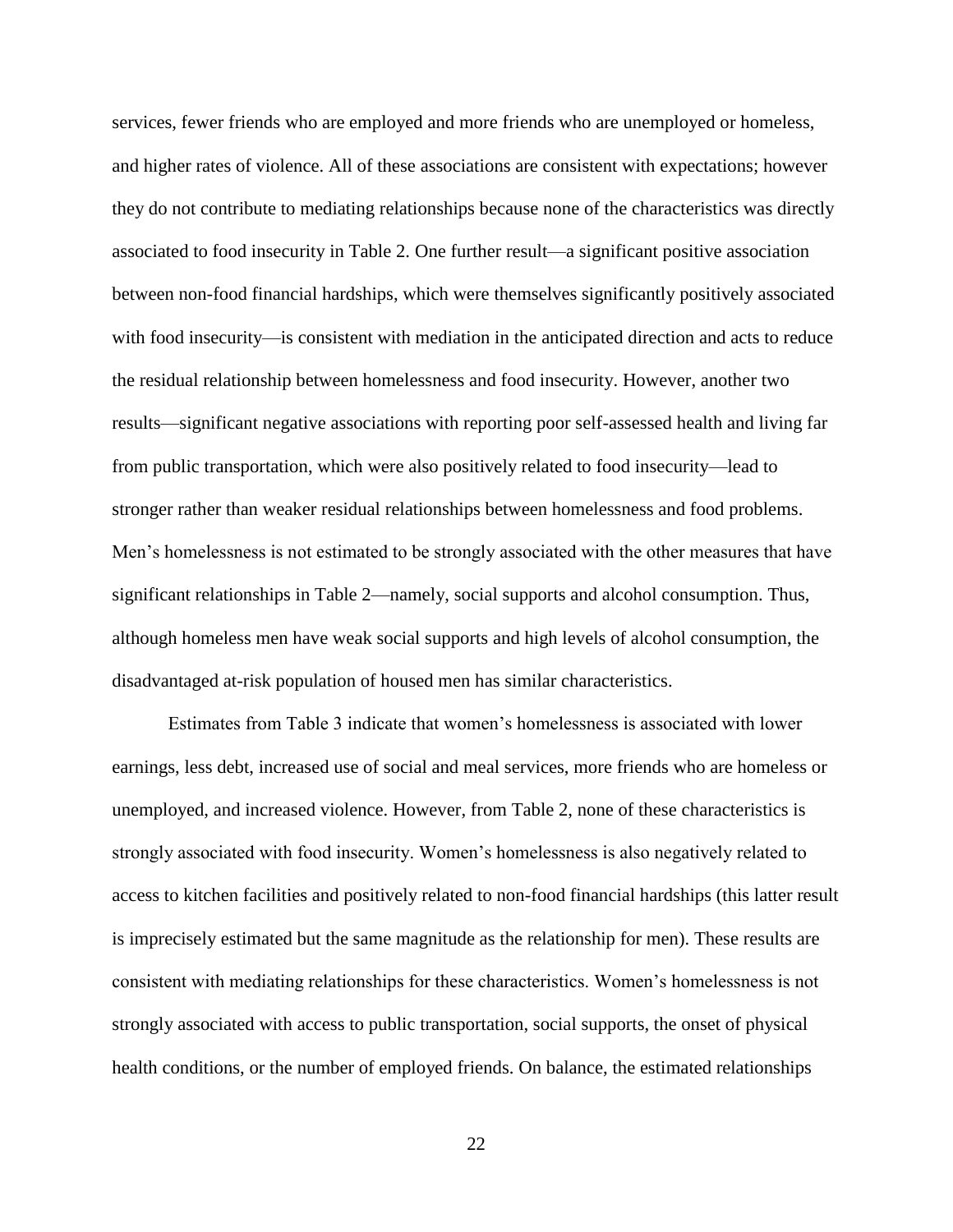from Tables 2 and 3 are consistent with some mediation for women.

Other food outcomes. The JH survey also asked about food consumption, meal consumption, and food expenditures. Tables 4a and 4b report results from OLS models that regress these outcomes on homelessness, the respondents' background characteristics, and the candidate mediating variables. The models for Tables 4a (men) and 4b (women) are specified to include exactly the same explanatory variables as the food insecurity models from Table 2.

## [Tables 4a and 4b about here]

The estimates from Table 4a indicate that men's homelessness is significantly negatively associated with equivalised food expenditures. The inclusion of background and mediating controls reduces the association from the bivariate comparisons in Table 1; however, statistically significant associations remain. Men's homelessness is also negatively associated with the number of weekly meals; however, the estimates are not statistically significant. Men's homelessness is estimated to have a weak positive association with the factor score for food consumption. In general, the multivariate estimates for men suggest that homelessness is negatively associated with a number of food outcomes.

For women, none of the estimated associations between homelessness and food outcomes is statistically significant. As with men, homelessness for women is negatively associated with meal consumption and food expenditures and positively associated with food consumption; however, most of these estimated relationships are weaker than the corresponding relationships for men, and all of them are insignificant. These results are consistent with the weak association that we found for women's homelessness and food insecurity.

Sensitivity tests. We subjected the multivariate results to a number of sensitivity tests and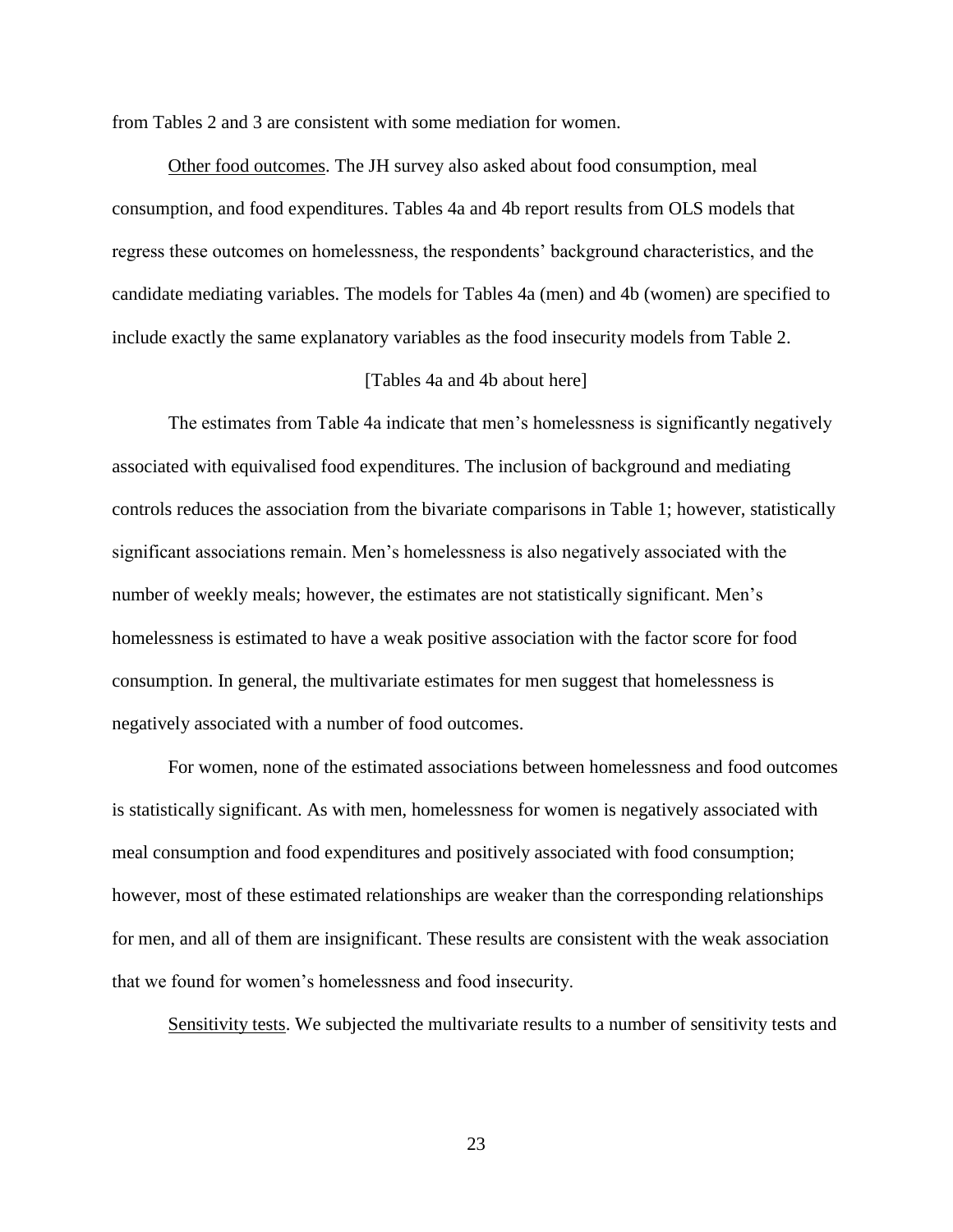robustness checks.<sup>6</sup> First, we re-estimated the ordered probit models using an alternate scale of food insecurity that incorporated all six of the available hardship items (i.e., included the two items that our other analyses had found to be redundant) and that used all four of the response categories. The use of those outcome variables led to substantively similar findings. Second, we re-estimated all of our models using the sample weights for non-response and attrition that are provided with the JH survey. Our multivariate models distinguish between men and women and include controls for many elements that were associated with differential response. Because of this, estimates from the models are very similar regardless of whether sample weights are used.

Third, we re-estimated our models using alternative time periods for the exposure to homelessness, including homelessness over the six months prior to the survey, homelessness at any point during the JH survey period (i.e., during the preceding 30 months), and the proportion of time over the JH survey period that the person was homeless. The estimated associations between these alternative measures of homelessness and the different food outcomes were all similar but weaker than the associations that we found for homelessness in the previous month. We also estimated several models that included our preferred previous-month measure and these longer-period measures in the same specifications. In most models, the estimated associations for the previous-month measure were similar to the associations that we have reported.

# **Conclusions**

 $\overline{a}$ 

In this study, we use the rich data available in the Journeys Home survey to conduct descriptive and multivariate analyses of how homelessness is associated with disadvantaged Australians' food insecurity and other food outcomes. The JH data cover a more heterogeneous

 $6$  For brevity, we discuss the general findings without reporting detailed results; those results are available upon request.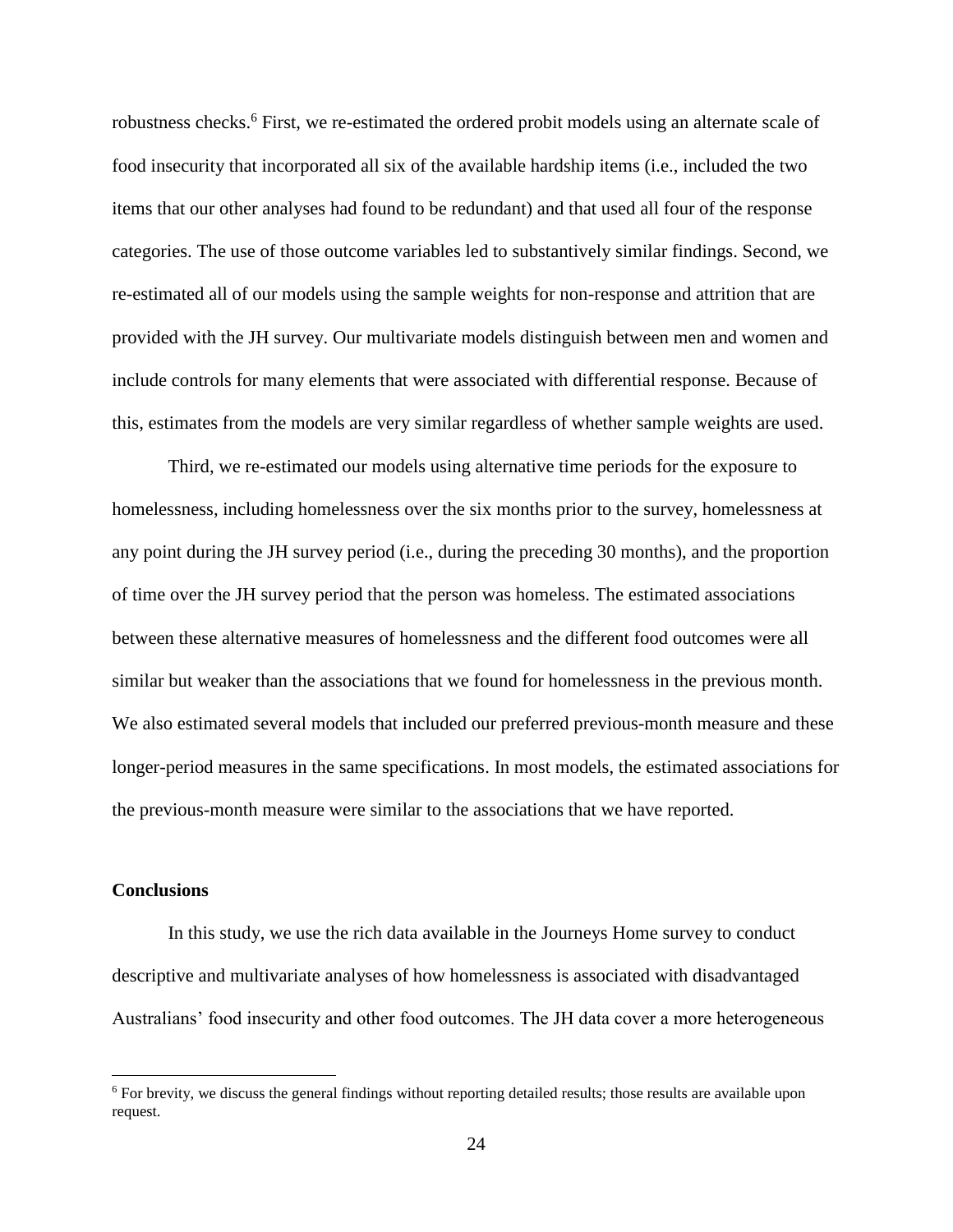at-risk population than the data used in most previous multivariate studies and include many more covariates. There are also sufficient observations to let us investigate relationships separately for men and women.

Our descriptive analyses confirm previous findings that homelessness is associated with worse food security, with the relationships being stronger for men than women. When we extend the analysis to consider other food outcomes, we find supporting evidence that homeless people spend less on food than their housed counterparts, some more tentative evidence that they eat fewer meals, but no evidence that they have lower overall food intakes. We also find that homeless and housed Australians differ in many other dimensions, including in their economic resources, access to kitchen facilities, access to public transportation, social networks, financial stresses, victimization, and history of food hardships. These differences motivate us to undertake multivariate analyses that can account for confounding influences from observed characteristics.

Estimates from the multivariate models yield similar though slightly weaker patterns of association for men—that is, worse food security, lower food expenditures, and possibly fewer meals for homeless men than for housed men. In contrast, the associations between homelessness and food outcomes largely disappear in the multivariate models for women. In this regard, our findings are similar to those of Gundersen et al. (2003) who also generally failed to detect significant associations between single mothers' homelessness and their reported food hardships. The results suggest that women may be more able than men to accommodate the deprivations of homelessness in terms of accessing food and generating food outcomes.

One way that homelessness does appear to impact women's food insecurity is by interfering with access to kitchen facilities. Our multivariate analyses indicate that homelessness reduces both men's and women's access to kitchen facilities. However, this diminished access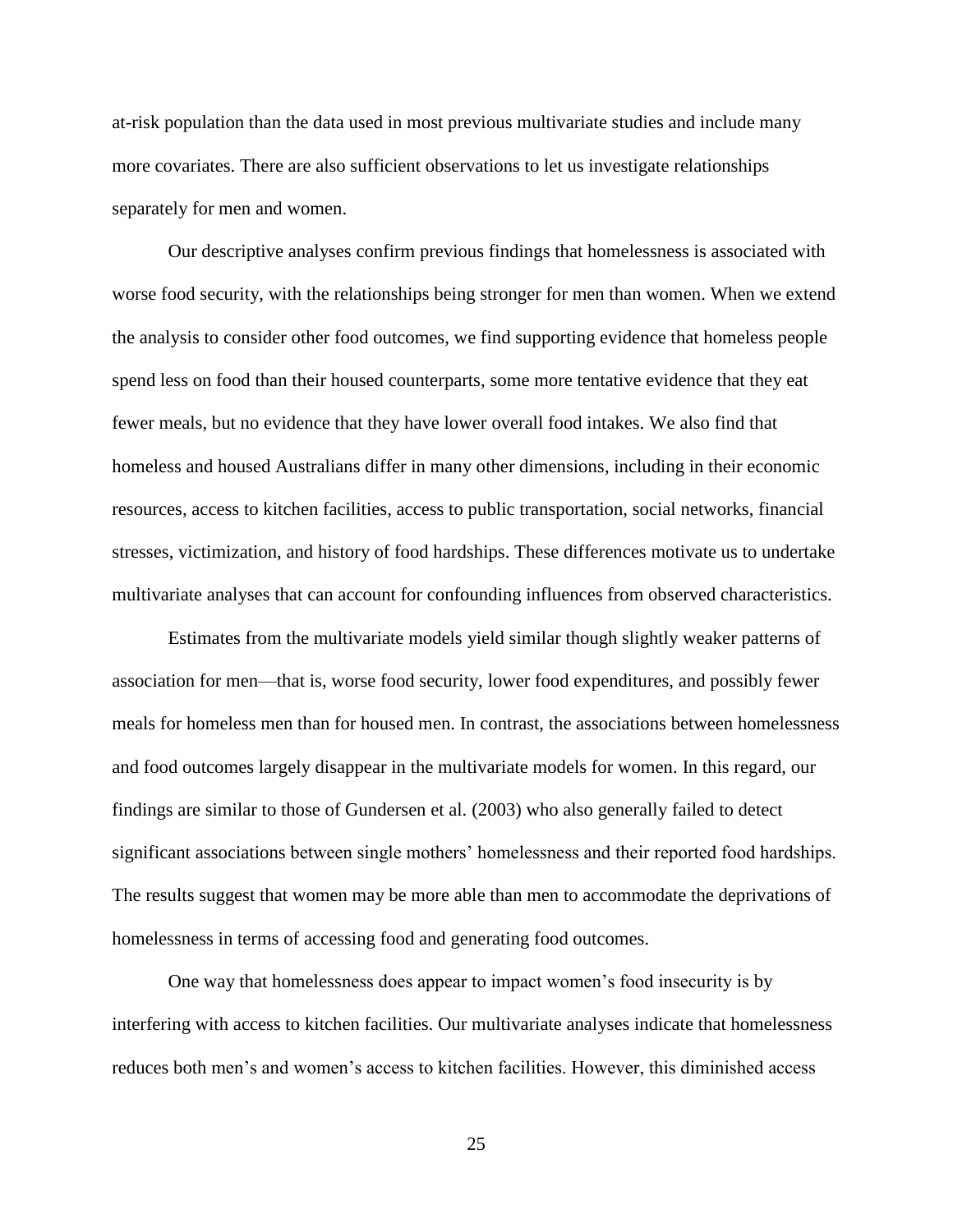only appears to be consequential for women's food insecurity. This result could reflect women being more likely than men to prepare food to produce meals. Along the same lines, the result could be related to homeless women's reluctance to take advantage of emergency meal services.

We also find evidence that broader sets of financial stresses may contribute to men's and women's food insecurity and that homelessness may exacerbate these stresses. The estimated associations between homelessness and financial stresses are similar for men and women but only statistically significant for men. As with the study by Joyce et al. (2012), these results remind us that hardships of various forms are often clustered, with each hardship possibly compounding the others.

A caveat to our findings is that our evidence is mostly associational. Although the JH data allow us to account for an extensive set of observed characteristics, many of those characteristics are likely to be endogenous. The possibly endogenous variables not only include homelessness status but also include the mediating measures. The potential endogeneity of so many measures limits our ability to draw causal inferences. Our multivariate models do benefit from the inclusion of a measure of lagged food problems, which might perform like a lagged dependent variable and control for some biasing unobserved background and time-invariant characteristics. However, this estimation approach does not account for contemporaneous, timevarying characteristics.

Our estimates nevertheless help to fill in the incomplete picture left by previous studies. For example, several descriptive studies have implicated alcohol consumption as a coping mechanism that impinges upon food security. Our results confirm that higher levels of drinking are associated with worse food security for disadvantaged men, but we also find similar levels of drinking among homeless and at-risk men. Similarly, research has pointed to the availability of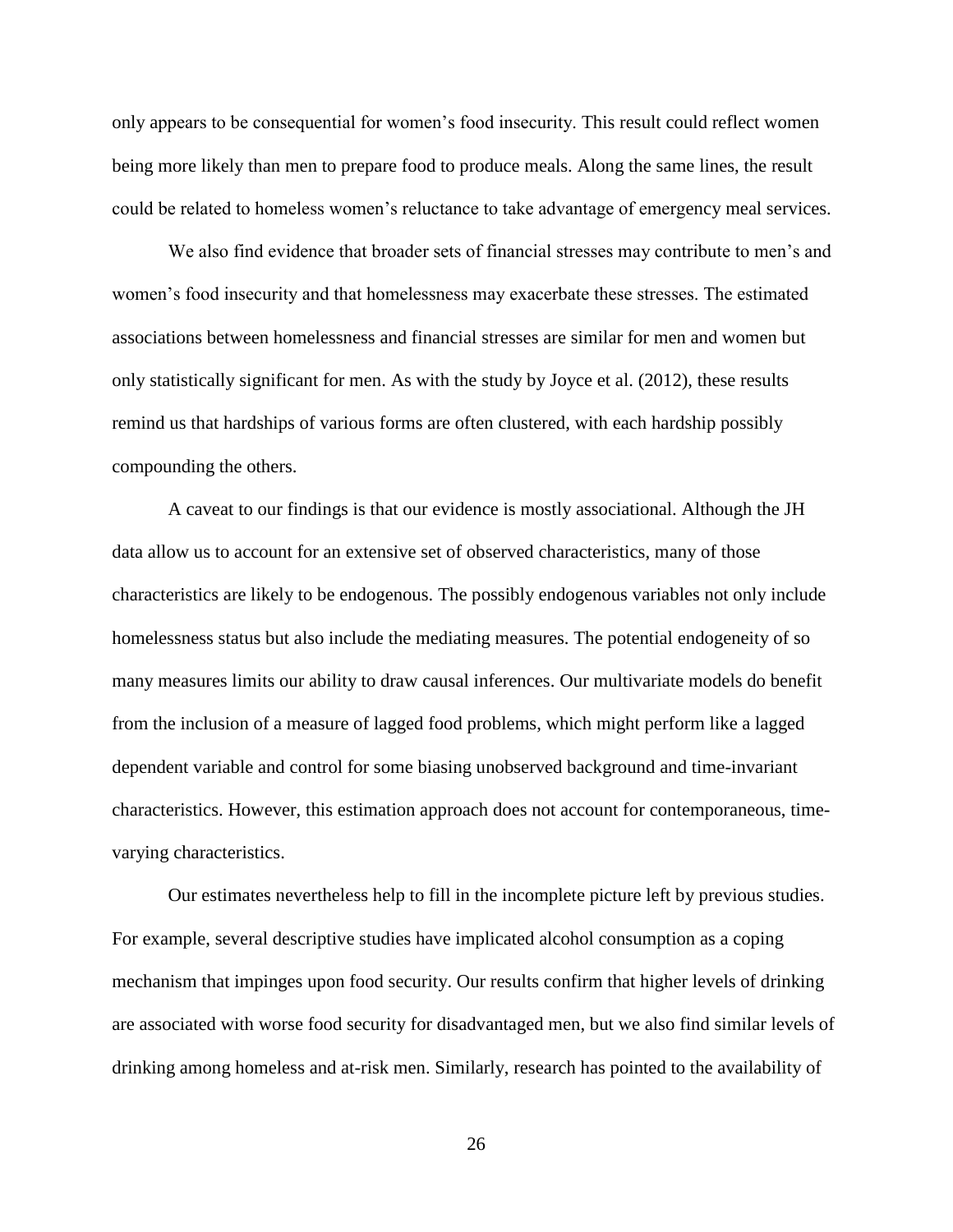social supports as a critical protector against food hardships. We uncover the same evidence in our analyses of food insecurity but find little difference in our multivariate models between homeless and housed people's social supports.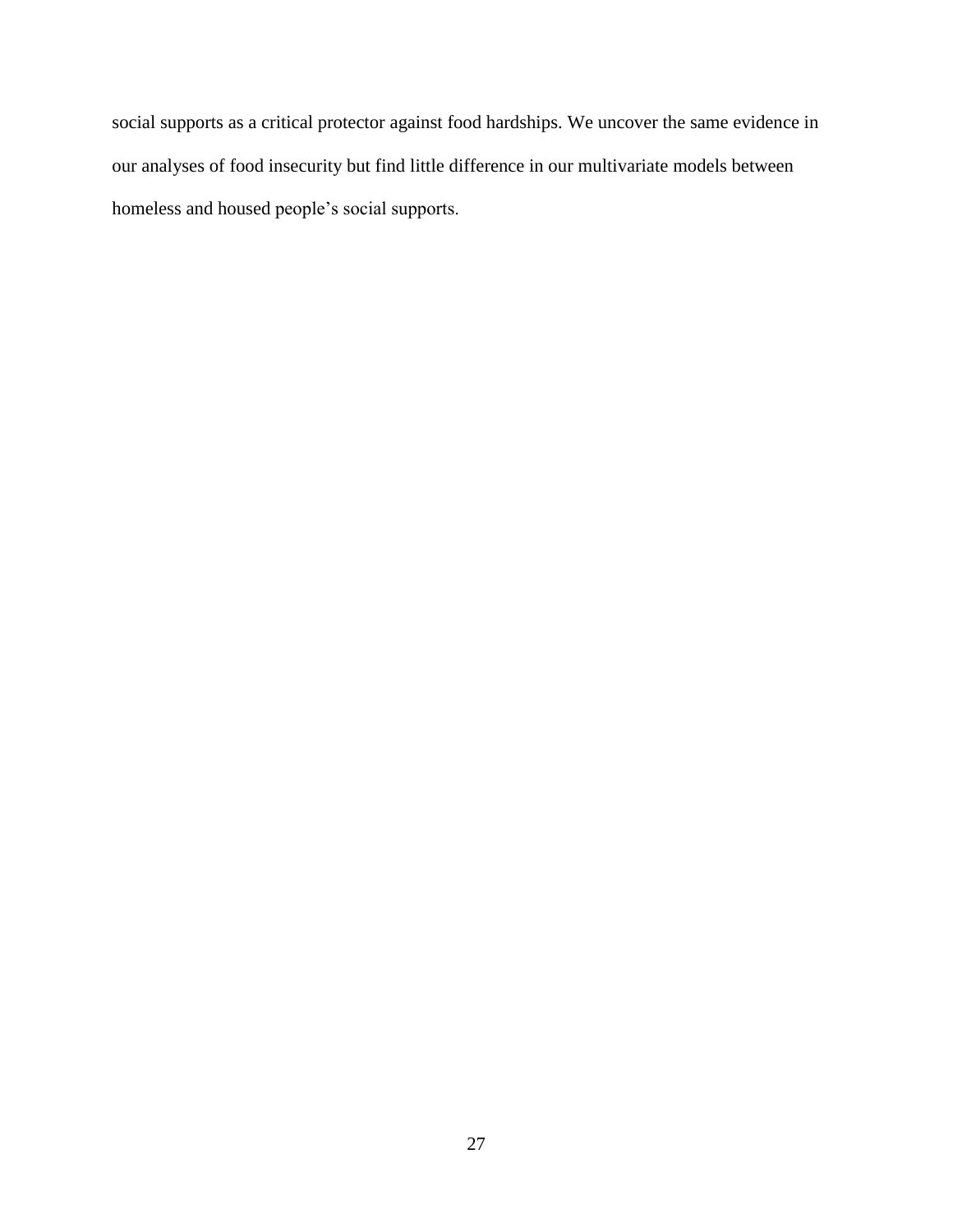# **References**

- Andersen, Erling. 1977. "Sufficient Statistics and Latent Trait Models." *Psychometrika* 42:69- 81.
- Argeriou, Milton, Dennis McCarty, and Kevin Mulvey. 1995. "Dimensions of Homelessness." *Public Health Reports* 110:734-41.
- Australian Bureau of Statistics. 2012. *Census of Population and Housing: Estimating Homelessness 2011*. Canberra: Australian Bureau of Statistics.
- Baggett, Travis, Daniel Singer, Sowmya Rao, James O'Connell, Monica Bharel, and Nancy Rigotti. 2011. "Food Insufficiency and Health Services Utilization in a National Sample of Homeless Adults." *Journal of General Internal Medicine* 26:627-34.
- Barrett, Christopher. 2002. "Food Security and Food Assistance Programs." In B. L. Gardner and G. C. Rausser (eds.), *Handbook of Agricultural Economics*, Vol. 2B. Amsterdam: Elsevier Science B.V.
- Booth, Sue. 2006. "Eating rough: food sources and acquisition practices of homeless young people in Adelaide, South Australia." *Public Health Nutrition* 9:212-8.
- Chamberlain, Chris, and David MacKenzie. 1992. "Understanding contemporary homelessness: Issues of definition and meaning." *Australian Journal of Social Issues* 27:274-97.
- Chamberlain, Chris, and David Mackenzie. 2008. *Counting the Homeless 2006*. Canberra: Australian Bureau of Statistics.
- Chigavazira, Abraham, Guy Johnson, Julie Moschion, Rosanna Scutella, Yi-Ping Tseng, and Mark Wooden. 2014. *Journeys Home Research Report No. 5: Findings from Waves 1 to 5: Special Topics*. Melbourne: Melbourne Institute of Applied Economic and Social Research.
- Christensen, Karl Bang. 2013. "Conditional Maximum Likelihood Estimation in Polytomous Rasch Models Using SAS." *ISRN Computational Mathematics* 2013: article 617475.
- Coates, Jennifer, Anne Swindale, and Paula Bilinsky. *Household Food Insecurity Access Scale (HFIAS) for Measurement of Food Access: Indicator Guide*. Washington: Food and Nutrition Technical Assistance Project.
- Cook, John, Maureen Black, Mariana Chilton, Diana Cutts, Stephanie Ettinger de Cuba, Timothy Heeren, Ruth Rose-Jacobs, Megan Sandel, Patrick Casey, Sharon Coleman, Ingrid Weiss, and Deborah Frank. 2013. "Are Food Insecurity's Health Impacts Underestimated in the U.S. Population? Marginal Food Security Also Predicts Adverse Health Outcomes in Young U.S. Children and Mothers." *Advances in Nutrition* 4:51-61.

Culhane, Dennis, and Steven Hornburg, editors. 1997. *Understanding Homelessness: New Policy*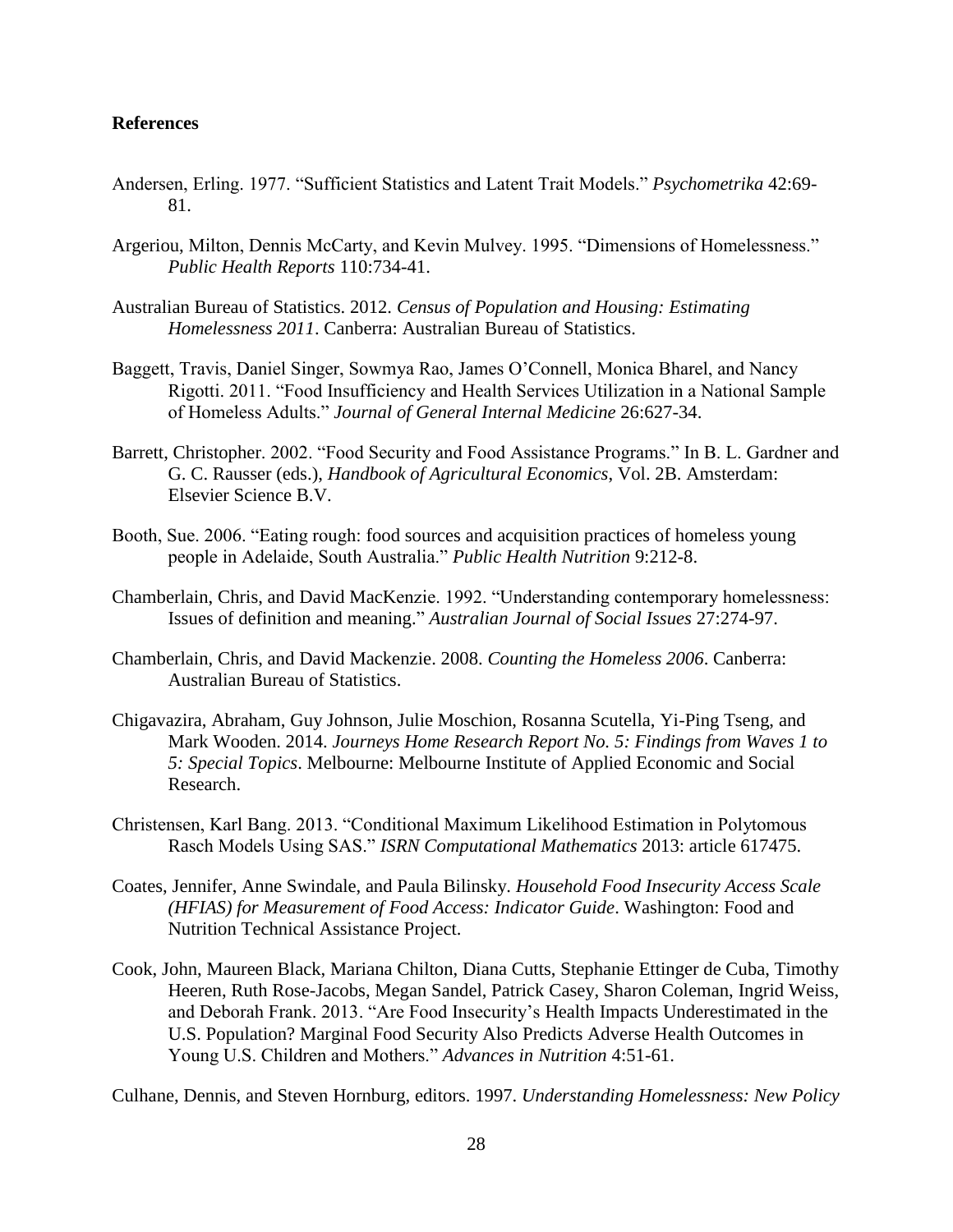*and Research Perspectives*. Washington DC: Fannie Mae Foundation.

- Curtis, Marah, Hope Corman, Kelly Noonan, and Nancy Reichman. 2013. "Life Shocks and Homelessness." *Demography* 50:2227-53.
- Crawford, Belinda, Rowena Yamazaki, Elise Franke, Sue Amanatidis, Jioji Ravulo, Kate Steinbeck, Jan Ritchie, and Siranda Torvaldsen. 2014. "Sustaining dignity? Food insecurity in homeless young people in urban Australia." *Health Promotion Journal of Australia* 25:71-8.
- Dachner, Naomi, and Valerie Tarasuk. 2002. "Homeless 'squeegee kids': Food insecurity and daily survival." *Social Science and Medicine* 54:1039-49.
- Darmon, Nicole, J. Coupel, M. Deheeger, and A. Briend. 2001. "Dietary inadequacies observed in homeless men visiting an emergency night shelter in Paris." *Public Health Nutrition* 4:155-61.
- Darnton‐Hill, Ian, and Susan Ash. 1988. "Dietary and alcohol intake patterns of a sample of homeless men in Sydney, Australia." *Journal of Human Nutrition and Dietetics*, 1:397- 408.
- Deitcher, Megan, Terri Ballard, Anne Swindale, and Jennifer Coates. 2010. *Validation of a Measure of Household Hunger for Cross-Cultural Use*. Washington, DC: Food and Nutrition Technical Assistance II Project.
- Dennis, Deborah, Irene Levine, and Fred Osher. 1991. "The Physical and Mental Health Status of Homeless Adults." *Housing Policy Debate* 2:815-35.
- Drake, Mary. 1992. "The Nutritional Status and Dietary Adequacy of Single Homeless Women and Their Children in Shelters." *Public Health Reports* 107:312-9.
- Foley, Wendy, Paul Ward, Patricia Carter, John Coveney, George Tsourtos, and Anne Taylor. 2010. "An ecological analysis of factors associated with food insecurity in South Australia, 2002–7." *Public Health Nutrition* 13:215-21.
- Furness, Bruce, Paul Simon, Cheryl Wold, and Johanna Asarian-Anderson. 2004. "Prevalence and predictors of food insecurity among low-income households in Los Angeles County." *Public Health Nutrition* 7:791-4.
- Gelberg, Lillian, Judith Stein, and Charlotte Neumann. 1995. "Determinants of Undernutrition Among Homeless Adults." *Public Health Reports* 110:448-54.
- Gundersen, Craig, and David Ribar. 2011. "Food Insecurity and Insufficiency at Low Levels of Food Expenditures." *Review of Income and Wealth* 57:704-26.
- Gundersen, Craig, Linda Weinreb, Cheryl Wehler, and David Hosmer. 2003. "Homelessness and food insecurity." *Journal of Housing Economics* 12:250-72.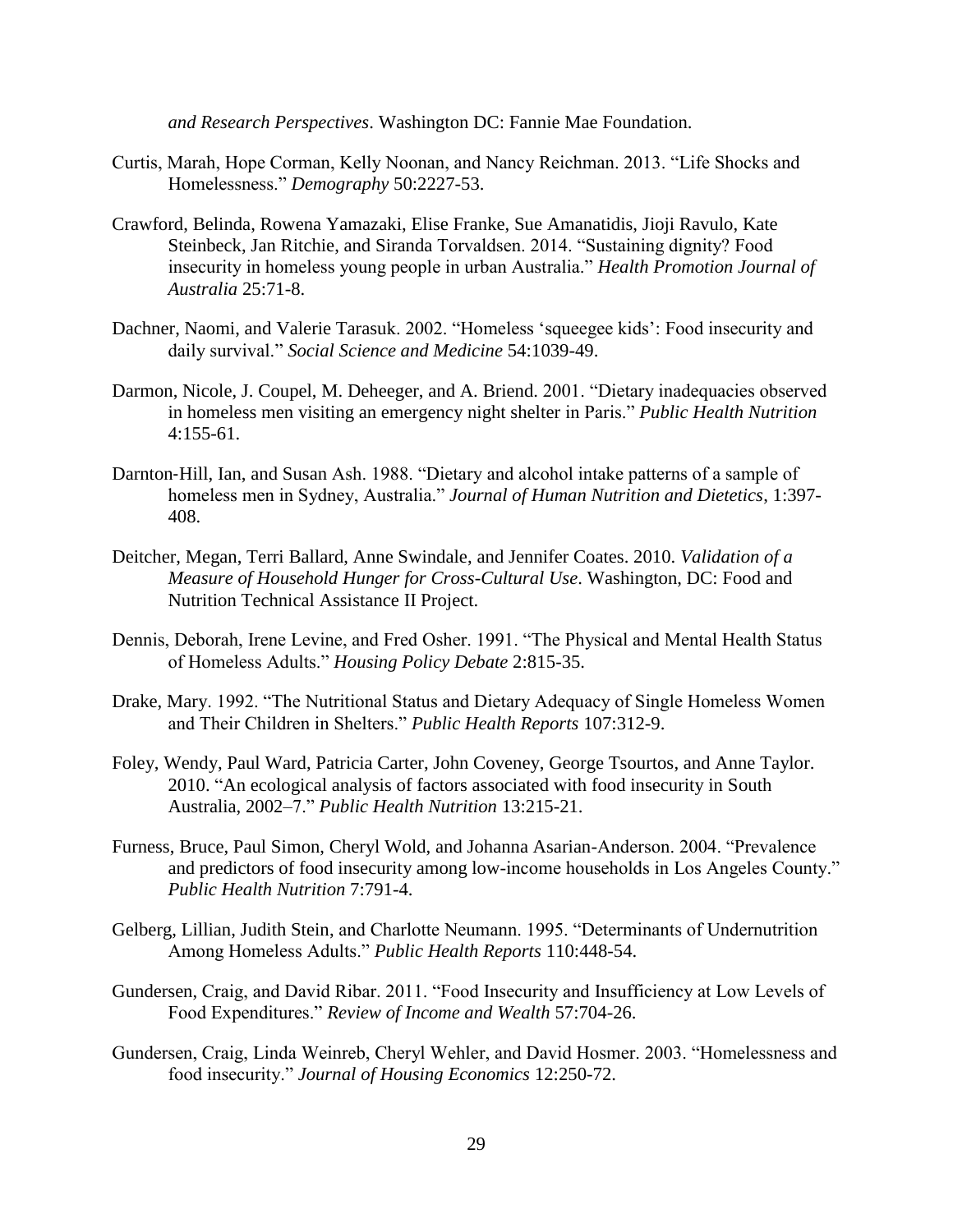- Hamelin, Anne-Marie, and Denis Hamel. 2009. "Food insufficiency in currently or formerly homeless persons is associated with poorer health." *Canadian Journal of Urban Research* 18:1-24.
- Hodgson, Kate, Katherine Shelton, Marianne van den Bree, and Férenc Los. 2013. "Psychopathology in Young People Experiencing Homelessness: A Systematic Review." *American Journal of Public Health* 103:e1-e14.
- Holland, Anna C., Matthew C. Kennedy, and Stephen W. Hwang. 2011. "The Assessment of Food Security in Homeless Individuals: A Comparison of the Food Security Survey Module and the Household Food Insecurity Access Scale." *Public Health Nutrition* 14:2254-9.
- Jacobs, K., J. Kemeny, and T. Manzi. 1999. "The struggle to define homelessness: A constructivist approach." In S. Hutson and D. Clapham (eds), *Homelessness: Public Policies and Private Troubles*. London: Cassell.
- Joyce, Katherine, Amanda Breen, Stephanie Ettinger de Cuba, John Cook, Kathleen Barrett, Grace Paik, Natasha Rishi, Bianca Pullen, Ashley Schiffmiller, and Deborah Frank. 2012. "Household Hardships, Public Programs, and Their Associations with the Health and Development of Very Young Children: Insights from Children's HealthWatch." *Journal of Applied Research on Children: Informing Policy for Children at Risk* 3(1): article 4.
- Koegel, Paul, M. Audrey Burnam, and Rodger K. Farr. 1990. "Subsistence Adaptation Among Homeless Adults in the Inner City of Los Angeles." *Journal of Social Issues* 46:83-107.
- Langnäse, Kristina, and Manfred Müller. 2001. "Nutrition and health in an adult urban homeless population in Germany." *Public Health Nutrition* 4:805-11.
- Lee, Barrett, and Meredith Greif. 2008. "Homelessness and Hunger." *Journal of Health and Social Behavior* 49:3-19.
- Lee, Barrett, Kimberly Tyler, and James Wright. 2010. "The New Homelessness Revisited." *Annual Review of Sociology* 36:501-21.
- Luder, Elisabeth, Elisabeth Ceysens-Okada, Amy Koren-Roth, and Carol Martinez-Weber. 1990. "Health and nutrition survey in a group of urban homeless adults." *Journal of the American Dietetic Association* 90:1387-92.
- Malmauret, L., Jch. Leblanc, J.C., I. Cuvelier, and Ph. Verger. 2002. "Dietary intakes and vitamin status of a sample of homeless people in Paris." *European Journal of Clinical Nutrition* 56:313–20.
- Meadows-Oliver, Mikki. 2005. "Social Support Among Homeless and Housed Mothers." *Journal of Psychosocial Nursing & Mental Health Services* 2:40-7.
- Miewald, Christina, and Aleck Ostry. 2014. "A Warm Meal and a Bed: Intersections of Housing and Food Security in Vancouver's Downtown Eastside." *Housing Studies* 29:709-29.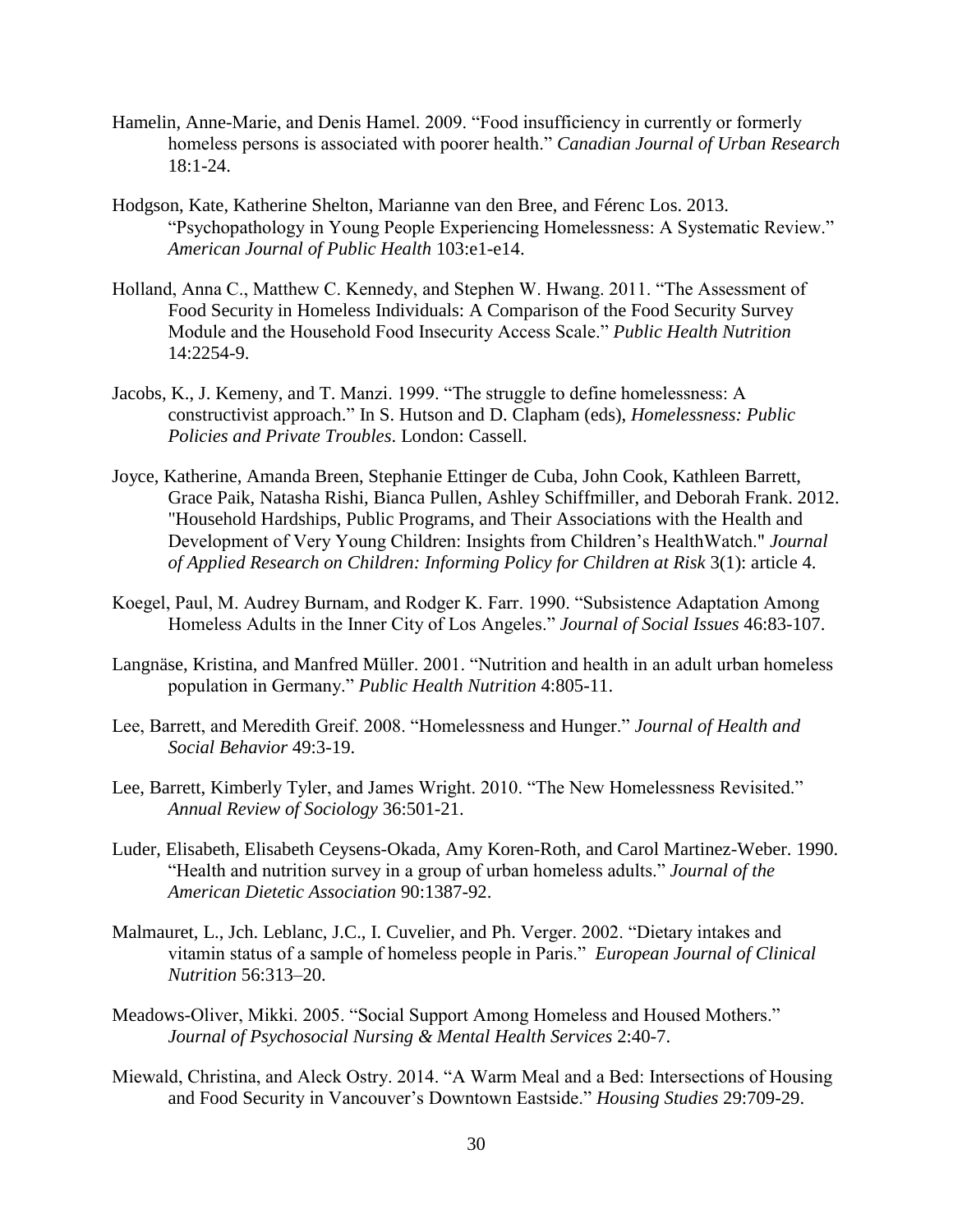- Milburn, Norweeta, and Ann D'Ercole. 1991. "Homeless Women: Moving Toward a Comprehensive Model." *American Psychologist* 46:1161-9.
- Moulton, Shawn. 2013. "Does Increased Funding for Homeless Programs Reduce Chronic Homelessness?" *Southern Economic Journal* 79:600-20.
- O'Callaghan, B., and L. Dominian, with A. Evans, J. Dix, R. Smith, P. Williams, and M. Zimmeck. 1996. *Study of Homeless Applicants*. London: HMSO.
- Ora, Ann, Michele Mouttapa, Jie Weiss, and Penny Weissmuller. 2008. "Food Security and Homelessness in the City of Anaheim." *Californian Journal of Health Promotion* 6:156- 72.
- Quine, Susan, Hal Kendig, Cherry Russell, and Denise Touchard. 2004. "Health promotion for socially disadvantaged groups: the case of homeless older men in Australia." *Health Promotion International* 19:157-65.
- Randall, Geoffrey, and Susan Brown. 1996. *From Street to Home: An Evaluation of Phase 2 of the Rough Sleepers Initiative*. London: HMSO.
- Rasch, Georg. 1960. *Probabilistic Models for Some Intelligence and Attainment Tests*. Copenhagen: Danmarks Paedagogiske Institut.
- Richards, Rickelle, and Chery Smith. 2010. "Investigation of the Hunger–Obesity Paradigm Among Shelter-Based Homeless Women Living in Minnesota." *Journal of Hunger & Environmental Nutrition* 5:339–59.
- Shier, Michael, Marion Jones, and John Graham. 2012. "Employment Difficulties Experienced by Employed Homeless People: Labor Market Factors That Contribute to and Maintain Homelessness." *Journal of Poverty* 16:27-24.
- Smith, Chery, and Rickelle Richards. 2008. "Dietary Intake, Overweight Status, and Perceptions of Food Insecurity Among Homeless Minnesotan Youth." *American Journal of Human Biology* 20:550–63.
- Snow, David, and Leon Anderson. 1987. "Identity Work Among the Homeless: The Verbal Construction and Avowal of Personal Identities." *The American Journal of Sociology* 92:1336-71.
- Sprake, E., J. Russell, and M. Barker. 2014. "Food choice and nutrient intake amongst homeless people." *Journal of Human Nutrition and Dietetics* 27: 242–50.
- Tarasuk, Valerie, Naomi Dachner, Blake Poland, and Stephen Gaetz. 2009. "Food deprivation is integral to the 'hand to mouth existence of homeless youths in Toronto." *Public Health Nutrition* 12:1437-42.
- Toro, Paul. 2007. 'Toward an International Understanding of Homelessness." *Journal of Social Issues* 63:461-81.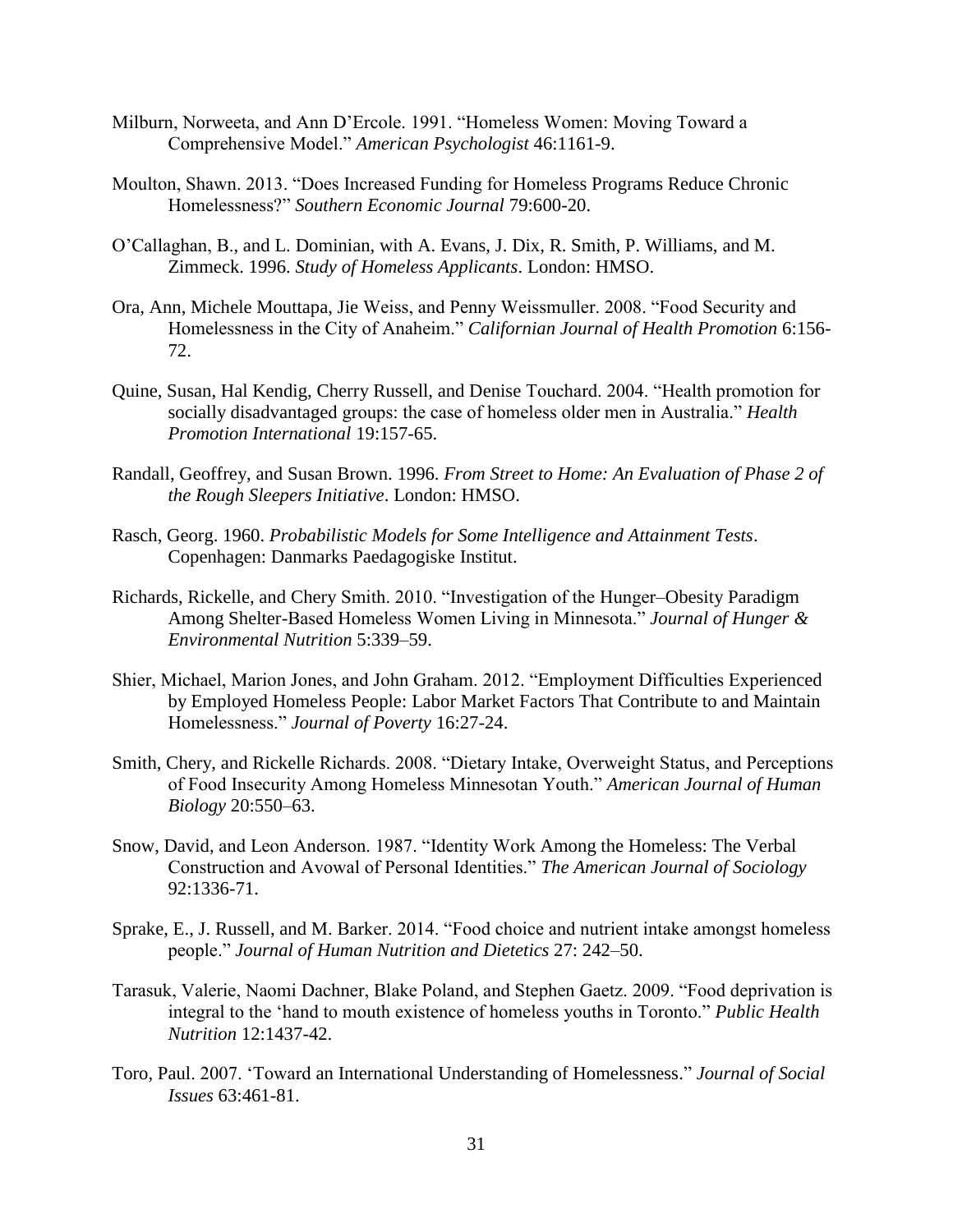- Tsai, Jack, and Robert Rosenheck. 2013. "Obesity Among Chronically Homeless Adults: Is It a Problem?" *Public Health Reports* 128:29-36.
- Wehler, Cheryl, Linda F. Weinreb, Nicholas Huntington, Richard Scott, David Hosmer, Kenneth Fletcher, and Craig Gundersen. 2003. "Risk and Protective Factors for Adult and Child Hunger Among Low-Income Housed and Homeless Female-Headed Families." *American Journal of Public Health* 94:109-15.
- Weitzman, Beth, James Knickman, and Marybeth Shinn. 1990. "Pathways to Homelessness Among New York City Families." *Journal of Social Issues* 46:125-40.
- Wicks, Rosemary, Lyndal Trevena, and Susan Quinn. 2006. "Experiences of Food Insecurity among Urban Soup Kitchen Consumers: Insights for Improving Nutrition and Well-Being." *Journal of the American Dietetic Association* 106:921-4.
- Wolgemuth, June, Chaundra Myers-Williams, Paulette Johnson, and Christel Henseler. 1992. "Wasting malnutrition and inadequate nutrient intakes identified in a multiethnic homeless population." *Journal of the American Dietetic Association* 92:834-39.
- Wooden, Mark, Andrew Bevitt, Abraham Chigavazira, Nancy Greer, Guy Johnson, Eoin Killackey, Julie Moschion, Rosanna Scutella, R., Yi-Ping Tseng, and Nicole Watson. 2012. "Introducing 'Journeys Home.'" *Australian Economic Review* 45:368-78.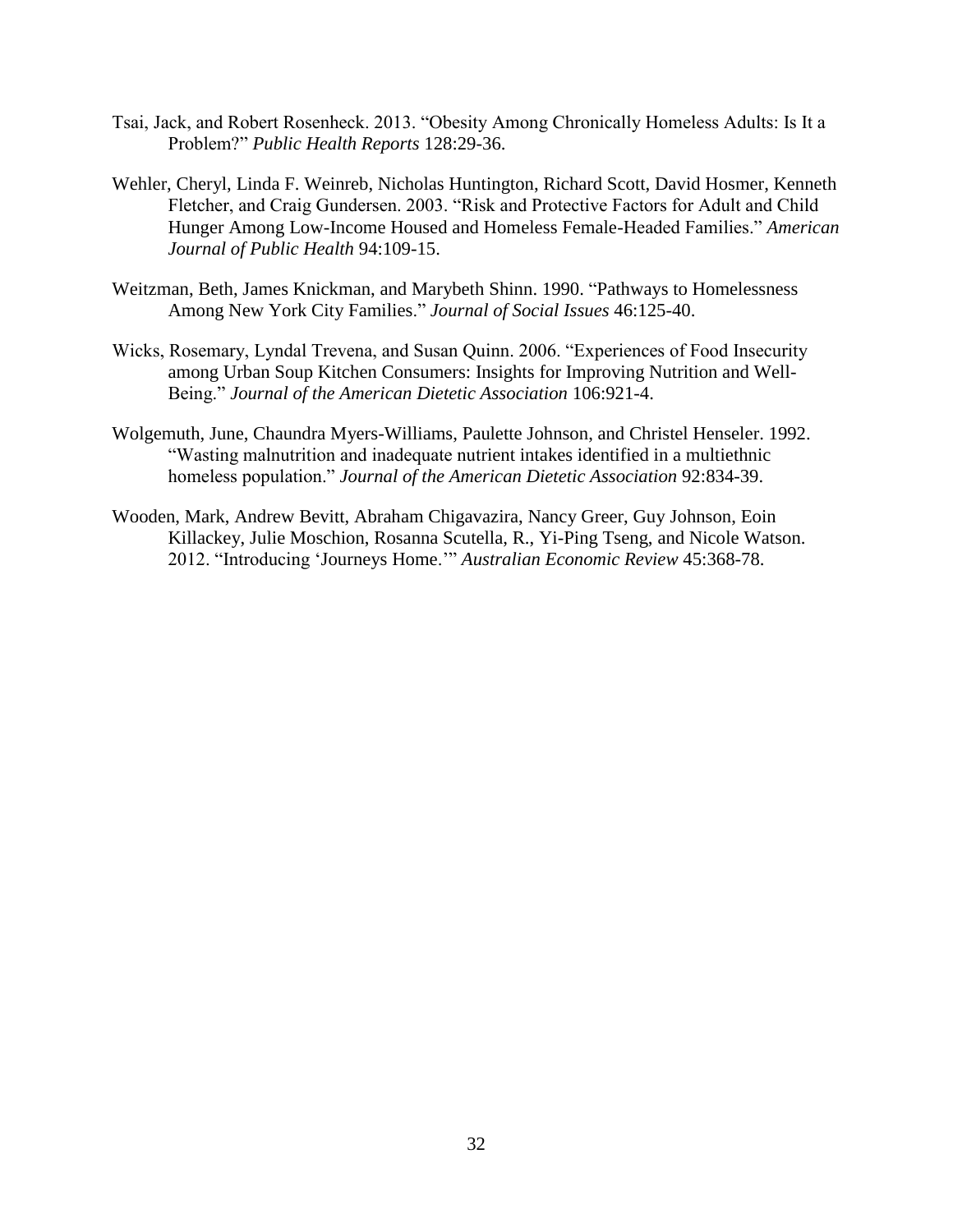



Note: Authors' calculations of percentages of respondents with each food insecurity score value from Journeys Home analysis sample.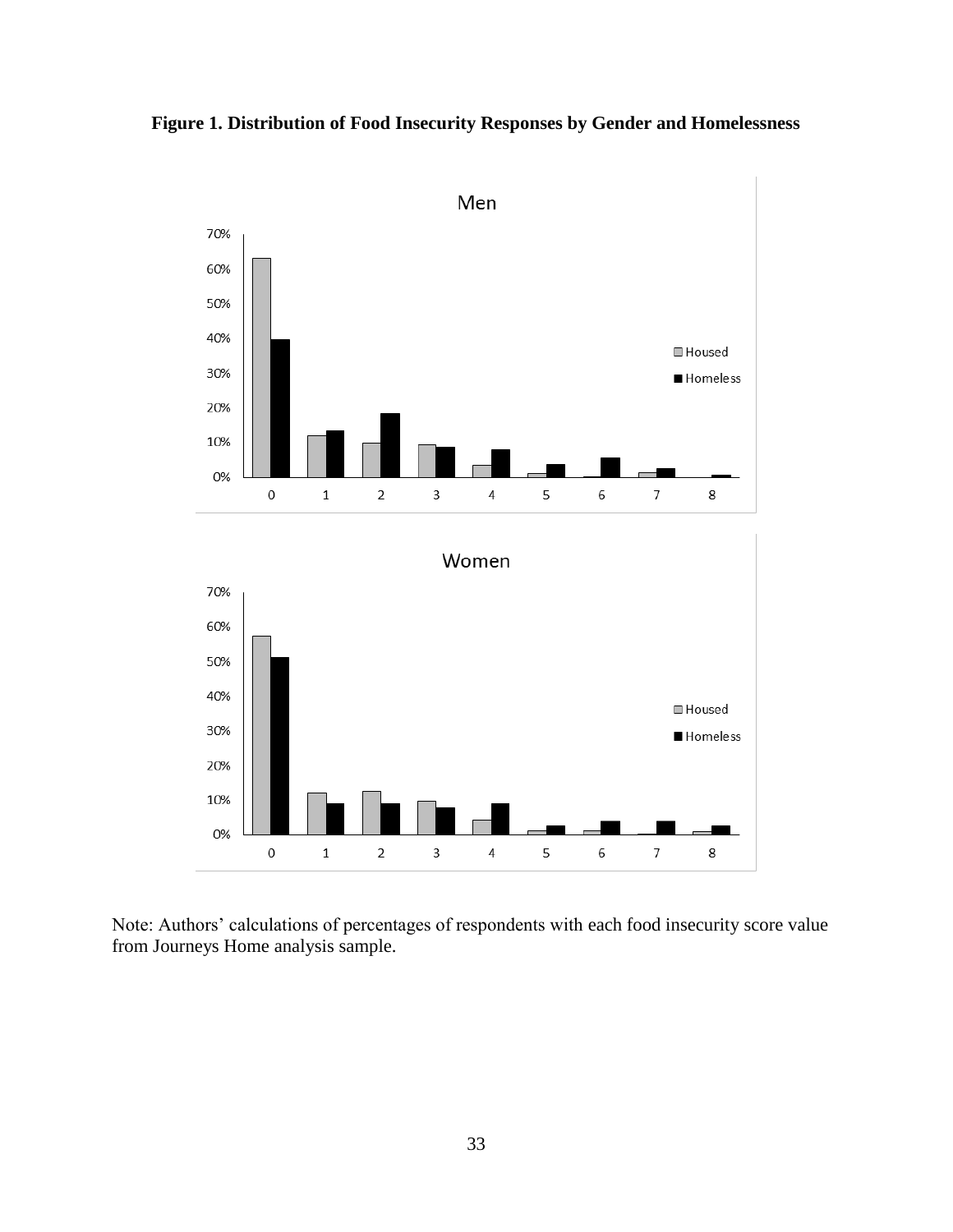|                                        |        | Men      |        | Women   |          |            |
|----------------------------------------|--------|----------|--------|---------|----------|------------|
|                                        | Housed | Homeless |        | Housed  | Homeless |            |
| No. of obs.                            | 517    | 164      |        | 516     | 76       |            |
| Outcome variables                      |        |          |        |         |          |            |
| Food security index                    | 0.87   | 1.80     | ***    | 1.08    | 1.74     | ***        |
| Consumption factor score               | 0.00   | 0.06     |        | $-0.03$ | $-0.04$  |            |
| Meals consumed during the week         | 15.43  | 14.65    | $\ast$ | 15.62   | 14.73    |            |
| Weekly food expenditure pp             | 104.89 | 87.57    | ***    | 105.46  | 90.75    | $***$      |
| <b>Background controls</b>             |        |          |        |         |          |            |
| Age                                    | 34.14  | 39.39    | $***$  | 31.15   | 36.21    | ***        |
| Indigenous                             | 0.16   | 0.15     |        | 0.16    | 0.29     | ***        |
| Born in a non-English speaking country | 0.06   | 0.07     |        | 0.08    | 0.03     | $\ast$     |
| Married or de facto                    | 0.25   | 0.12     | ***    | 0.30    | 0.25     |            |
| No. of children                        | 0.26   | 0.14     | ∗      | 0.79    | 0.47     | $***$      |
| Tertiary education                     | 0.36   | 0.30     |        | 0.38    | 0.26     | $**$       |
| Completed high-school                  | 0.12   | 0.11     |        | 0.11    | 0.07     |            |
| Ever placed in State care              | 0.24   | 0.27     |        | 0.27    | 0.24     |            |
| Abused as a child                      | 0.71   | 0.69     |        | 0.70    | 0.63     |            |
| Missing abuse variable                 | 0.05   | 0.04     |        | 0.07    | 0.09     |            |
| Not with both parents at 14 because    |        |          |        |         |          |            |
| div/sep                                | 0.33   | 0.29     |        | 0.39    | 0.25     | $**$       |
| Not with both parents at 14 because    |        |          |        |         |          |            |
| dead                                   | 0.05   | 0.09     | ∗      | 0.07    | 0.05     |            |
| Not with both parents at 14 because    |        |          |        |         |          |            |
| conflict                               | 0.07   | 0.04     |        | 0.10    | 0.07     |            |
| Chronic health condition               | 0.69   | 0.74     |        | 0.66    | 0.70     |            |
| Proportion of time in paid work since  |        |          |        |         |          |            |
| finishing education                    | 0.45   | 0.42     |        | 0.31    | 0.29     |            |
| Missing proportion of time in          |        |          |        |         |          |            |
| employment                             | 0.03   | 0.02     |        | 0.03    | 0.05     |            |
| Major urban area                       | 0.76   | 0.77     |        | 0.78    | 0.72     |            |
| Other urban area                       | 0.18   | 0.17     |        | 0.17    | 0.17     |            |
| Non-urban area                         | 0.06   | 0.06     |        | 0.04    | 0.11     | $\ast\ast$ |
| Missing distance to public transport   | 0.00   | 0.07     | ***    | 0.02    | 0.13     | ***        |
| Ever financial stress meal skipping    | 0.61   | 0.76     | ***    | 0.57    | 0.75     | $***$      |
| Missing financial stress variable      | 0.05   | 0.02     | ∗      | 0.05    | 0.07     |            |
| <b>Mediators</b>                       |        |          |        |         |          |            |
| Household earnings per adult equi.     | 0.18   | 0.08     | ***    | 0.18    | 0.05     | $***$      |
| Missing earnings                       | 0.03   | 0.02     |        | 0.02    | 0.01     |            |

# **Table 1. Means of Analysis Measures Estimated Separately by Gender and Homelessness**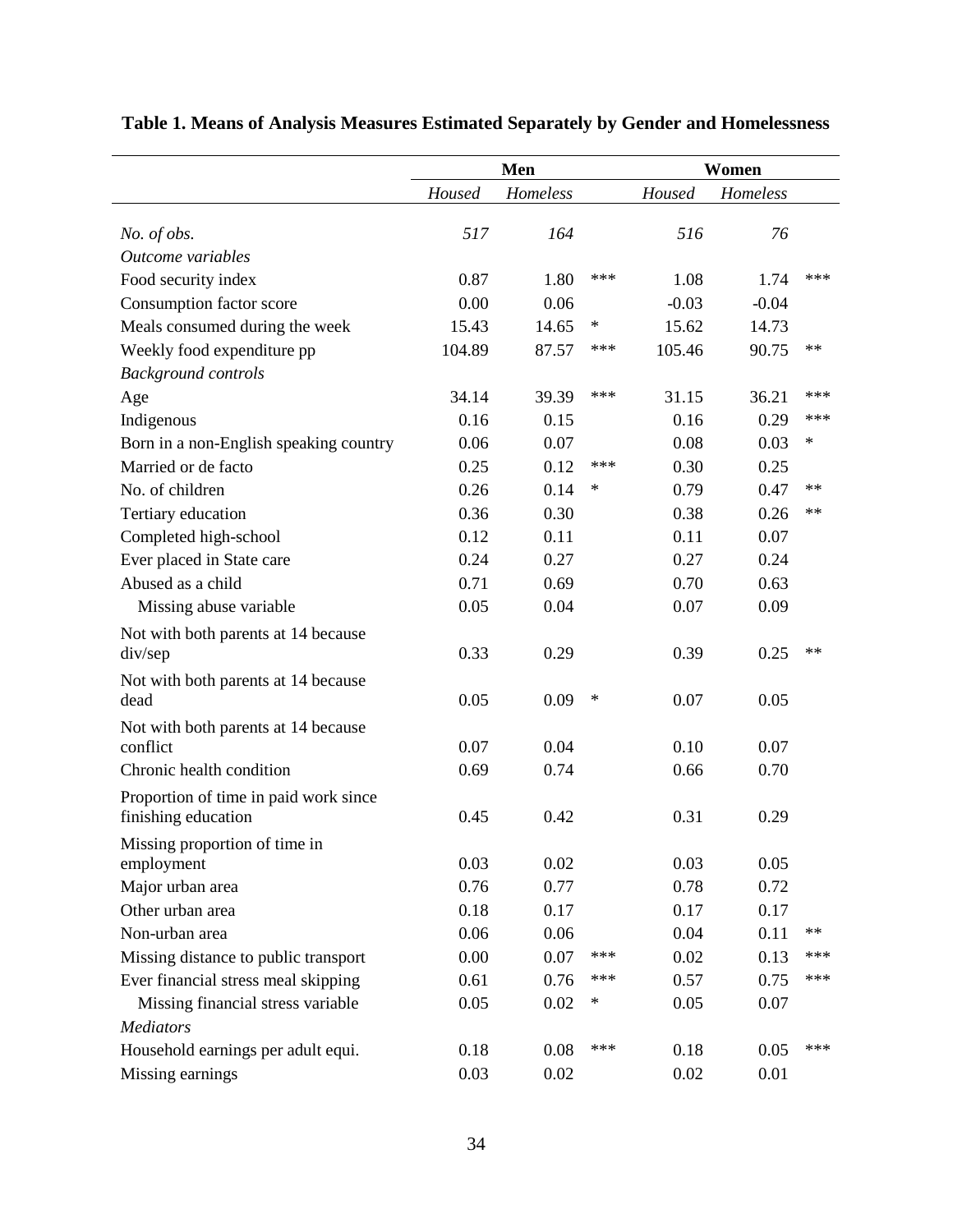|                                          |                    | Men  | Women  |        |          |        |
|------------------------------------------|--------------------|------|--------|--------|----------|--------|
|                                          | Homeless<br>Housed |      |        | Housed | Homeless |        |
| Household non-labour income per adult    |                    |      |        |        |          |        |
| equi.                                    | 0.26               | 0.30 | ***    | 0.27   | 0.31     | $**$   |
| Missing non-labour income                | 0.07               | 0.06 |        | 0.05   | 0.07     |        |
| Mental health                            | 0.16               | 0.17 |        | 0.21   | 0.30     | $\ast$ |
| Any long term health/disability          |                    |      |        |        |          |        |
| condition causing restrictions           | 0.46               | 0.51 |        | 0.41   | 0.51     | $\ast$ |
| Physical health condition                | 0.39               | 0.45 |        | 0.46   | 0.50     |        |
| Self-assessed general health status      | 3.04               | 3.02 |        | 3.06   | 3.29     | $\ast$ |
| Access to cooking facilities             | 0.98               | 0.81 | ***    | 0.99   | 0.84     | ***    |
| Less than 500m from public transport     | 0.77               | 0.83 |        | 0.77   | 0.82     |        |
| More than 500m from public transport     | 0.23               | 0.17 |        | 0.23   | 0.18     |        |
| Total outstanding debt                   | 3.85               | 3.45 |        | 3.52   | 1.67     | $**$   |
| Missing debt variable                    | 0.05               | 0.06 |        | 0.07   | 0.05     |        |
| Holding a credit card                    | 0.11               | 0.04 | ***    | 0.12   | 0.04     | $**$   |
| Social support                           | 0.27               | 0.18 | $**$   | 0.33   | 0.24     |        |
| Receipt of services                      | 0.38               | 0.55 | ***    | 0.40   | 0.54     | $**$   |
| Sum of other financial stress questions  | 1.37               | 1.79 | ***    | 1.54   | 2.00     | **     |
| Any financial stress variable missing    | 0.06               | 0.18 | ***    | 0.07   | 0.14     | $**$   |
| Use of emergency meal services           | 0.09               | 0.29 | ***    | 0.04   | 0.13     | ***    |
| No. of alcoholic drinks per day on       |                    |      |        |        |          |        |
| average                                  | 2.04               | 2.22 |        | 0.86   | 1.45     | $**$   |
| Resourceful social network               | 0.34               | 0.22 | ***    | 0.31   | 0.22     |        |
| Resourceless social network              | 0.35               | 0.58 | ***    | 0.39   | 0.58     | ***    |
| Exposed to violence in the last 6 months | 0.14               | 0.21 | $\ast$ | 0.14   | 0.29     | ***    |
| Missing violence variable                | 0.04               | 0.02 |        | 0.04   | 0.03     |        |

Note: Authors' calculations using data from the Journeys Home analysis sample. Asterisks indicate statistically significant differences in means between homeless and housed people.<br>\* Significant at 0.1 level. \*\*\* Significant at 0.01 l \*\*\* Significant at 0.01 level.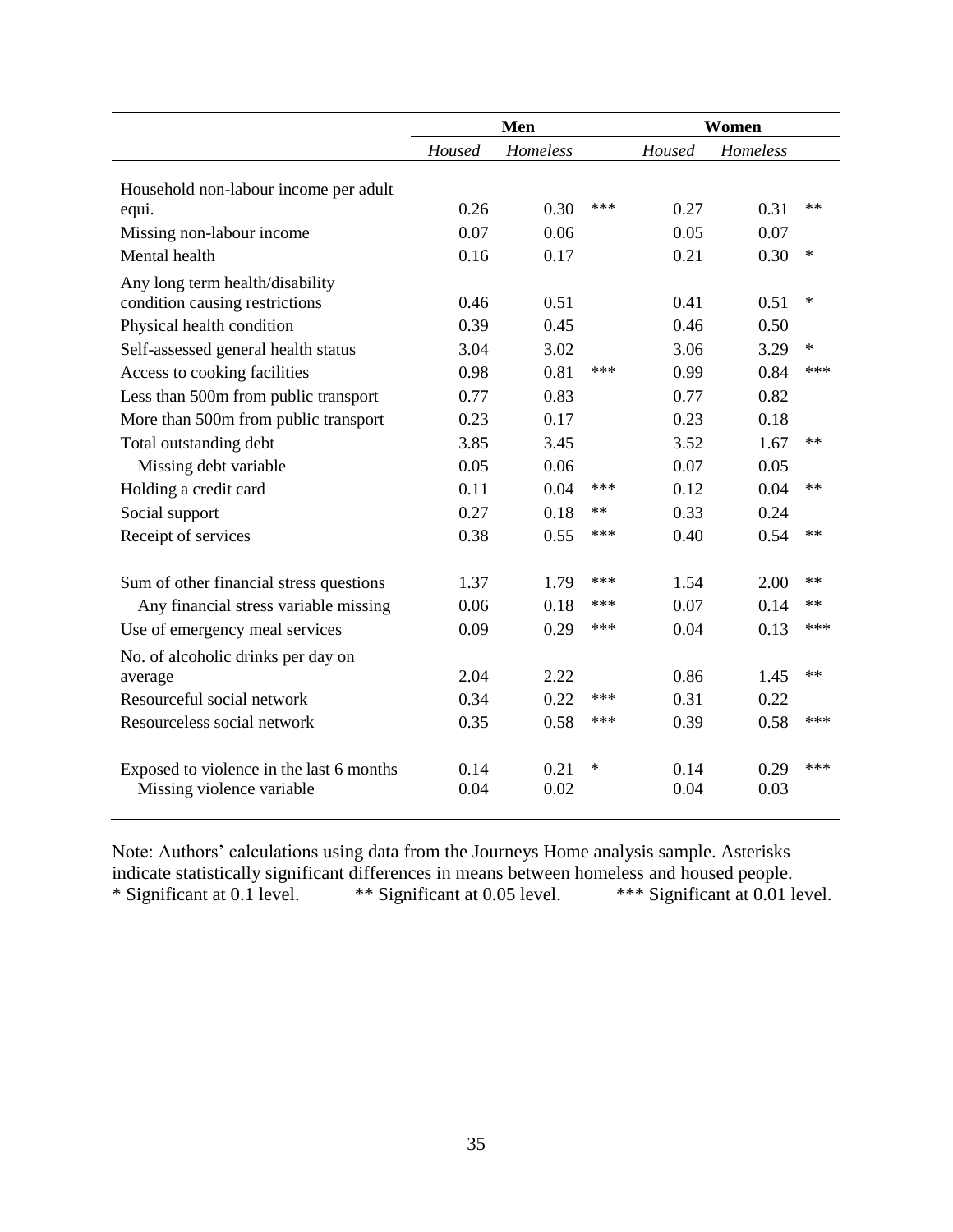|                                                      | Men          |                             |                                   | Women          |                                       |                                       |  |
|------------------------------------------------------|--------------|-----------------------------|-----------------------------------|----------------|---------------------------------------|---------------------------------------|--|
|                                                      | (1)          | (2)                         | (3)                               | (1)            | (2)                                   | (3)                                   |  |
| Homeless                                             | 0.607<br>*** | 0.509<br>***                | 0.517<br>***                      | 0.324<br>$***$ | 0.250                                 | 0.098                                 |  |
| Age                                                  | (0.100)      | (0.106)<br>0.044<br>$***$   | (0.130)<br>$-0.018$               | (0.151)        | (0.163)<br>0.097<br>***               | (0.170)<br>0.080<br>***               |  |
| Age squared                                          |              | (0.022)<br>$-0.049$<br>∗    | (0.026)<br>0.033                  |                | (0.026)<br>$-0.112$<br>***            | (0.027)<br>$-0.094$<br>***            |  |
| Indigenous                                           |              | (0.028)<br>0.040            | (0.032)<br>$-0.072$               |                | (0.036)<br>$-0.078$                   | (0.034)<br>$-0.137$                   |  |
| Born in a non-English                                |              | (0.128)<br>0.163            | (0.142)<br>0.410<br>$***$         |                | (0.140)<br>$-0.130$                   | (0.148)<br>$-0.127$                   |  |
| speaking country<br>Married or de facto              |              | (0.174)<br>$-0.051$         | (0.203)<br>$-0.048$               |                | (0.202)<br>$-0.058$                   | (0.218)<br>0.068                      |  |
| No. of children                                      |              | (0.125)<br>0.013            | (0.146)<br>0.032                  |                | (0.111)<br>$-0.069$                   | (0.127)<br>$-0.093$                   |  |
| Tertiary education                                   |              | (0.087)<br>0.127            | (0.081)<br>0.186                  |                | (0.046)<br>$-0.191$                   | (0.057)<br>$-0.118$                   |  |
| Completed high-school                                |              | (0.104)<br>$-0.144$         | (0.117)<br>$-0.187$               |                | (0.119)<br>0.065                      | (0.127)<br>$-0.059$                   |  |
| Ever placed in State care                            |              | (0.155)<br>$-0.008$         | (0.162)<br>0.008                  |                | (0.173)<br>0.095                      | (0.195)<br>0.052                      |  |
| Abused as a child                                    |              | (0.114)<br>0.034            | (0.125)<br>0.012                  |                | (0.116)<br>0.206                      | (0.124)<br>0.078                      |  |
|                                                      |              | (0.113)                     | (0.124)                           |                | (0.128)                               | (0.145)                               |  |
| Not with both parents at<br>14 because div/sep       |              | $-0.059$<br>(0.103)         | $-0.052$<br>(0.118)               |                | 0.056<br>(0.110)                      | $-0.183$<br>(0.122)                   |  |
| Not with both parents at<br>14 because dead          |              | $-0.465$<br>**<br>(0.231)   | $-0.612$<br>$***$<br>(0.246)      |                | 0.271<br>(0.194)                      | 0.141<br>(0.208)                      |  |
| Not with both parents at<br>14 because conflict      |              | 0.045<br>(0.160)            | 0.213<br>(0.207)                  |                | 0.065<br>(0.163)                      | 0.027<br>(0.189)                      |  |
| Chronic health condition                             |              | 0.218<br>$\ast$<br>(0.113)  | 0.027<br>(0.125)                  |                | $-0.051$<br>(0.115)                   | $-0.188$<br>(0.133)                   |  |
| Proportion of time in<br>paid work since finishing   |              | $-0.256$                    | $-0.252$                          |                | $-0.197$                              | 0.033                                 |  |
| education<br>Geographical area (ref. is Major urban) |              | (0.189)                     | (0.241)                           |                | (0.206)                               | (0.226)                               |  |
| Other urban area                                     |              | $-0.055$                    | 0.130                             |                | $-0.137$                              | $-0.214$                              |  |
| Non-urban area                                       |              | (0.126)<br>0.195<br>(0.211) | (0.141)<br>0.477<br>**<br>(0.227) |                | (0.129)<br>$-0.802$<br>***<br>(0.278) | (0.140)<br>$-1.183$<br>***<br>(0.300) |  |
| Ever financial stress<br>meal skipping               |              | 1.057<br>***<br>(0.117)     | 0.717<br>***<br>(0.126)           |                | 0.922<br>***<br>(0.109)               | 0.527<br>***<br>(0.126)               |  |
| Household earnings per<br>adult equi.                |              |                             | 0.204<br>(0.186)                  |                |                                       | $-0.071$<br>(0.185)                   |  |
| Household non-labour<br>income per adult equi.       |              |                             | 0.051<br>(0.421)                  |                |                                       | 0.557<br>(0.540)                      |  |

# **Table 2. Results from Ordered Probit Models of Food Insecurity**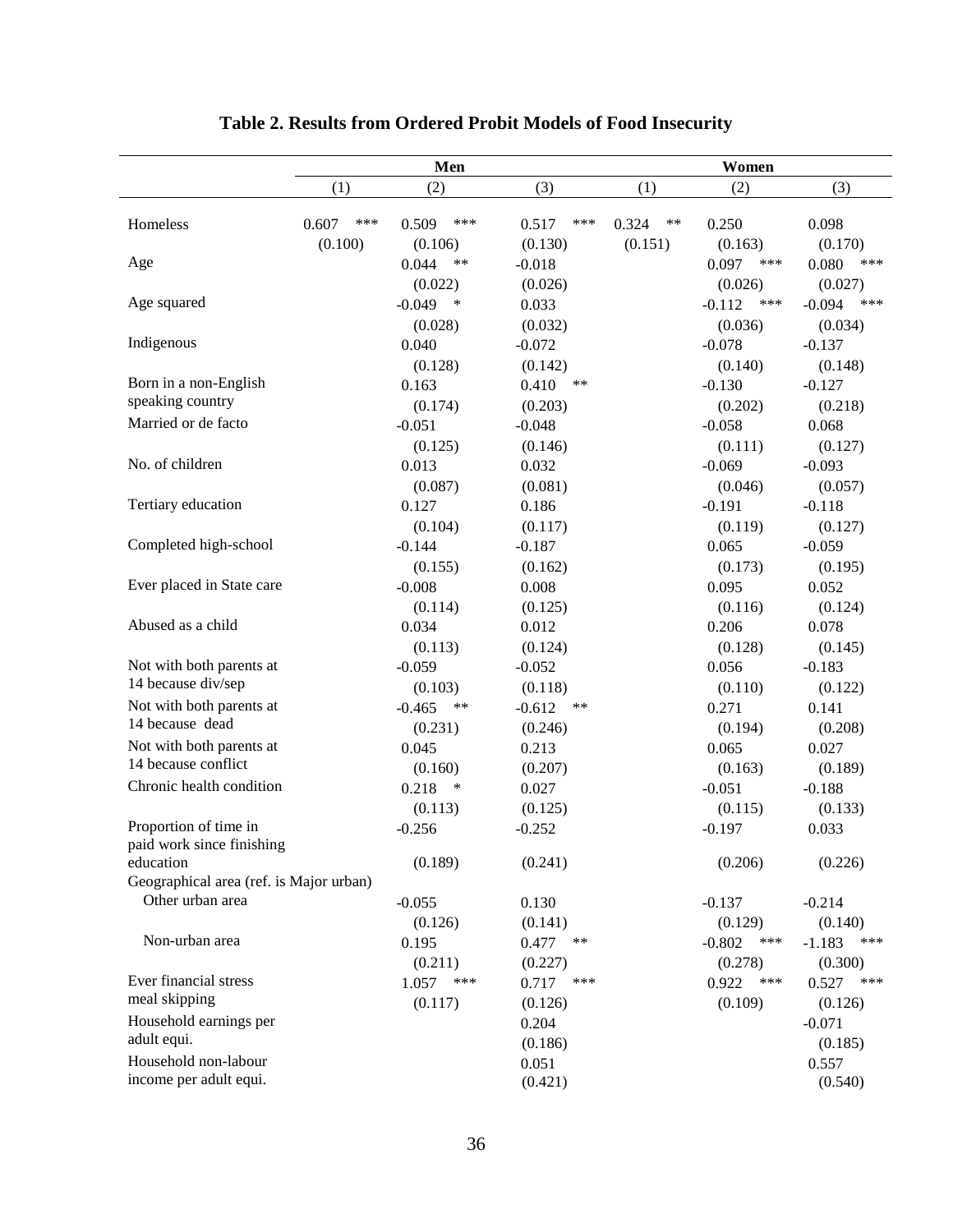|                                    | Men       |           |                 | Women     |           |                    |  |
|------------------------------------|-----------|-----------|-----------------|-----------|-----------|--------------------|--|
|                                    | (1)       | (2)       | (3)             | (1)       | (2)       | (3)                |  |
|                                    |           |           |                 |           |           |                    |  |
| Mental health                      |           |           | 0.007           |           |           | 0.206              |  |
|                                    |           |           | (0.130)         |           |           | (0.127)            |  |
| Any long term<br>health/disability |           |           | 0.055           |           |           | $-0.159$           |  |
| condition causing                  |           |           |                 |           |           |                    |  |
| restrictions                       |           |           | (0.120)         |           |           | (0.130)            |  |
| Physical health condition          |           |           | $-0.020$        |           |           | 0.310<br>**        |  |
|                                    |           |           | (0.107)         |           |           | (0.120)            |  |
| Self-assessed general              |           |           | 0.148<br>***    |           |           | 0.006              |  |
| health status                      |           |           | (0.053)         |           |           | (0.057)            |  |
| Access to cooking                  |           |           | $-0.090$        |           |           | $-0.556$ *         |  |
| facilities                         |           |           | (0.226)         |           |           | (0.314)            |  |
| More than 500m from                |           |           | $0.247$ *       |           |           | 0.312<br>**        |  |
| public transport                   |           |           | (0.126)         |           |           | (0.138)            |  |
| Total outstanding debt             |           |           | $-0.001$        |           |           | $-0.003$           |  |
|                                    |           |           | (0.008)         |           |           | (0.007)            |  |
| Holding a credit card              |           |           | 0.168           |           |           | 0.037              |  |
|                                    |           |           | (0.167)         |           |           | (0.171)            |  |
| Social support                     |           |           | $-0.237$<br>$*$ |           |           | $-0.365$<br>***    |  |
|                                    |           |           | (0.133)         |           |           | (0.135)            |  |
| Receipt of services                |           |           | $-0.170$        |           |           | 0.188              |  |
|                                    |           |           | (0.123)         |           |           | (0.124)            |  |
| Sum of other financial             |           |           | 0.559<br>***    |           |           | 0.443<br>***       |  |
| stress questions                   |           |           | (0.044)         |           |           | (0.041)            |  |
| Use of emergency meal              |           |           | 0.133           |           |           | $-0.224$           |  |
| services                           |           |           | (0.147)         |           |           | (0.216)            |  |
| No. of alcoholic drinks            |           |           | 0.031<br>$***$  |           |           | 0.006              |  |
| per day on average                 |           |           | (0.015)         |           |           | (0.023)            |  |
| Resourceful social                 |           |           | $-0.172$        |           |           | $-0.262$<br>$\ast$ |  |
| network                            |           |           | (0.134)         |           |           | (0.149)            |  |
| Resourceless social                |           |           | $-0.00002$      |           |           | 0.084              |  |
| network                            |           |           | (0.128)         |           |           | (0.129)            |  |
| Exposed to violence in             |           |           | 0.117           |           |           | $-0.064$           |  |
| the last 6 months                  |           |           | (0.130)         |           |           | (0.141)            |  |
| Sample size                        | 681       | 681       | 681             | 592       | 592       | 592                |  |
| Log-likelihood                     | $-926.69$ | $-859.95$ | $-707.46$       | $-839.47$ | $-775.43$ | $-650.96$          |  |

Note: Authors' calculations of ordered probit model coefficients (and robust standard errors in parentheses) using data from the Journeys Home analysis sample. In addition to the listed coefficients, the models with background measures include controls for missing responses for the measures of being abused as a child, work experience, distance to public transportation, and the history of food hardships; and the models with mediating measures also include controls for missing responses to the measures for earnings, unearned income, outstanding debt, financial stress, and recent exposure to violence.

\* Significant at 0.1 level. \*\* Significant at 0.05 level. \*\*\* Significant at 0.01 level.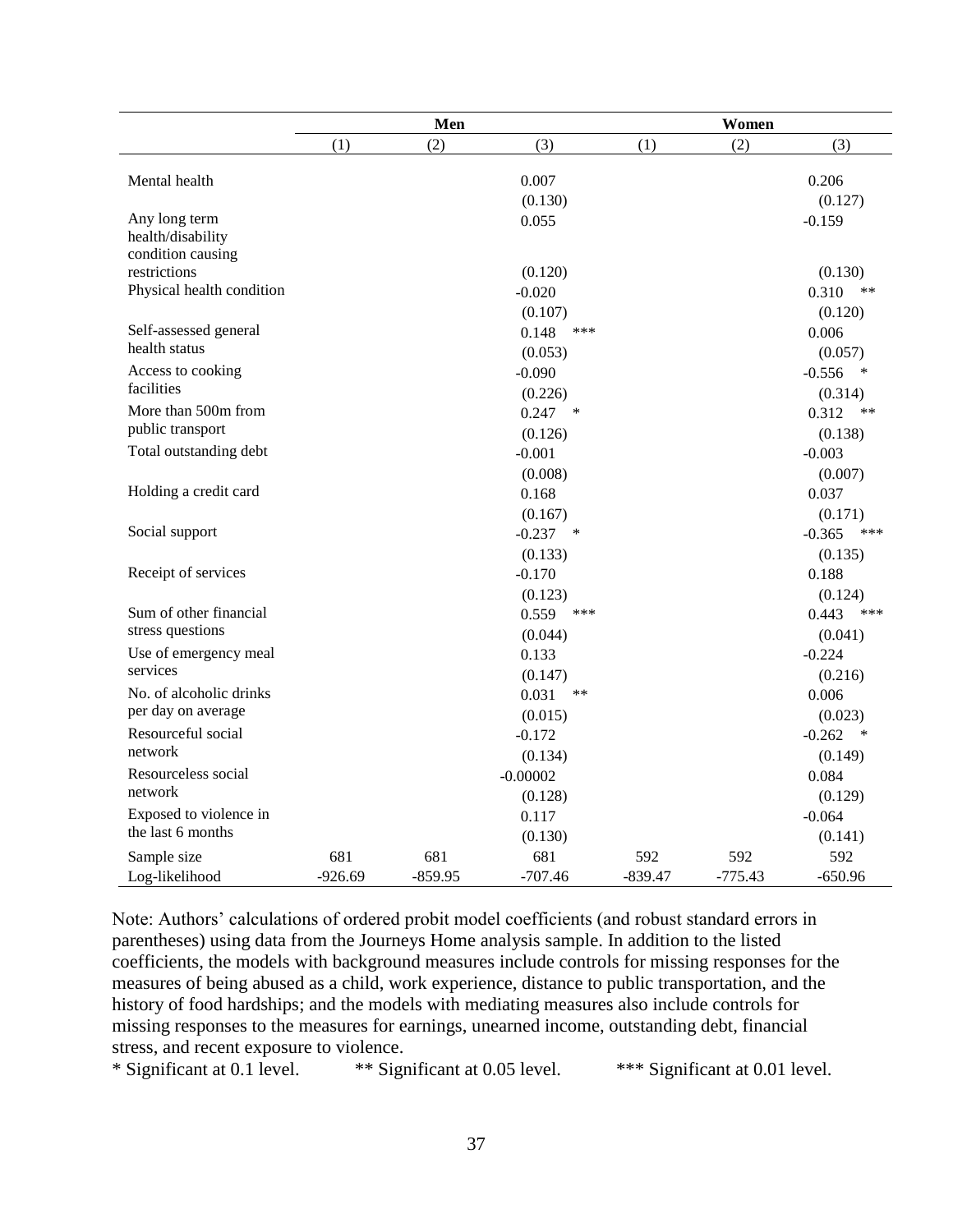|                                                                | Men         | Women       |
|----------------------------------------------------------------|-------------|-------------|
|                                                                |             |             |
| Household earnings per adult equi.                             | $-0.050*$   | $-0.085*$   |
|                                                                | (0.029)     | (0.043)     |
| Household non-labour income per adult equi.                    | 0.006       | 0.023       |
|                                                                | (0.014)     | (0.019)     |
| Mental health                                                  | $-0.023$    | 0.075       |
|                                                                | (0.034)     | (0.052)     |
| Any long term health/disability condition causing restrictions | $-0.034$    | $-0.017$    |
|                                                                | (0.041)     | (0.055)     |
| Physical health condition                                      | 0.020       | $-0.028$    |
|                                                                | (0.045)     | (0.060)     |
| Self-assessed general health status                            | $-0.167*$   | $-0.033$    |
|                                                                | (0.100)     | (0.127)     |
| Access to cooking facilities                                   | $-0.172***$ | $-0.138***$ |
|                                                                | (0.021)     | (0.022)     |
| More than 500m from public transport                           | $-0.064*$   | $-0.067$    |
|                                                                | (0.036)     | (0.051)     |
| Total outstanding debt                                         | 0.036       | $-1.792**$  |
|                                                                | (0.693)     | (0.887)     |
| Holding a credit card                                          | $-0.051*$   | $-0.052$    |
|                                                                | (0.027)     | (0.039)     |
| Social support                                                 | $-0.040$    | $-0.024$    |
|                                                                | (0.040)     | (0.057)     |
| Receipt of services                                            | $0.112***$  | $0.143**$   |
|                                                                | (0.043)     | (0.061)     |
| Sum of other financial stress questions                        | $0.250*$    | 0.293       |
|                                                                | (0.130)     | (0.186)     |
| Use of emergency meal services                                 | $0.159***$  | $0.060**$   |
|                                                                | (0.030)     | (0.029)     |
| No. of alcoholic drinks per day on average                     | $-0.018$    | 0.229       |
|                                                                | (0.357)     | (0.305)     |
| Resourceful social network                                     | $-0.071*$   | $-0.042$    |
|                                                                | (0.042)     | (0.057)     |
| Resourceless social network                                    | $0.147***$  | $0.140**$   |
|                                                                | (0.043)     | (0.062)     |
| Exposed to violence in the last 6 months                       | $0.069**$   | $0.140**$   |
|                                                                | (0.034)     | (0.046)     |
|                                                                |             |             |

# **Table 3. Results from OLS Models of Mediating Variables**

Note: Authors' calculations of OLS coefficients (and robust standard errors in parentheses) of the variables listed in the rows on homelessness using data from the Journeys Home analysis sample. In addition to the listed coefficients, the models include controls for all of the background measures (including controls for missing responses) from the  $2<sup>nd</sup>$  and  $5<sup>th</sup>$ 

specifications of Table 2.<br>\* Significant at 0.1 level. \*\* Significant at 0.05 level. \*\*\* Significant at 0.01 level.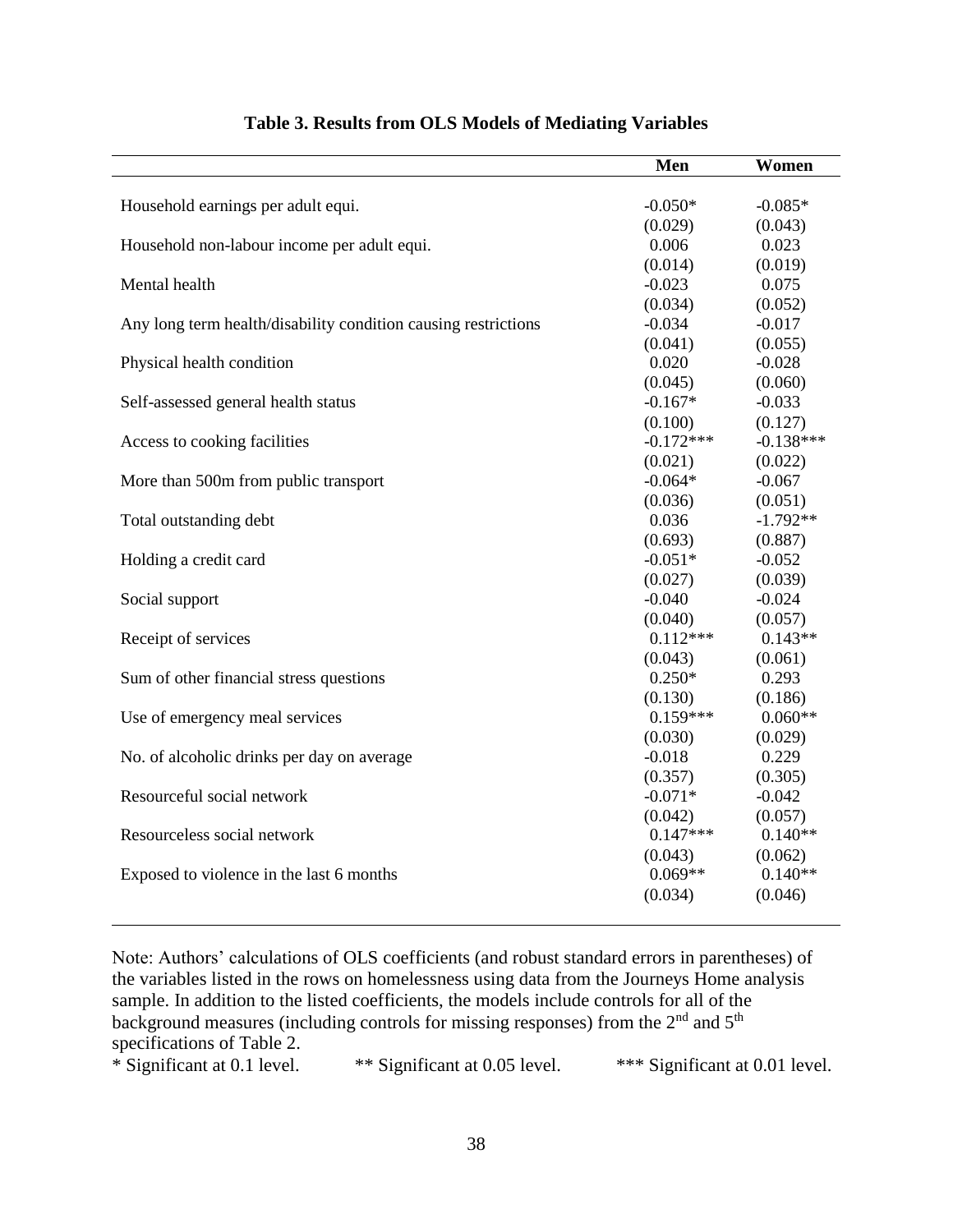| L'Apellullul es-<br>-татеп |                  |                    |                   |                   |                    |                     |
|----------------------------|------------------|--------------------|-------------------|-------------------|--------------------|---------------------|
|                            | Food Consumption |                    | Meal Consumption  |                   |                    | Food Expenditures   |
|                            | (1)              | (2)                | (1)               | (2)               | (1)                | (2)                 |
| Homeless                   | 0.074            | 0.045              | $-0.426$          | $-0.682$          | $***$<br>$-15.303$ | $\ast$<br>$-12.465$ |
|                            | (0.058)          | (0.063)            | (0.424)           | (0.446)           | (6.691)            | (7.069)             |
| Age                        | $-0.014$         | $-0.020$           | $-0.188$<br>$***$ | $-0.203$<br>$***$ | $-0.624$           | 0.222               |
|                            | (0.012)          | (0.012)            | (0.086)           | (0.089)           | (1.339)            | (1.393)             |
| Age squared                | 0.022            | 0.028<br>$\ast$    | 0.226<br>$***$    | 0.256<br>$***$    | 0.178              | $-0.255$            |
|                            | (0.015)          | (0.016)            | (0.109)           | (0.111)           | (1.704)            | (1.744)             |
| Indigenous                 | 0.318<br>$***$   | 0.344<br>***       | 0.954<br>∗        | 0.774             | 14.146<br>$\ast$   | 10.366              |
|                            | (0.068)          | (0.070)            | (0.500)           | (0.498)           | (7.763)            | (7.834)             |
| Born in a non-English      | 0.173<br>*       | 0.239<br>$***$     | 0.265             | 0.289             | 1.882              | $-0.211$            |
| speaking country           | (0.100)          | (0.101)            | (0.736)           | (0.720)           | (11.589)           | (11.447)            |
| Married or de facto        | 0.030            | $-0.017$           | 0.422             | 0.071             | $-1.599$           | $-9.725$            |
|                            | (0.065)          | (0.074)            | (0.480)           | (0.523)           | (7.655)            | (8.253)             |
| No. of children            | 0.026            | 0.042              | $-0.022$          | 0.046             | 2.565              | 2.061               |
|                            | (0.037)          | (0.038)            | (0.273)           | (0.267)           | (4.406)            | (4.364)             |
| Tertiary education         | ***<br>0.166     | ***<br>0.161       | 0.510             | 0.547             | $-2.213$           | $-3.828$            |
|                            | (0.055)          | (0.055)            | (0.398)           | (0.393)           | (6.254)            | (6.209)             |
| Completed high-            | 0.043            | 0.068              | $-0.046$          | 0.202             | $-0.215$           | $-0.912$            |
| school                     | (0.080)          | (0.080)            | (0.581)           | (0.567)           | (9.030)            | (8.880)             |
| Ever placed in State       | $-0.016$         | 0.000              | $-0.228$          | $-0.102$          | 0.635              | 1.831               |
| care                       | (0.059)          | (0.060)            | (0.430)           | (0.423)           | (6.685)            | (6.660)             |
| Abused as a child          | $-0.078$         | $-0.071$           | $-0.527$          | $-0.387$          | 5.806              | 6.457               |
|                            | (0.059)          | (0.060)            | (0.428)           | (0.422)           | (6.705)            | (6.674)             |
| Not with both parents      | $-0.043$         | $-0.022$           | $-0.271$          | $-0.294$          | $-6.011$           | $-6.631$            |
| at 14 because div/sep      | (0.054)          | (0.055)            | (0.397)           | (0.389)           | (6.181)            | (6.105)             |
| Not with both parents      | $-0.044$         | $-0.014$           | $-0.120$          | 0.223             | $-2.918$           | $-3.765$            |
| at 14 because dead         | (0.104)          | (0.106)            | (0.759)           | (0.744)           | (11.978)           | (11.897)            |
| Not with both parents      | $-0.229$<br>$**$ | $-0.195$<br>$\ast$ | $-0.419$          | $-0.062$          | $-11.004$          | $-7.702$            |
| at 14 because conflict     | (0.105)          | (0.105)            | (0.767)           | (0.747)           | (11.964)           | (11.744)            |
| Chronic health             | 0.066            | 0.041              | $-0.591$          | $-0.421$          | $-4.365$           | 1.082               |
| condition                  | (0.056)          | (0.058)            | (0.408)           | (0.413)           | (6.384)            | (6.509)             |
| Proportion of time in      | 0.148            | 0.136              | 0.128             | $-0.594$          | 28.699<br>$***$    | 5.873               |
| paid work since            |                  |                    |                   |                   |                    |                     |
| finishing education        | (0.098)          | (0.109)            | (0.719)           | (0.774)           | (11.251)           | (12.245)            |
| Geographical area          |                  |                    |                   |                   |                    |                     |
| (ref. is Major urban)      |                  |                    |                   |                   |                    |                     |
| Other urban area           | 0.048            | 0.058              | $-0.252$          | $-0.057$          | 6.906              | 0.813               |
|                            | (0.064)          | (0.067)            | (0.465)           | (0.471)           | (7.279)            | (7.442)             |
| Non-urban area             | 0.200<br>$***$   | 0.250<br>$***$     | 0.378             | 1.099             | 3.503              | $-2.322$            |
|                            | (0.102)          | (0.108)            | (0.739)           | (0.760)           | (11.546)           | (11.949)            |
| Ever financial stress      | $-0.071$         | $-0.036$           | ***<br>$-1.340$   | $-0.658$          | 5.988              | 12.387<br>$\ast$    |
| meal skipping              | (0.054)          | (0.058)            | (0.394)           | (0.412)           | (6.221)            | (6.558)             |
| Household earnings         |                  | 0.097              |                   | 1.373<br>$***$    |                    | ***<br>42.162       |
| per adult equi.            |                  | (0.096)            |                   | (0.681)           |                    | (10.655)            |
| Household non-labour       |                  | 0.573<br>$***$     |                   | 1.472             |                    | 29.181              |
| income per adult equi.     |                  | (0.231)            |                   | (1.647)           |                    | (25.712)            |
| Mental health              |                  | $-0.008$           |                   | $-0.085$          |                    | $-6.790$            |

# **Table 4a. Results from OLS Models of Food Consumption, Meal Consumption, and Food Expenditures—Men**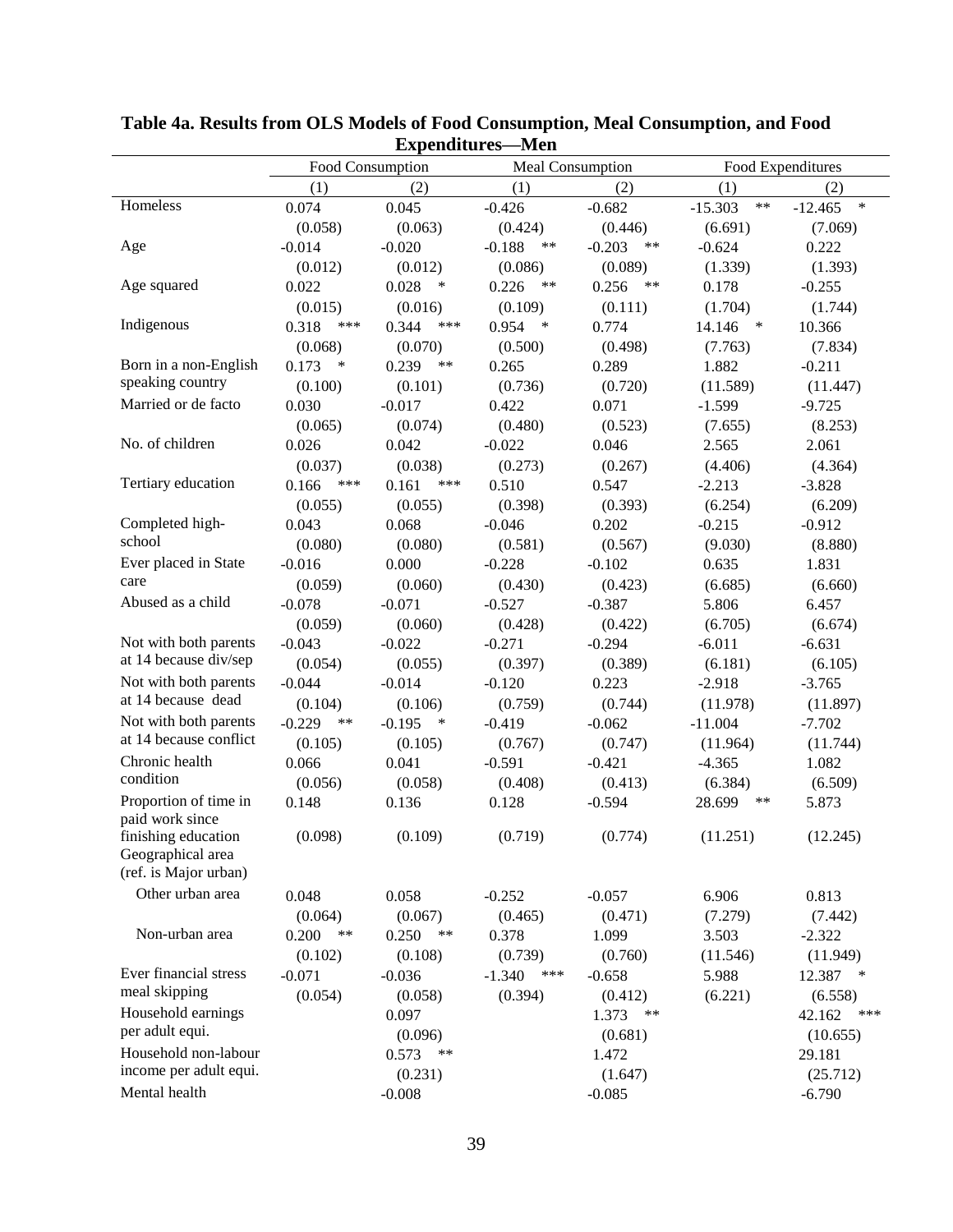|                        | Food Consumption |               |            | Meal Consumption   |            | Food Expenditures  |
|------------------------|------------------|---------------|------------|--------------------|------------|--------------------|
|                        | (1)              | (2)           | (1)        | (2)                | (1)        | (2)                |
|                        |                  | (0.069)       |            | (0.486)            |            | (7.582)            |
| Any long term          |                  | 0.112<br>∗    |            | 0.070              |            | $-13.330$<br>$**$  |
| health/disability      |                  |               |            |                    |            |                    |
| condition causing      |                  |               |            |                    |            |                    |
| restrictions           |                  | (0.059)       |            | (0.418)            |            | (6.606)            |
| Physical health        |                  | $-0.083$      |            | $-0.692$<br>$\ast$ |            | 12.292<br>$***$    |
| condition              |                  | (0.054)       |            | (0.383)            |            | (6.084)            |
| Self-assessed general  |                  | $-0.029$      |            | $-0.551$<br>***    |            | $-3.945$           |
| health status          |                  | (0.025)       |            | (0.175)            |            | (2.756)            |
| Access to cooking      |                  | $-0.025$      |            | $-1.211$           |            | 10.851             |
| facilities             |                  | (0.127)       |            | (0.879)            |            | (14.137)           |
| More than 500m from    |                  | $-0.070$      |            | $-1.227$<br>***    |            | 3.093              |
| public transport       |                  | (0.063)       |            | (0.449)            |            | (7.045)            |
| Total outstanding debt |                  | $-0.003$      |            | $-0.039$           |            | 0.374              |
|                        |                  | (0.003)       |            | (0.024)            |            | (0.379)            |
| Holding a credit card  |                  | 0.059         |            | $-0.687$           |            | $-3.279$           |
|                        |                  | (0.085)       |            | (0.606)            |            | (9.603)            |
| Social support         |                  | 0.132<br>$**$ |            | 0.451              |            | 11.420<br>∗        |
|                        |                  | (0.060)       |            | (0.425)            |            | (6.709)            |
| Receipt of services    |                  | 0.011         |            | 1.048<br>$***$     |            | 1.001              |
|                        |                  | (0.057)       |            | (0.407)            |            | (6.472)            |
| Sum of other financial |                  | $-0.007$      |            | $-0.176$           |            | $-4.231$<br>$\ast$ |
| stress questions       |                  | (0.020)       |            | (0.145)            |            | (2.276)            |
| Use of emergency       |                  | 0.083         |            | 0.559              |            | $-9.738$           |
| meal services          |                  | (0.079)       |            | (0.555)            |            | (8.695)            |
| No. of alcoholic       |                  | 0.004         |            | $-0.036$           |            | $-0.371$           |
| drinks per day on      |                  |               |            |                    |            |                    |
| average                |                  | (0.006)       |            | (0.045)            |            | (0.711)            |
| Resourceful social     |                  | 0.029         |            | 0.823<br>∗         |            | 2.532              |
| network                |                  | (0.065)       |            | (0.458)            |            | (7.224)            |
| Resourceless social    |                  | $-0.085$      |            | $-0.661$           |            | $-1.214$           |
| network                |                  | (0.063)       |            | (0.448)            |            | (7.061)            |
| Exposed to violence    |                  | 0.103         |            | $-0.784$           |            | 2.896              |
| in the last 6 months   |                  | (0.068)       |            | (0.486)            |            | (7.638)            |
| Sample size            | 673              | 673           | 680        | 680                | 661        | 661                |
| Log-likelihood         | $-615.68$        | $-595.78$     | $-1978.01$ | $-1936.97$         | $-3730.69$ | $-3695.76$         |

Note: Authors' calculations of OLS coefficients (and robust standard errors in parentheses) using data from the Journeys Home analysis sample. In addition to the listed coefficients, the models with background measures include controls for missing responses for the measures of being abused as a child, work experience, distance to public transportation, and the history of food hardships; and the models with mediating measures also include controls for missing responses to the measures for earnings, unearned income, outstanding debt, financial stress, and recent exposure to violence.

\* Significant at 0.1 level. \*\* Significant at 0.05 level. \*\*\* Significant at 0.01 level.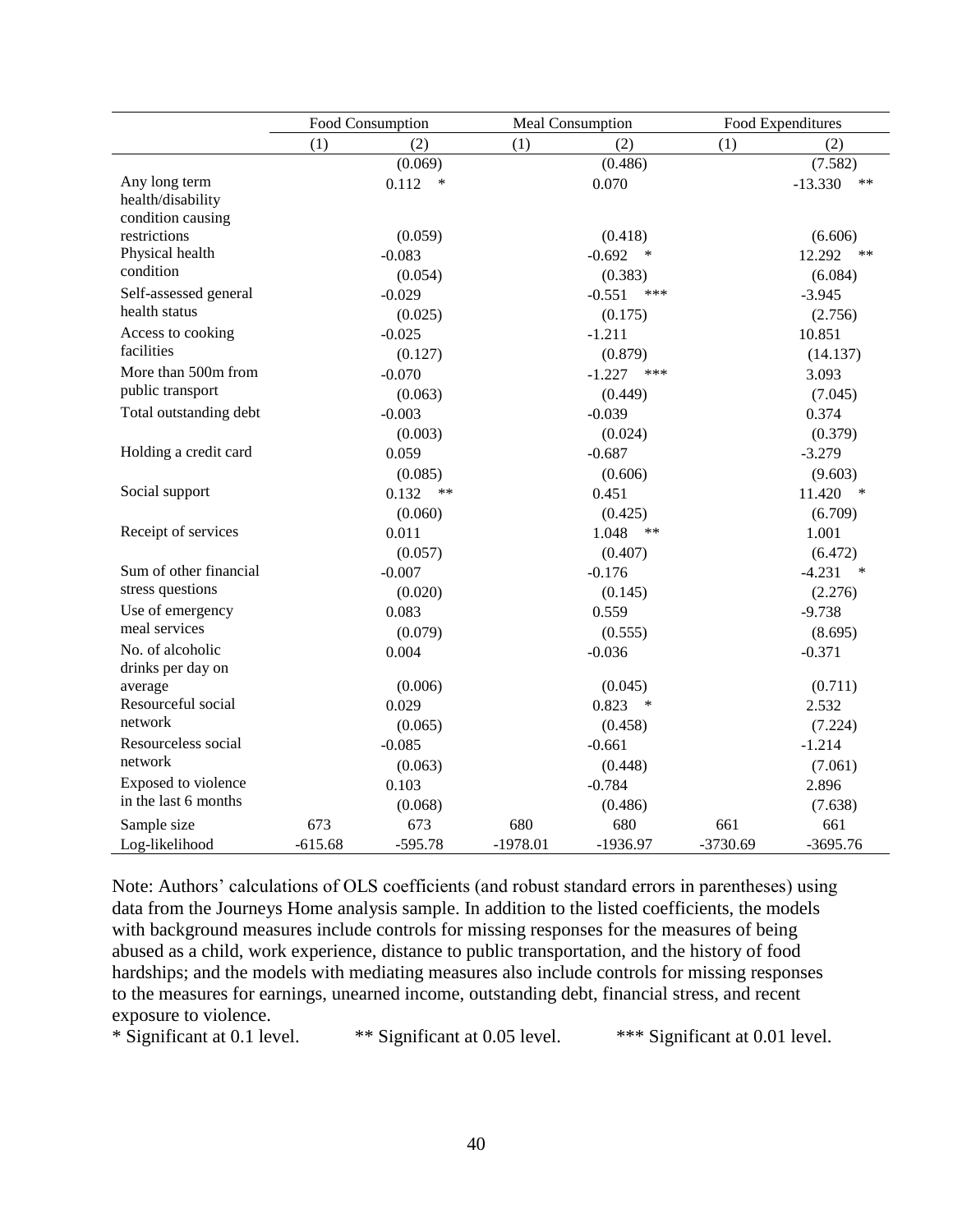| Experiment es women            |                  |                |                   |                    |                  |                     |  |  |
|--------------------------------|------------------|----------------|-------------------|--------------------|------------------|---------------------|--|--|
|                                | Food Consumption |                | Meal Consumption  |                    |                  | Food Expenditures   |  |  |
|                                | (1)              | (2)            | (1)               | (2)                | (1)              | (2)                 |  |  |
| Homeless                       | 0.008            | 0.009          | $-0.553$          | $-0.329$           | $-12.152$        | $-7.632$            |  |  |
|                                | (0.081)          | (0.085)        | (0.613)           | (0.626)            | (7.757)          | (7.929)             |  |  |
| Age                            | $-0.008$         | 0.002          | $-0.452$<br>***   | $-0.303$<br>***    | $-0.661$         | 0.166               |  |  |
|                                | (0.013)          | (0.013)        | (0.095)           | (0.096)            | (1.208)          | (1.220)             |  |  |
| Age squared                    | 0.011            | 0.002          | 0.563<br>***      | 0.426<br>***       | 0.244            | $-0.825$            |  |  |
|                                | (0.017)          | (0.017)        | (0.126)           | (0.124)            | (1.587)          | (1.570)             |  |  |
| Indigenous                     | 0.147<br>**      | 0.157<br>$***$ | 1.313<br>$***$    | 1.299<br>**        | 11.517<br>$\ast$ | 9.751               |  |  |
|                                | (0.073)          | (0.073)        | (0.546)           | (0.534)            | (6.982)          | (6.838)             |  |  |
| Born in a non-                 | 0.210<br>$\ast$  | 0.169          | 1.245             | 0.700              | 10.986           | 10.242              |  |  |
| English speaking               |                  |                |                   |                    |                  |                     |  |  |
| country                        | (0.107)          | (0.109)        | (0.809)           | (0.803)            | (10.384)         | (10.327)            |  |  |
| Married or de<br>facto         | $-0.003$         | $-0.056$       | 0.226             | $-0.136$           | $-2.656$         | $-13.025$<br>$***$  |  |  |
|                                | (0.059)          | (0.065)        | (0.444)           | (0.477)            | (5.682)          | (6.025)             |  |  |
| No. of children                | 0.079<br>***     | 0.069<br>**    | 0.486<br>$***$    | 0.349<br>$\ast$    | 4.571<br>$\ast$  | 2.610               |  |  |
|                                | (0.027)          | (0.029)        | (0.204)           | (0.209)            | (2.595)          | (2.642)             |  |  |
| Tertiary                       | 0.106<br>$\ast$  | 0.041          | 0.393             | 0.009              | $-0.065$         | $-4.705$            |  |  |
| education                      | (0.061)          | (0.062)        | (0.460)           | (0.455)            | (5.861)          | (5.786)             |  |  |
| Completed high-                | $-0.057$         | $-0.074$       | 0.732             | 0.684              | $-5.767$         | $-9.001$            |  |  |
| school                         | (0.090)          | (0.089)        | (0.679)           | (0.656)            | (8.585)          | (8.298)             |  |  |
| Ever placed in                 | $-0.057$         | $-0.075$       | $-0.576$          | $-0.786$<br>$\ast$ | $-8.596$         | $-10.953$<br>$\ast$ |  |  |
| State care                     | (0.064)          | (0.064)        | (0.478)           | (0.472)            | (6.075)          | (5.997)             |  |  |
| Abused as a child              | $-0.005$         | 0.059          | $-0.709$          | $-0.177$           | $-1.231$         | 2.844               |  |  |
|                                | (0.066)          | (0.066)        | (0.496)           | (0.486)            | (6.323)          | (6.192)             |  |  |
| Not with both<br>parents at 14 | $-0.024$         | 0.010          | 0.009             | 0.203              | 3.113            | 2.120               |  |  |
| because div/sep                | (0.059)          | (0.060)        | (0.442)           | (0.437)            | (5.639)          | (5.581)             |  |  |
| Not with both                  | $-0.064$         | $-0.010$       | $-1.938$<br>$***$ | $-1.678$<br>$***$  | $-1.869$         | $-6.362$            |  |  |
| parents at 14                  |                  |                |                   |                    |                  |                     |  |  |
| because dead                   | (0.110)          | (0.112)        | (0.833)           | (0.822)            | (10.461)         | (10.342)            |  |  |
| Not with both                  | $-0.040$         | $-0.065$       | $-0.265$          | $-0.023$           | 7.770            | 4.072               |  |  |
| parents at 14                  |                  |                |                   |                    |                  |                     |  |  |
| because conflict               | (0.093)          | (0.094)        | (0.705)           | (0.693)            | (9.057)          | (8.899)             |  |  |
| Chronic health                 | $-0.042$         | $-0.003$       | $-0.225$          | 0.298              | $-0.361$         | 0.511               |  |  |
| condition                      | (0.058)          | (0.061)        | (0.440)           | (0.450)            | (5.611)          | (5.721)             |  |  |
| Proportion of                  | 0.157            | 0.074          | 1.051             | $-0.112$           | 13.439           | 0.980               |  |  |
| time in paid work              |                  |                |                   |                    |                  |                     |  |  |
| since finishing                |                  |                |                   |                    |                  |                     |  |  |
| education                      | (0.103)          | (0.109)        | (0.777)           | (0.802)            | (9.883)          | (10.221)            |  |  |
| Geographical                   |                  |                |                   |                    |                  |                     |  |  |
| area (ref. is<br>Major urban)  |                  |                |                   |                    |                  |                     |  |  |
| Other urban                    | 0.064            | 0.036          | 0.005             | 0.069              | $-0.177$         | 1.812               |  |  |
| area                           |                  |                |                   |                    |                  |                     |  |  |
|                                | (0.071)          | (0.071)        | (0.533)           | (0.521)            | (6.783)          | (6.639)             |  |  |
| Non-urban<br>area              | 0.000            | $-0.099$       | 0.516             | 0.704              | 30.994<br>***    | 24.863<br>**        |  |  |
|                                | (0.118)          | (0.123)        | (0.888)           | (0.902)            | (11.486)         | (11.685)            |  |  |
| Ever financial<br>stress meal  | $-0.053$         | 0.058          | $-1.612$<br>***   | $-0.612$           | $-1.320$         | 2.684               |  |  |
| skipping                       | (0.058)          | (0.061)        | (0.439)           | (0.448)            | (5.610)          | (5.730)             |  |  |
|                                |                  |                |                   |                    |                  |                     |  |  |

**Table 4b. Results from OLS Models of Food Consumption, Meal Consumption, and Food Expenditures—Women**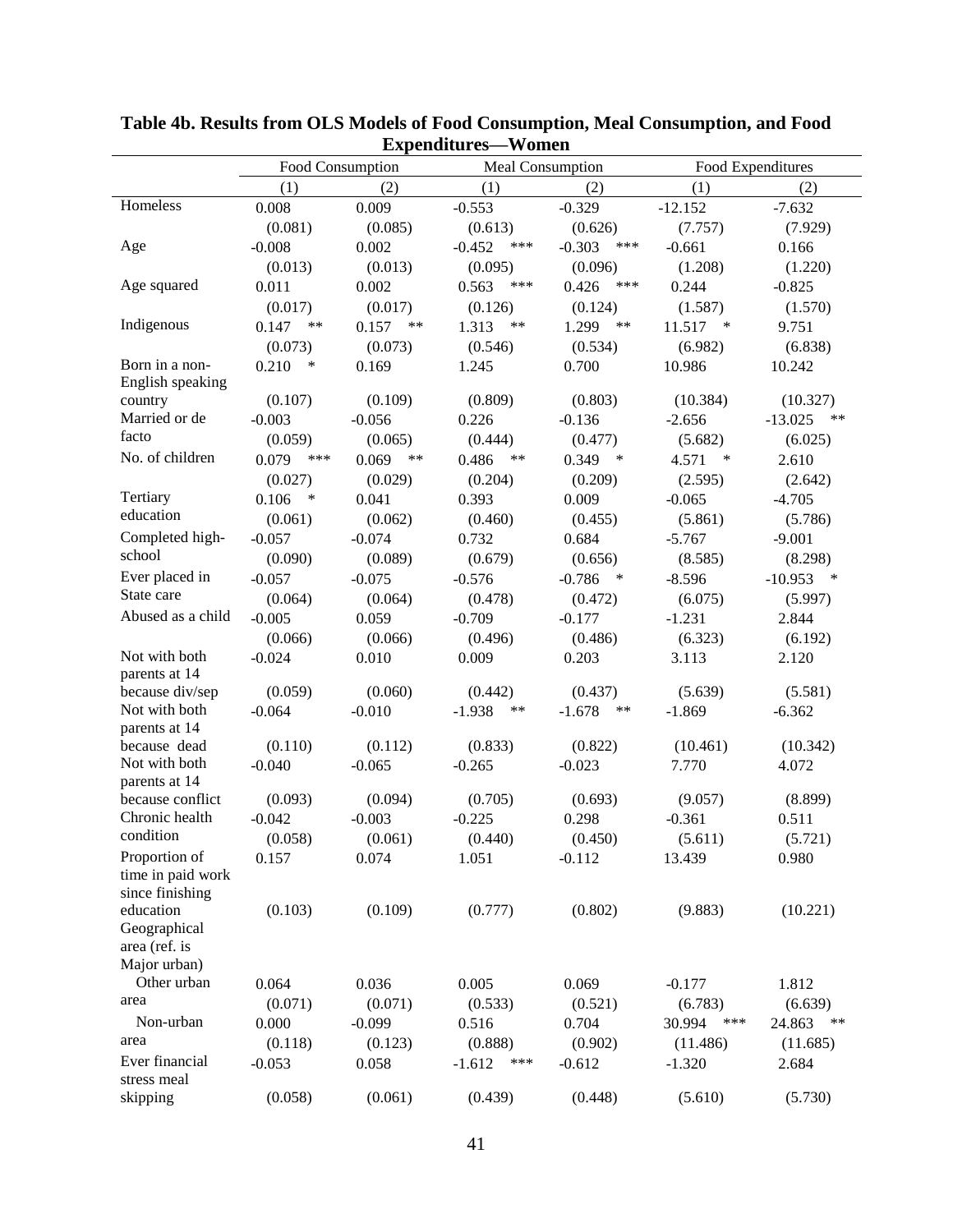|                                    | Food Consumption |                 |            | Meal Consumption |            | Food Expenditures |  |  |
|------------------------------------|------------------|-----------------|------------|------------------|------------|-------------------|--|--|
|                                    | (1)              | (2)             | (1)        | (2)              | (1)        | (2)               |  |  |
| Household                          |                  | 0.145           |            | 0.6379           |            | ***<br>52.843     |  |  |
| earnings per                       |                  |                 |            |                  |            |                   |  |  |
| adult equi.                        |                  | (0.092)         |            | (0.675)          |            | (8.522)           |  |  |
| Household non-                     |                  | 0.215           |            | $-1.566$         |            | 67.423<br>***     |  |  |
| labour income                      |                  |                 |            |                  |            |                   |  |  |
| per adult equi.                    |                  | (0.232)         |            | (1.688)          |            | (21.571)          |  |  |
| Mental health                      |                  | 0.051           |            | $-0.134$         |            | 3.381             |  |  |
|                                    |                  | (0.068)         |            | (0.495)          |            | (6.286)           |  |  |
| Any long term<br>health/disability |                  | 0.057           |            | $-0.154$         |            | $-3.540$          |  |  |
| condition causing                  |                  |                 |            |                  |            |                   |  |  |
| restrictions<br>Physical health    |                  | (0.064)         |            | (0.473)          |            | (6.103)           |  |  |
| condition                          |                  | $-0.047$        |            | $-0.203$         |            | 6.269             |  |  |
|                                    |                  | (0.059)         |            | (0.431)          |            | (5.501)           |  |  |
| Self-assessed                      |                  | $-0.093$<br>*** |            | $-0.722$<br>***  |            | $-1.687$          |  |  |
| general health<br>status           |                  | (0.028)         |            | (0.208)          |            | (2.635)           |  |  |
| Access to                          |                  | $-0.230$        |            | $-0.108$         |            | $-4.886$          |  |  |
| cooking facilities                 |                  |                 |            |                  |            |                   |  |  |
| More than 500m                     |                  | (0.168)         |            | (1.225)          |            | (15.456)          |  |  |
| from public                        |                  | 0.067           |            | $-0.707$         |            | $-3.952$          |  |  |
| transport                          |                  | (0.067)         |            | (0.490)          |            | (6.212)           |  |  |
| Total outstanding                  |                  | 0.006           |            | $-0.005$         |            | $-0.379$          |  |  |
| debt                               |                  | (0.004)         |            | (0.030)          |            | (0.375)           |  |  |
| Holding a credit                   |                  | 0.009           |            | $-0.306$         |            | 0.858             |  |  |
| card                               |                  | (0.092)         |            | (0.674)          |            | (8.773)           |  |  |
| Social support                     |                  | $-0.024$        |            | 0.399            |            | $-4.342$          |  |  |
|                                    |                  | (0.064)         |            | (0.466)          |            | (5.922)           |  |  |
| Receipt of                         |                  | 0.035           |            | 0.389            |            | 4.085             |  |  |
| services                           |                  | (0.060)         |            | (0.440)          |            | (5.615)           |  |  |
| Sum of other<br>financial stress   |                  | $-0.073$<br>*** |            | $-0.525$<br>***  |            | $-3.705$<br>∗     |  |  |
| questions                          |                  | (0.021)         |            | (0.153)          |            | (1.943)           |  |  |
| Use of<br>emergency meal           |                  | $-0.059$        |            | 0.996            |            | $-9.014$          |  |  |
| services                           |                  | (0.118)         |            | (0.870)          |            | (10.899)          |  |  |
| No. of alcoholic                   |                  | $-0.017$        |            | $-0.236$<br>***  |            | $-2.370$<br>$***$ |  |  |
| drinks per day on                  |                  |                 |            |                  |            |                   |  |  |
| average                            |                  | (0.011)         |            | (0.082)          |            | (1.031)           |  |  |
| Resourceful                        |                  | 0.011           |            | 0.054            |            | 5.501             |  |  |
| social network                     |                  | (0.072)         |            | (0.524)          |            | (6.687)           |  |  |
| Resourceless                       |                  | $-0.021$        |            | $-0.623$         |            | $***$<br>13.736   |  |  |
| social network                     |                  | (0.065)         |            | (0.473)          |            | (6.019)           |  |  |
| Exposed to<br>violence in the      |                  | $-0.028$        |            | $-0.602$         |            | 2.191             |  |  |
| last 6 months                      |                  | (0.077)         |            | (0.562)          |            | (7.268)           |  |  |
| Sample size                        | 585              | 585             | 591        | 591              | 570        | 570               |  |  |
| Log-likelihood                     | $-544.60$        | $-519.40$       | $-1745.04$ | $-1704.29$       | $-3123.22$ | $-3082.67$        |  |  |

Note: Authors' calculations of OLS coefficients (and robust standard errors in parentheses) using data from the Journeys Home analysis sample. In addition to the listed coefficients, the models with background measures include controls for missing responses for the measures of being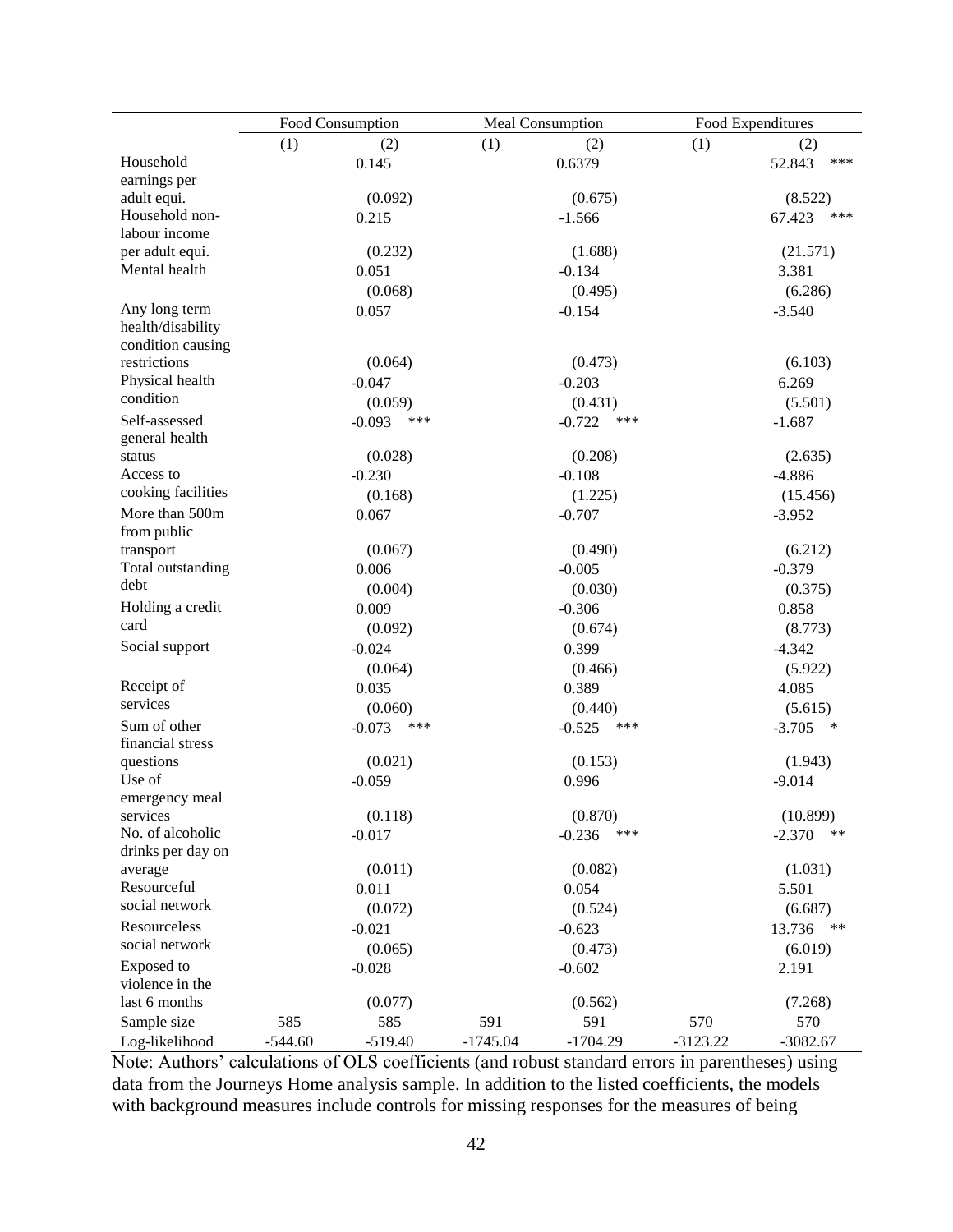abused as a child, work experience, distance to public transportation, and the history of food hardships; and the models with mediating measures also include controls for missing responses to the measures for earnings, unearned income, outstanding debt, financial stress, and recent exposure to violence.<br>\* Significant at 0.1 level.

\*\* Significant at 0.05 level. \*\*\* Significant at 0.01 level.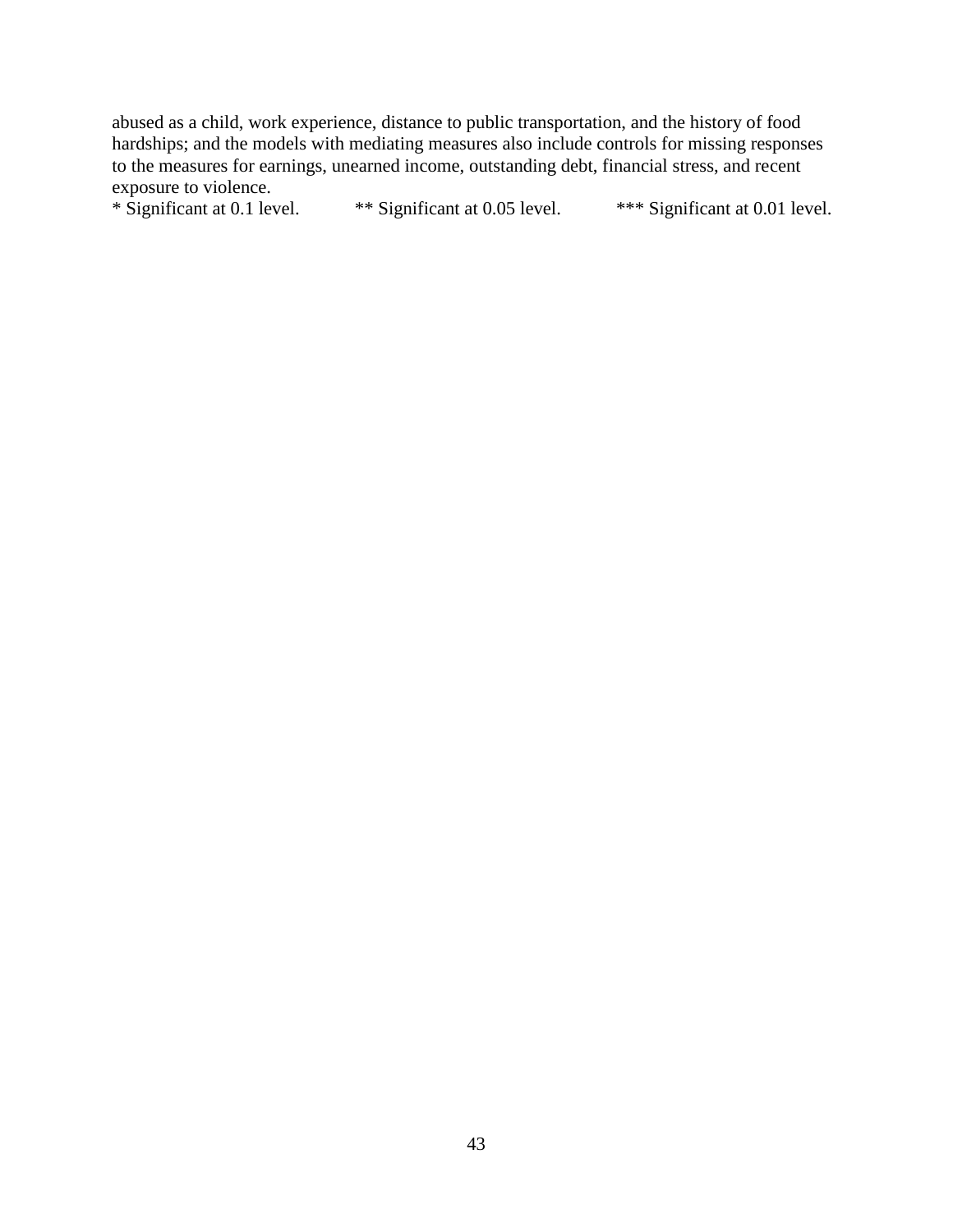# **Appendix A. Developing and Validating a Food Insecurity Scale for Journeys Home**

Wave five of the Journeys Home survey asked six questions that were adapted from the nineitem Household Food Insecurity Access Scale (Coates et al. 2007). These questions asked whether and how often during the "past four weeks" the person had to:

- 1. "worry that you would not have enough food,"
- 2. "eat a limited variety of foods because of a lack of money,"
- 3. "eat some foods that you really did not want to eat because of a lack of money,"
- 4. "eat a smaller meal than you felt you needed because there was not enough food,"
- 5. "skip a meal because of a lack of money," and

 $\overline{a}$ 

6. "go a whole day and night without eating anything because there was not enough food."

The possible responses to each item were "never," "rarely (once or twice in the past four weeks)," "sometimes (three to ten times in the past four weeks)," and "often (more than ten times in the past four weeks)."<sup>7</sup> Following Deitchler et al. (2010), we constructed and validated a summary scale based on the responses to these measures.

We began by fitting the ordered responses to the six JH items to a polytomous Rasch itemresponse-theory model (Rasch 1960; Andersen 1977), using Christensen's (2013) conditional maximum likelihood routine and an unweighted sample of 1,406 wave five JH respondents who answered all the food hardship questions. Rasch models are used to relate responses to multiple items to a single, underlying, latent scale—in this case, the respondent's level of food insecurity. In the ordered-response case, the model assumes that the latent scale is increasing in the frequency of affirmed conditions (in the ordinal responses). It also assumes that the responses to the items are independent of each other, conditional on the value of the latent scale. Finally, it assumes that response behavior is the same across different subpopulations. If these conditions are met, the sum of the ordinal responses is a sufficient statistic for the underlying latent scale.

Estimated parameters from the polytomous Rasch model can be used to estimate *k−*1 "item step" values for each of the *k* possible responses to a given item; higher estimated item step values can be interpreted as indicating that reported condition is more severe. For the responses to be meaningful, we would like the estimated item steps to increase with the ordinal response values. When we fit the six JH items with all four possible response values, monotonically increasing item steps were found for items 1, 2, and 3 but not for items 4, 5, and 6. For the items with nonmonotonic steps, the item step values for "rarely" and "sometimes" were reversed. As with Deitchler et al. (2010), we collapsed the "rarely" and "sometimes" responses into a single category and re-estimated the Rasch model as a six-item, three-response specification. For this specification, monotonically increasing step values were estimated for all of the items.<sup>8</sup>

A related testable property of a Rasch scale is that the expected ordinal responses of each item should increase as the latent index increases. To test this property, we examined average ordinal

 $<sup>7</sup>$  The JH items differ from the HFIAS in asking about the respondent rather than the household. The fifth JH item</sup> differs from the corresponding HFIAS item in asking about the respondent "skip(ping) a meal" rather than "eat(ing) fewer meals in a day," and the JH survey omits HFIAS items about "not (being) able to eat the kinds of foods you preferred," "there ever (being) no food of any kind in your household," and "go(ing) to sleep at night hungry." <sup>8</sup> There are two other ways to collapse the responses for a three-response model. The approach that we adopted led to the greatest distance between the item step values.